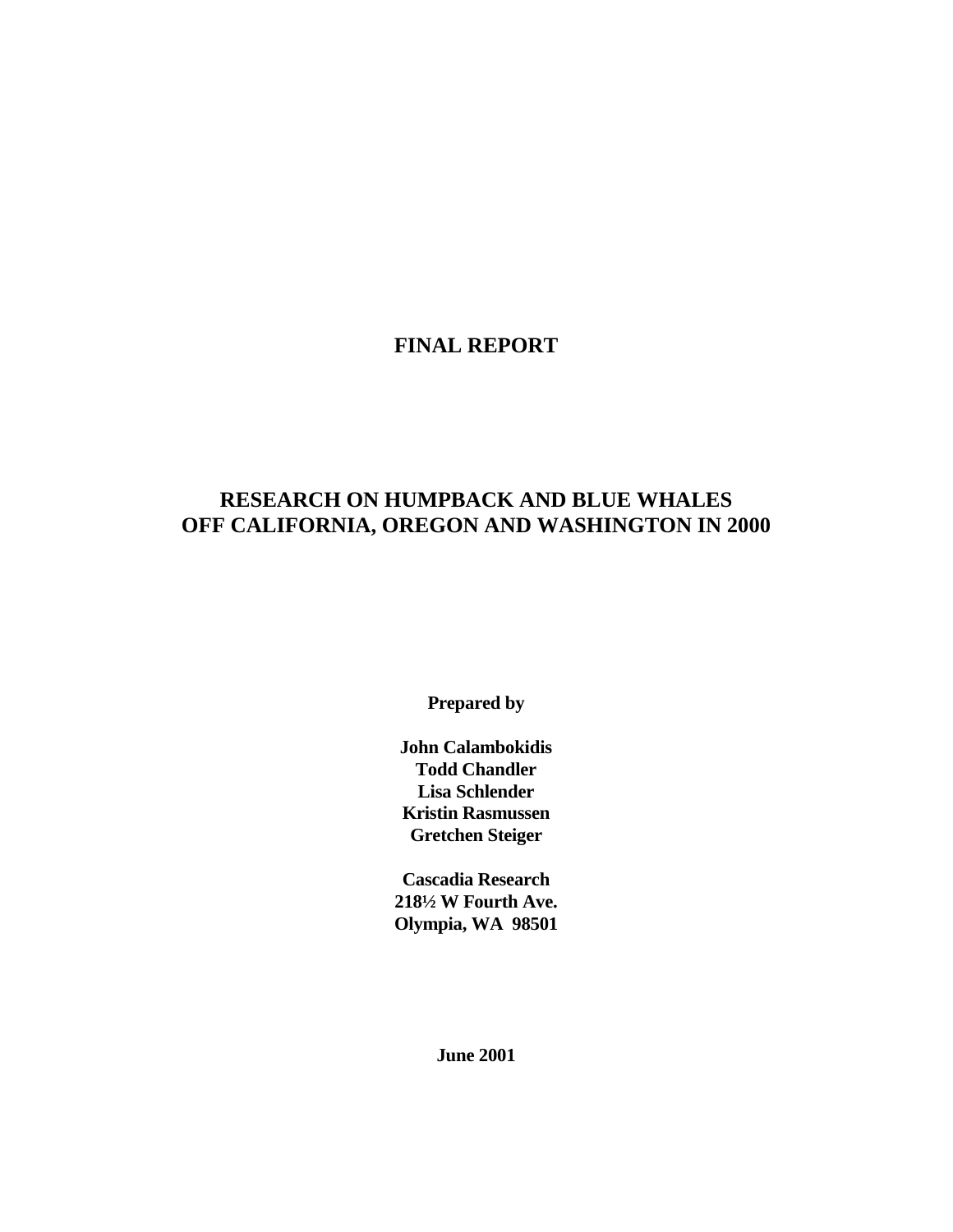# **TABLE OF CONTENTS**

| Surveys conducted on the Sproul in collaboration with Scripps Institute of Oceanography.8 |
|-------------------------------------------------------------------------------------------|
| Monterey Bay surveys conducted in collaboration with Nancy Black and Oceanic Society.9    |
|                                                                                           |
|                                                                                           |
|                                                                                           |
|                                                                                           |
|                                                                                           |
|                                                                                           |
|                                                                                           |
|                                                                                           |
|                                                                                           |
|                                                                                           |
|                                                                                           |
|                                                                                           |
|                                                                                           |
|                                                                                           |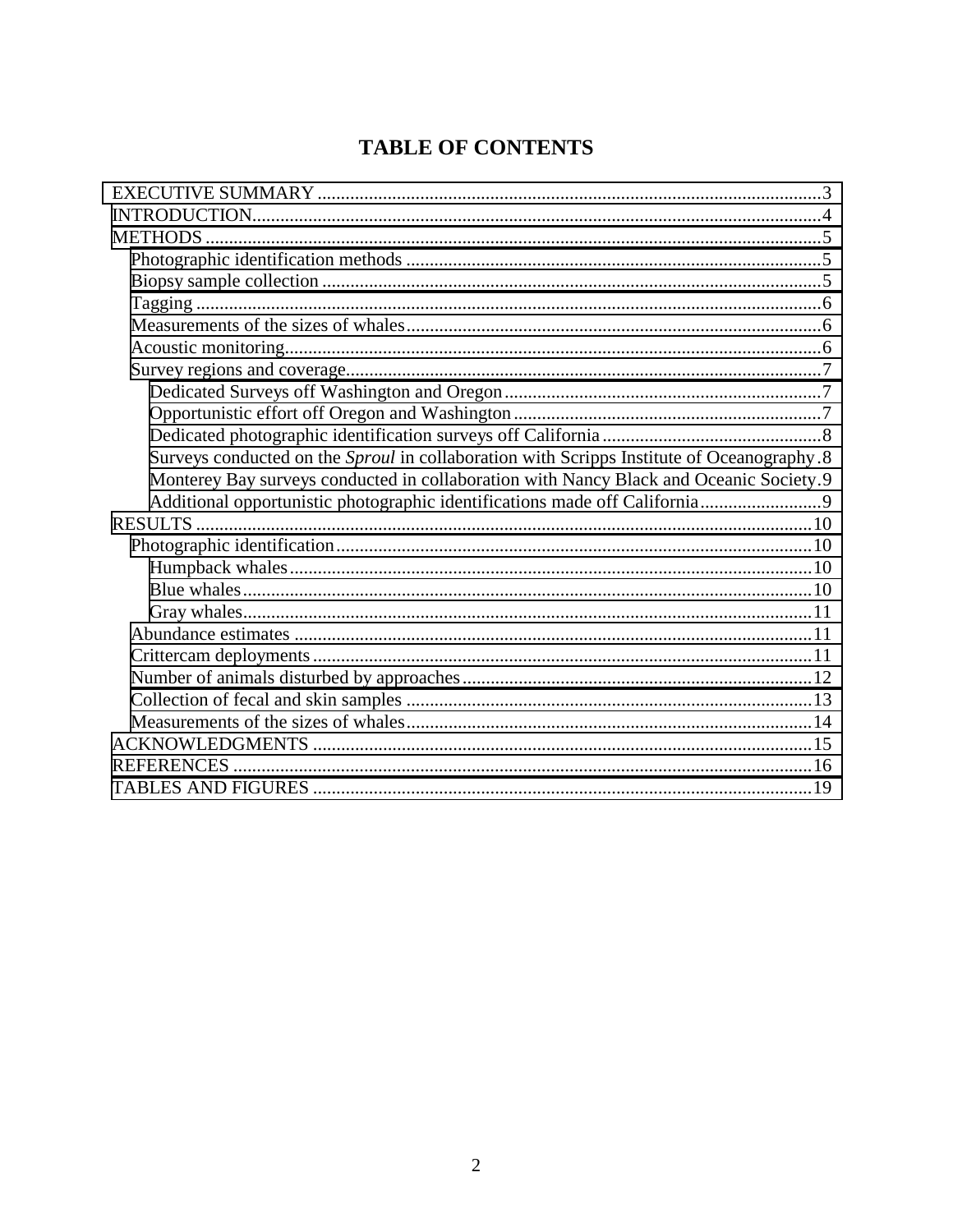### **EXECUTIVE SUMMARY**

<span id="page-2-0"></span>Surveys were conducted in 2000 to continue long-term research studies of humpback and blue whales off California, Oregon, and Washington. Primary objectives of this work include examining the abundance and trends of these two species, movement and migration patterns, and reproduction and mortality rates. This research has also been conducted in association with studies on gray whales and incidental observations of other large whales. Although photographic identification was the primary method used, we also collected skin and fecal samples, made behavioral observations, measured sizes of whales, and deployed an underwater video/instrument package (Crittercam) on blue whales. Support for different aspects of this research in 2000 came from Southwest Fisheries Science Center, Olympic Coast National Marine Sanctuary, Office of Naval Research, Scripps Institute of Oceanography, National Marine Mammal Laboratory, and several individual contributors.

 Photographic identification studies of humpback and blue whales were conducted off California, Oregon, and Washington April to December 2000. Dedicated surveys were conducted using Cascadia's 5.3m RHIBs and on a few occasions other boats. Collaborating researchers and work from opportunistic platforms provided additional effort and identification photographs especially in Monterey Bay. Identification photographs were taken using standard procedures employed in past research (Calambokidis *et al.* 1990a, 1990b, 2000a). Both sides of blue whales in the vicinity of the dorsal fin were photographed as well as the ventral surface of the flukes. For humpback whales, photographs were taken of the ventral surface of the flukes.

 Dedicated and opportunistic effort results in 646 identifications of 254 unique humpback whales. Photographic identification of blue whales conducted in 2000 yielded 335 identifications of 168 unique individuals. Locations of sightings in 2000 were more clumped than in past years due to more limited support for field effort. More than half the humpback and blue whale identifications were made in the Monterey Bay area due to the steady concentrations of whales in this area and a high research effort in this area. The 2000 identifications provided updated abundance estimates for humpback whales of 715 ( $CV = 0.17$ ), considerably lower than estimates in recent years and counter to the increasing trend seen since the early 1990s. The lower estimate appears to be at least partly an artifact of the lack of representative coverage in 2000. The unusually high proportion of the identifications coming from Monterey Bay in 2000 (66%) and in 1999 (50%) would likely cause heterogeneity in capture probabilities some which would bias the estimate downward. Mark-recapture estimates using the 2000 sample and the 1998 dataset which was not as geographically biased yielded an estimate of 856 (CV=0.12).

 Several other components of the research proved successful in 2000. We attached (and recovered) a second Crittercam instrument to a blue whale in Monterey Bay in September in collaboration with National Geographic. The animal was feeding and yielded both images and the dive record of the animal's underwater behavior. Estimated sizes of humpback whales were determined using a laser range-finder and calibrated camera system. We also obtained biopsy samples of humpback and blue whales for determination of gender and genetic patterns.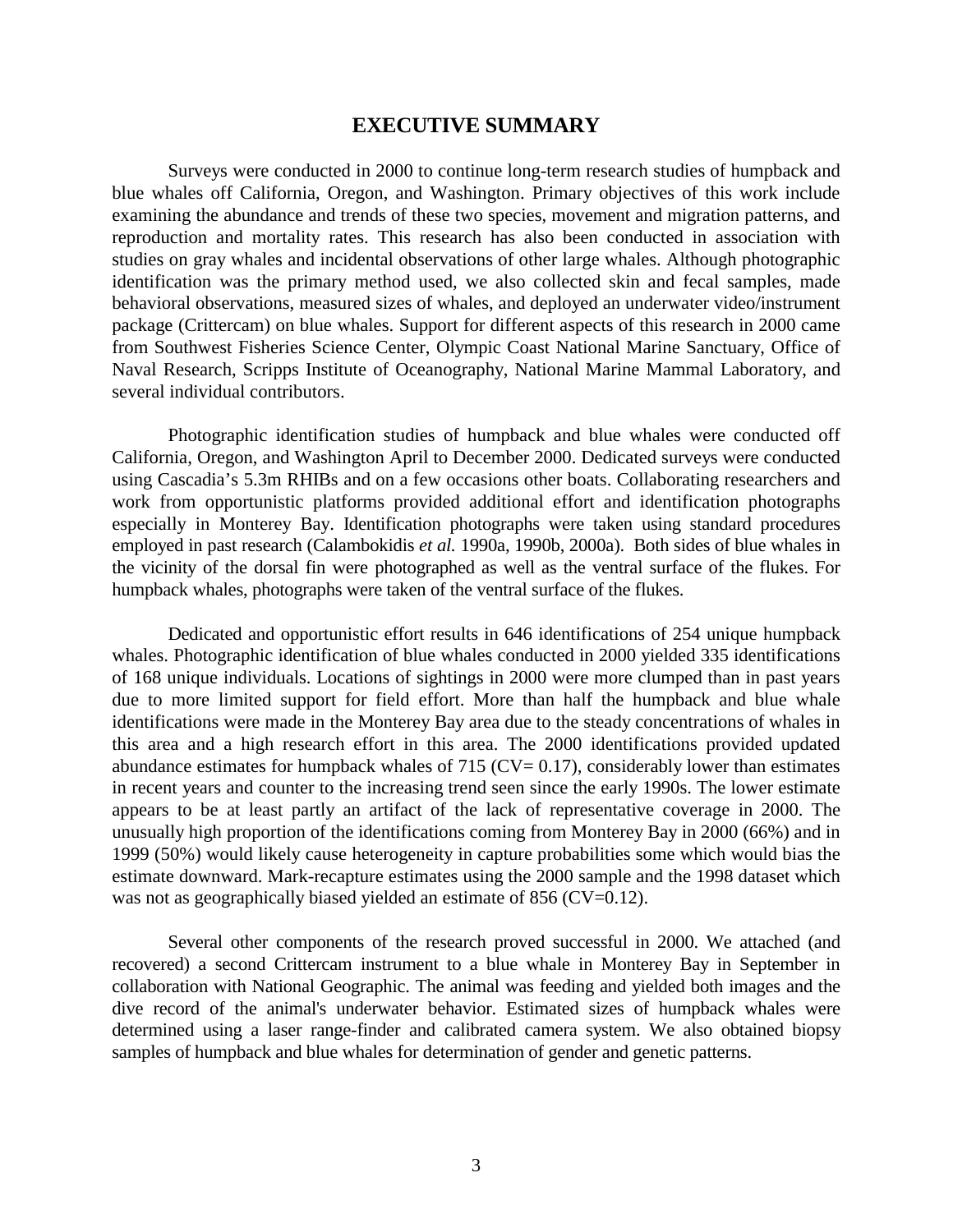## **INTRODUCTION**

<span id="page-3-0"></span> Cascadia Research has been conducting research on humpback and blue whales off California, Oregon, and Washington using photographic identification of individuals since 1986. This report summarizes research conducted by Cascadia Research and collaborators in 2000 on primarily humpback and blue whales off California, Oregon, and Washington and updates a number of parameters for this population including estimates of abundance, mortality and natality. The purpose of the research has been to examine distribution, abundance, movements, and population dynamics of humpback and blue whales in the eastern North Pacific. A central method has been photographic identification to track individual whales.

Support for this research has come from a number of sources in 2000:

- Primary support for the overall research effort aimed at assessing population size and trends as well as reproductive and mortality rates came from Southwest Fisheries Science Center under Purchase Order #40ABNF901105.
- The Olympic Coast National Marine Sanctuary provided support for surveys off Washington and provided space for a researcher on their annual surveys in sanctuary waters under Purchase Order #40ABNC004848.
- National Geographic provided in-kind support for deploying instrument packages that included video, acoustic, depth, and temperature (Crittercams) onto blue whales.
- Office of Naval Research provided support for the Crittercam deployments under grant award No. N00014-00-1-0942.
- Support for some of the work off Southern California was provided through a subcontract from Scripps Institute of Oceanography (Purchase Order 10189516) as part of a project on ambient noise and blue whale vocalizations for the San Clemente Offshore Range (SCOR).
- The National Marine Mammal Laboratory provided partial support for some of the gray whale work in Washington and Oregon under Purchase Order #40BANF0S1644.
- Several private contributors provided support for conducting the research.

.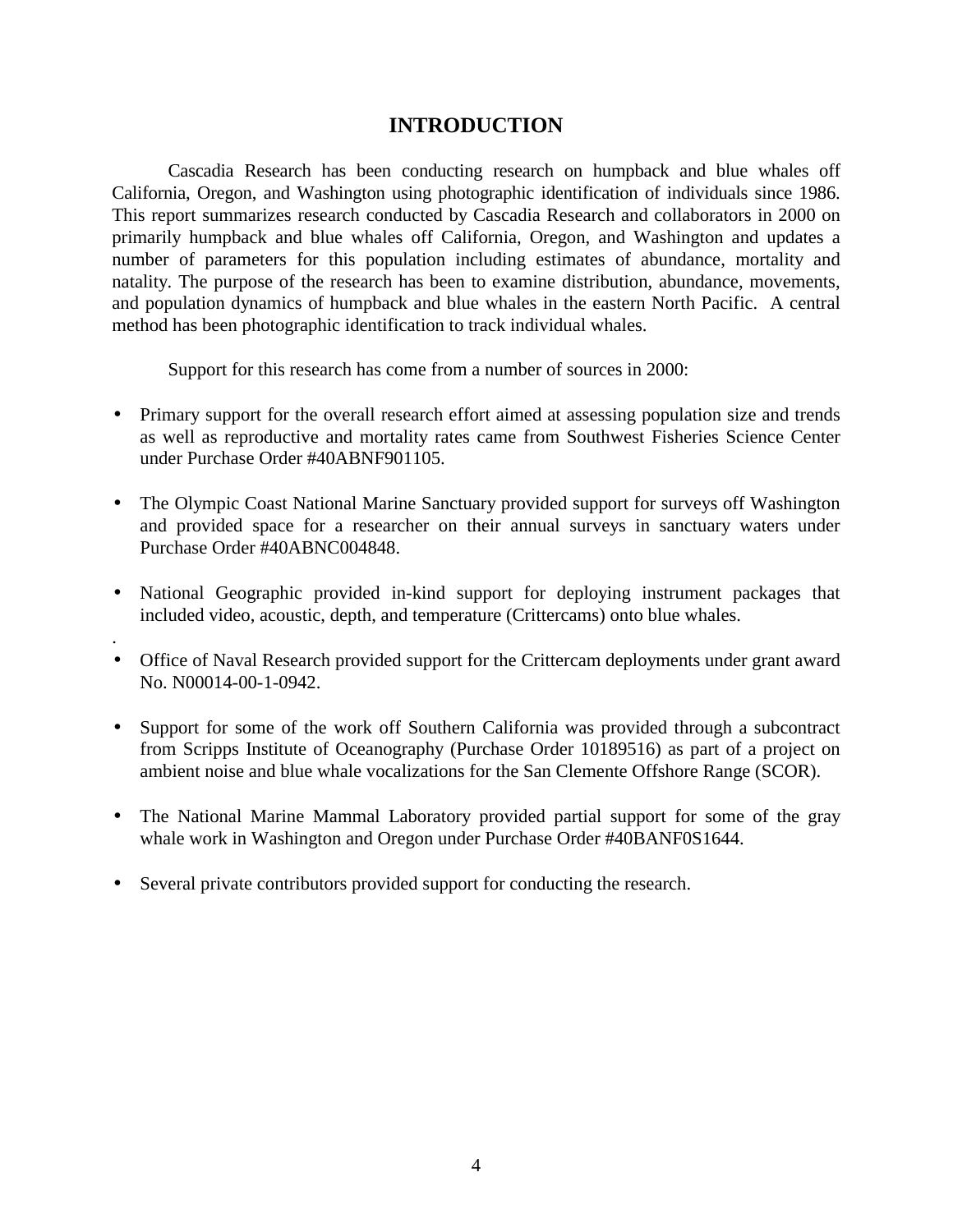### **METHODS**

#### **Photographic identification methods**

<span id="page-4-0"></span> Identification photographs were taken with *Nikon* 8008 35mm cameras equipped with 300mm *Nikkor* telephoto lenses and databacks that recorded date/time on the exposed film. Highspeed black-and-white film (*Ilford HP-5+*) was exposed pushed 1 stop so that exposure times were generally 1/1,000 or 1/2,000 sec.

 Identification photographs of humpback, blue, and gray whales were taken using standard procedures employed in past research off California and Washington (Calambokidis *et al.* 1990a, 1990b, 1994, 1996, 2000a, 2000b). Both the right and left sides of blue and gray whales in the vicinity of the dorsal fin or hump were photographed as well as the ventral surface of the flukes. For humpback whales, photographs were taken of the ventral surface of the flukes.

 Humpback, blue, and gray whale identification photographs taken in 2000 were compared internally and then compared to catalogs of all humpback and blue whales identified along the West Coast. These catalogs currently consist of 1,173 different humpback whales and 1,213 different blue whales identified during annual surveys between 1986 and 1999 off the west coast (Calambokidis *et al.* 2000a). Also included in these collections are whales identified in other areas such as off Central America by Cascadia and collaborators (Rasmussen et al. 1999, 2000, Chandler et al. 1999). Individual whales identified in 2000 that did not match past years and are of suitable quality were assigned a new unique identification number and added to the catalogs.

 Observations were routinely made of the feeding behavior of both humpback and blue whales. A variety of data are also recorded that are related to feeding including surface temperature, water depth, the presence and depths of any scattering layers, and bird species associated with sightings.

### **Biopsy sample collection**

 Skin samples were collected from humpback and blue whales to examine genetic relatedness, population structure, and sex of individual whales (Baker *et al*. 1990, 1998). Samples were collected from sloughed skin taken from the Crittercam tags (see next section) and by biopsy sampling. These will be used to examine genetic information including sex determination, mtDNA haplotypes, and nuclear DNA patterns. All samples will be submitted to SWFSC .

 Biopsy samples were collected from whales using the system developed by Lambertsen (1987). The biopsy system has three integral components: a biopsy dart and punch, a projection unit, and a retrieval system. The biopsy dart consists of a crossbow bolt (arrow) affixed with a stainless steel biopsy punch. The biopsy punch has a flange or 'stop' to prevent penetration of the skin. The punch is 7 to 9 mm in diameter and 2 to 5 cm in length and is fitted with two or three internal pins to secure the sample. A hole drilled transversely through the punch and just distal of the flange prevents pressure buildup inside the punch as it penetrates the skin. The projection unit is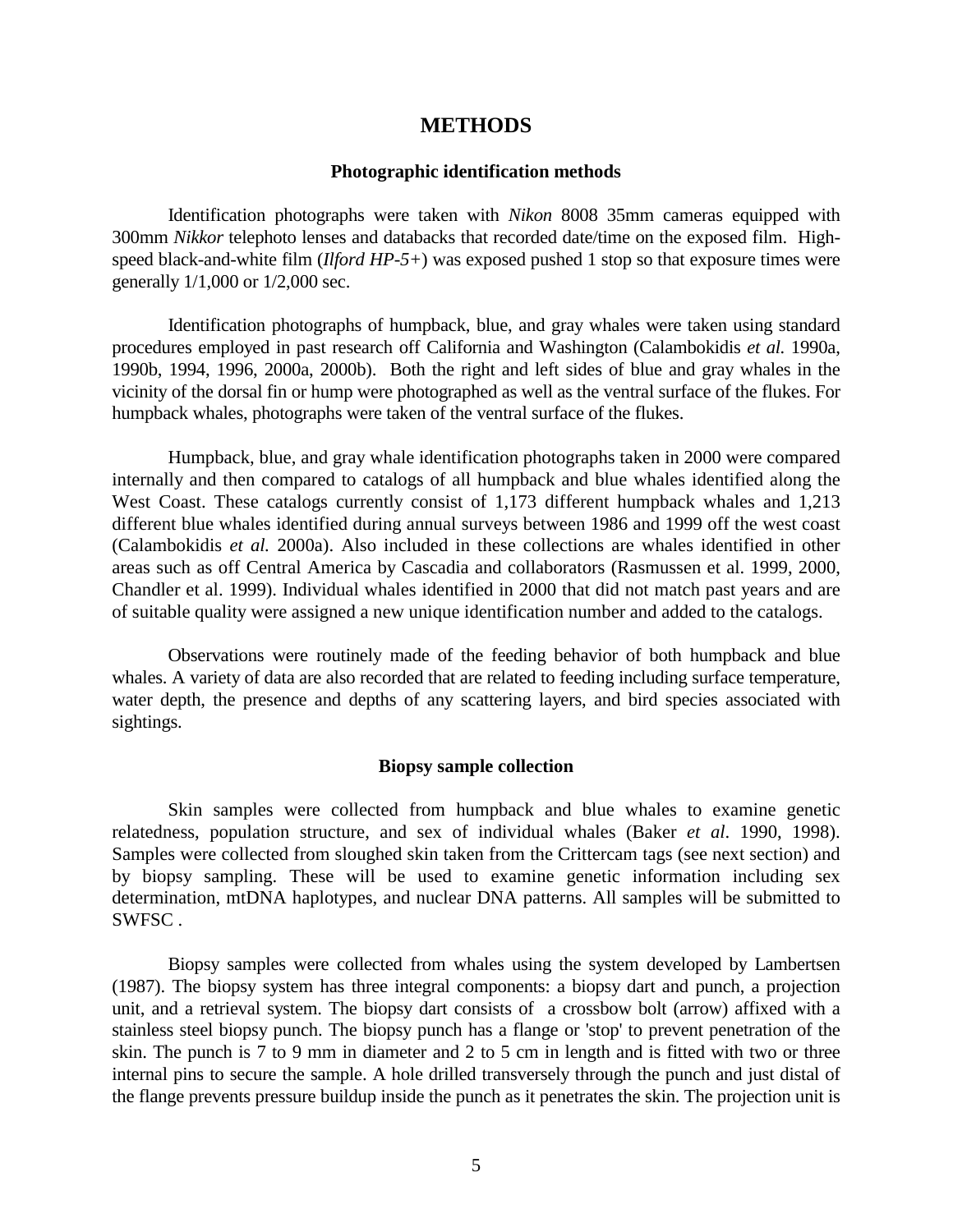<span id="page-5-0"></span>a commercially available crossbow fitted with a 125 or 150-lb draw fiberglass prod (bow). Sample extraction occurs with the recoil of the dart when the flange strikes the skin. We used an untethered free-floating bolt retrieved by hand from small vessels or with a dip net from larger vessels.

#### **Tagging**

 Tagging in 2000 consisted of deployment of an instrument package, developed by National Geographic and termed "Crittercam", onto blue whales (Marshall 1998, Williams *et al*. 2000). A suction-cup was used for attachment to blue whales. Attachment was achieved by close approach and attachment using a long pole to make direct contact with the whale. The instrument packages deployed contained a combination of the following instruments and devices:

- Hydrophone and recording system for underwater vocalizations
- Pressure sensor to record water depth
- Sensor to monitor and record water temperature
- Conductivity switch to control surface and underwater instrument activation
- VHF tag to provide local positioning information
- Underwater video camera to record behavior and prey

Following pilot efforts in 1998 and 1999, we worked in collaboration with National Geographic Television in 2000 to attach one instrument package to blue whales. All attempts in 2000 were made in Monterey Bay from 13 to 18 September.

#### **Measurements of the sizes of whales**

In the 2000 field season, we continued to experiment with determining the relative sizes of humpback whales by measuring the width of the flukes of animals. In conjunction with identification photographs, the distance to the whale was measured using a *Bushnell Yardage Pro* laser range-finder (model 400 and 1000). The range finder and lens focal-length were calibrated by taking sets of measurement of known size targets on land. The range finders yielded consistent measurements of distance with relatively little error and only a slight bias that was adjusted for in the calibration equation. Measurements of whales were attempted when directly behind the whale so that the flukes were perpendicular to the photograph angle. When this was not possible, the angle off perpendicular was estimated in the field. The length of the whale was calculated based on regressions of the size of the fluke to the overall length of whales determined from stranded animals. This relationship has been found to be very close to linear in a large sample of gray whales ( $n=54$ ,  $R<sup>2</sup>=0.88$ ,  $p<0.000$ ). For humpback whales, the average ratio between fluke width and whale length was 0.336 (n=9, SD=0.034).

#### **Acoustic monitoring**

 Acoustic monitoring of blue whales was conducted in 2000 primarily in collaboration with cruises conducted by Scripps Institute of Oceanography (SIO) or in association with Crittercam deployments. The primary objectives have been examining the vocal behavior of blue whales and the relationship to gender (McDonald *et al.* 2001). Acoustic monitoring in association with Crittercam deployments utilized a single hydrophone from Offshore Acoustics (sensitivity -154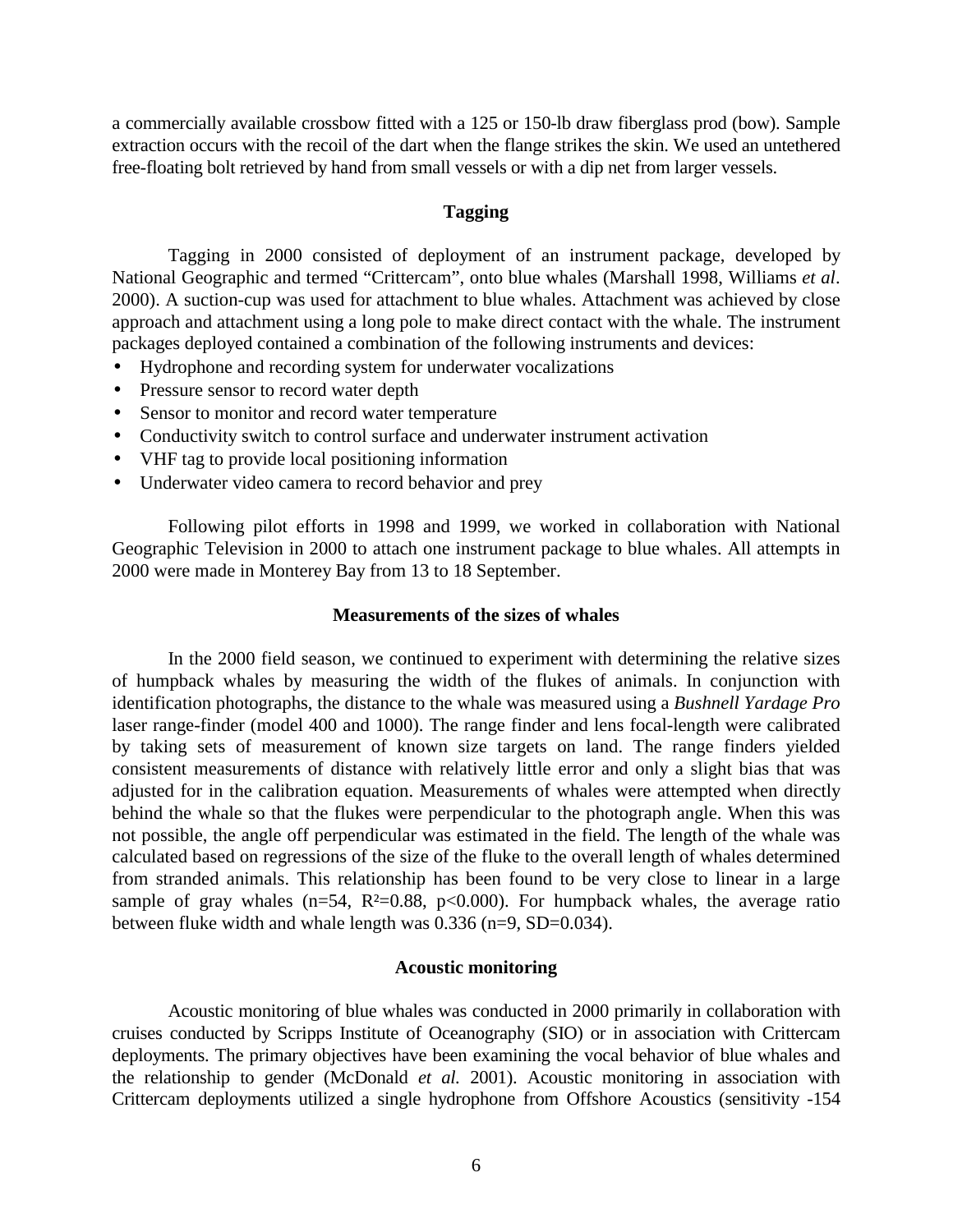<span id="page-6-0"></span> $dBV/dPa \pm 4 dB$  at 100 Hz, frequency response from 6 Hz to 14 kHz  $\pm 3 dB$ ). One system was used with a 10m cable and the other with a 20m cable. We made recordings onto Digital Audio Tape (DAT) with a *Sony* TCD-D7 or D8 DAT recorder (frequency response 20-14,000 Hz, 32 Hz sampling rate).

### **Survey regions and coverage**

### **Dedicated Surveys off Washington and Oregon**

 We conducted 18 days of dedicated surveys off Washington and Oregon between 15 March and 15 November 2000. These included surveys of coastal waters (incl. Puget Sound) for seasonal resident gray whales and surveys of offshore waters west of Cape Flattery and Newport, Oregon for humpback whales (Table 1). Components of this effort in and around Washington and Oregon included:

- Photographic identification of humpback and gray whales conducted off the northern Washington coast including to the British Columbia border on 10 days from 20 May to 4 October. Half these surveys were conducted using Cascadia's rigid-hull inflatable boats (RHIB) in surveys conducted out of La Push or Neah Bay. Cascadia also participated in surveys sponsored by the Olympic Coast National Marine Sanctuary using a chartered Navy boat *Agate Pass*. Cascadia personnel were on board the *Agate Pass* for surveys 16-19 June and additional photographic identifications were obtained on 21 June by biologist Richard Rowlett.
- Dedicated surveys were conducted on 17 August and 15 November to identify gray and humpback whales off Oregon. This included surveys in more offshore waters searching for humpback whales off Newport.
- Photographic identification of gray whales conducted in and around Puget Sound and Grays Harbor primarily from April to August. Including five surveys from 15 March to 17 May in and around northern Puget Sound, two surveys on 22 May and 21 June in Grays Harbor. There were also seven days of effort making shore-observations of gray whales in southern Puget Sound from 4 April to 4 July 2001.

### **Opportunistic effort off Oregon and Washington**

Identification photographs of humpback and gray whales off Oregon and Washington were also provided to us from a number of opportunistic sources including whale-watch trips (opportunistic effort and not conducted under our research permit). This effort included:

• Cascadia personnel and interns obtained photo-identifications of gray whales aboard 11 trips on 9 days between 30 March and 19 May in Grays Harbor, Washington aboard whale-watch vessels *Lucky Pierre, Mr. Magu, Mac's Effort*, and *Angela C*. These were arranged through Ocean Charters.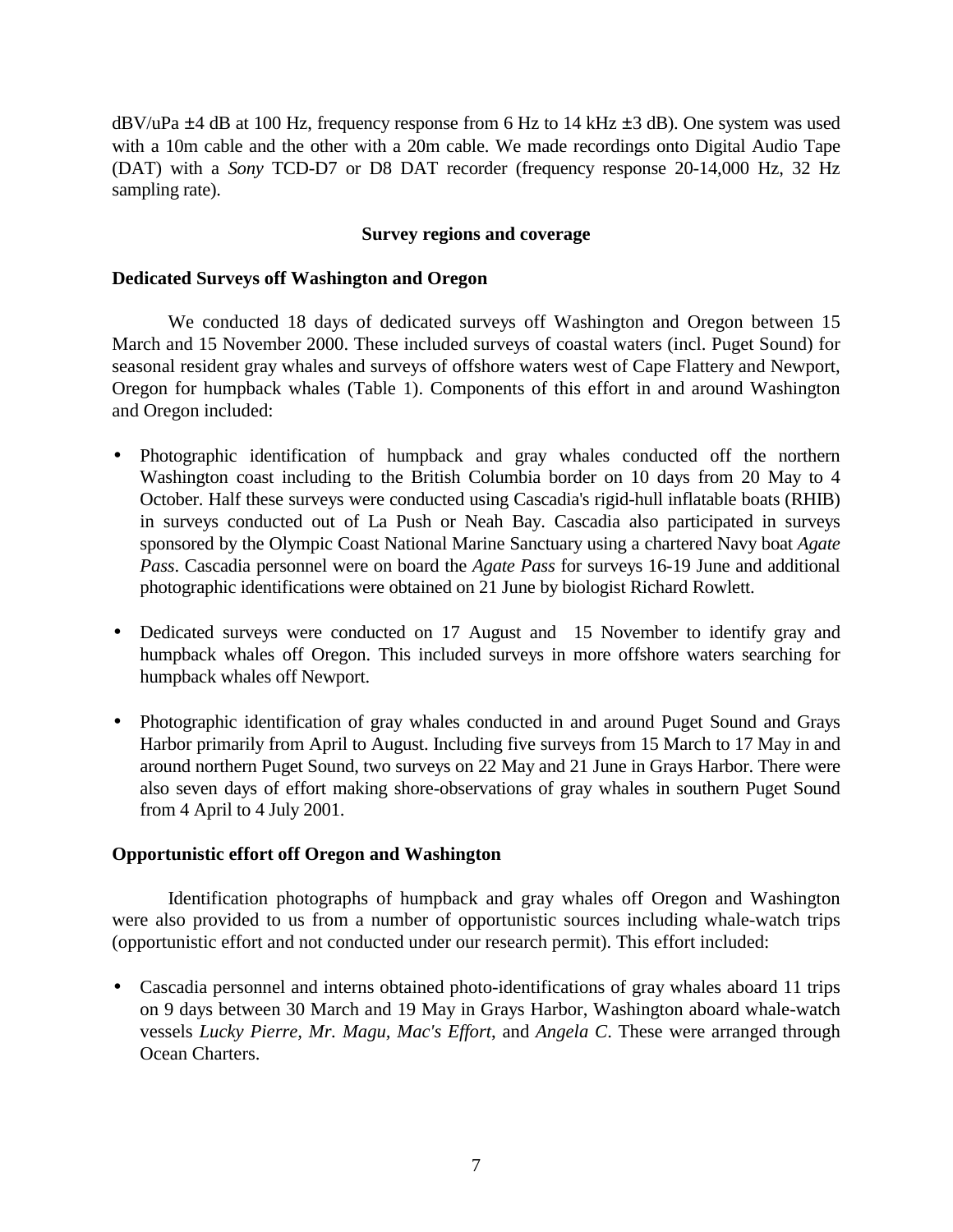- <span id="page-7-0"></span>• Additional opportunistic identification photographs of gray whales in northern Puget Sound were obtained by Cascadia personnel aboard several boats operating out of Everett and Bellingham on 7 days between 8 April and 19 May 2000. These included the *St. Nicholas* (operated by Mosquito Fleet), *Puget* (during disposal of gray whale), *Red Head* (operated by Marc Goodman of San Juan Shuttle), and the *Snow Goose* (educational expedition out of Bellingham).
- Photographic identifications of gray whales were obtained off Oregon on 9 whale-watch trips between 4 August and 12 September. Anne Nelson conducted these trips out of Newport and Depoe Bay aboard the *Discovery* (operated by Marine Discovery Tours) and the *Seastar*  (operated by Jim Sinnott of Zodiac Adventures).
- Photographic identification of a single humpback whale was made opportunistically during 11 trips conducted between 26 April and 26 May 2001 by Heather Harding aboard the *Glacier Spirit,* a whale-watch boat operating out of Port Townsend.
- Mark Sears provided identification photographs of gray whales near Seattle from 25 March and 24 July 2000.
- Dave Ellifrit provided photographs of two gray whales near Sydney, Vancouver Islands on 7 June and 23 August 2000.

### **Dedicated photographic identification surveys off California**

 Dedicated photographic identification surveys for humpback and blue whales were conducted off California by Cascadia personnel on 30 days between 6 May and 17 November 2000 (Table 1). These were conducted using one of Cascadia's two 5.3m RHIBs and, on a few occasions, a larger boat. This survey effort had several components including:

- Surveys on 4 days from 27 August to 17 November in the Gulf of the Farallones (out of Bodega Bay or Half Moon Bay) using Cascadia's RHIB
- Surveys on 16 days from 6 May to 12 November in the Monterey Bay area, mostly out of Moss Landing using Cascadia's RHIB. This included photo-ID effort conducted in conjunction with Crittercam deployments (see next section) but not the surveys conducted by Nancy Black (see following section).
- Surveys on 5 days from 11 July to 26 August in the area from Pt. Arguello to north of Morro Bay (from Port San Luis or Morro Bay) using Cascadia's RHIB.
- Surveys conducted on 4 days off southern California with Cascadia's RHIB deployed from Scripps vessel *Sproul* (see next section).

### **Surveys conducted on the** *Sproul* **in collaboration with Scripps Institute of Oceanography**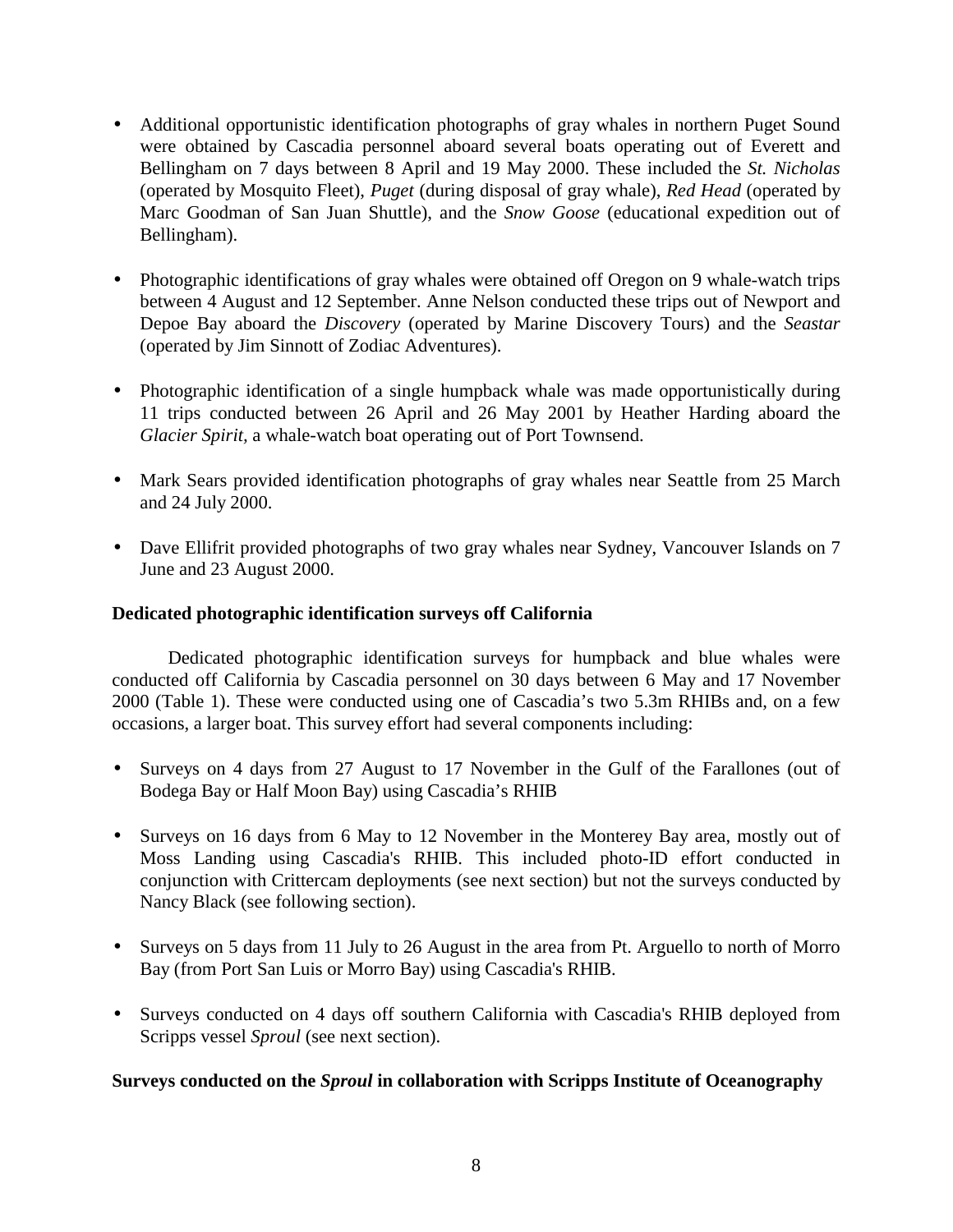<span id="page-8-0"></span> Three surveys were conducted in collaboration with Scripps Institute of Oceanography (SIO) as part of a project on ambient noise and blue whale vocalizations for the San Clemente Offshore Range (SCOR). All three cruises were aboard the *Sproul,* two of them with a Cascadia RHIB aboard which was deployed during the surveys. The three surveys were 28-30 June, 19-24 August, and 15-19 October 2000 (Table 2). Surveys in June and August were conducted between San Diego and Tanner/Cortez Bank. In October the survey included coverage north to off Point Conception. While many whales were sighted from this platform only a few groups were approached directly. Most photographic identification was conducted from Cascadia's RHIB which was deployed when conditions allowed.

### **Monterey Bay surveys conducted in collaboration with Nancy Black and Oceanic Society**

 A collaborative research program with Nancy Black and the Oceanic Society yielded additional dedicated photographic identification surveys in the Monterey Bay area on 15 days between from 7 August and 29 September 2000 (Table 3). These surveys were conducted aboard the *Sea Wolf II* out of Monterey and were directed by Nancy Black with Peggy Stapp taking identification photographs. Additional identification photographs were also obtained more opportunistically during killer whale research and whale-watch trips by Nancy Black, Peggy Stapp, and Todd Chandler in Monterey Bay.

### **Additional opportunistic photographic identifications made off California**

 A number of researchers and members of the public provided us with identification photographs of humpback or blue whales taken off California. These were obtained either opportunistically or under other research permits. These included:

- Identification photographs of humpback and blue whales collected by Tom Kieckhefer in the Monterey Bay area
- Identification photographs of blue whales taken by Bruce Mate and colleagues in conjunction with their efforts to attach satellite tags to blue whales of California.
- Photographs of blue whales were taken in the Santa Barbara Channel by Michuru and Yuki Ogino from the *Solera* on 1, 2, 3, 4, and 8 August 2000.
- Photographs of humpback and blue whales taken aboard Oceanic Society natural history trips to the Farallon Islands on 25 June and 16 July 2000.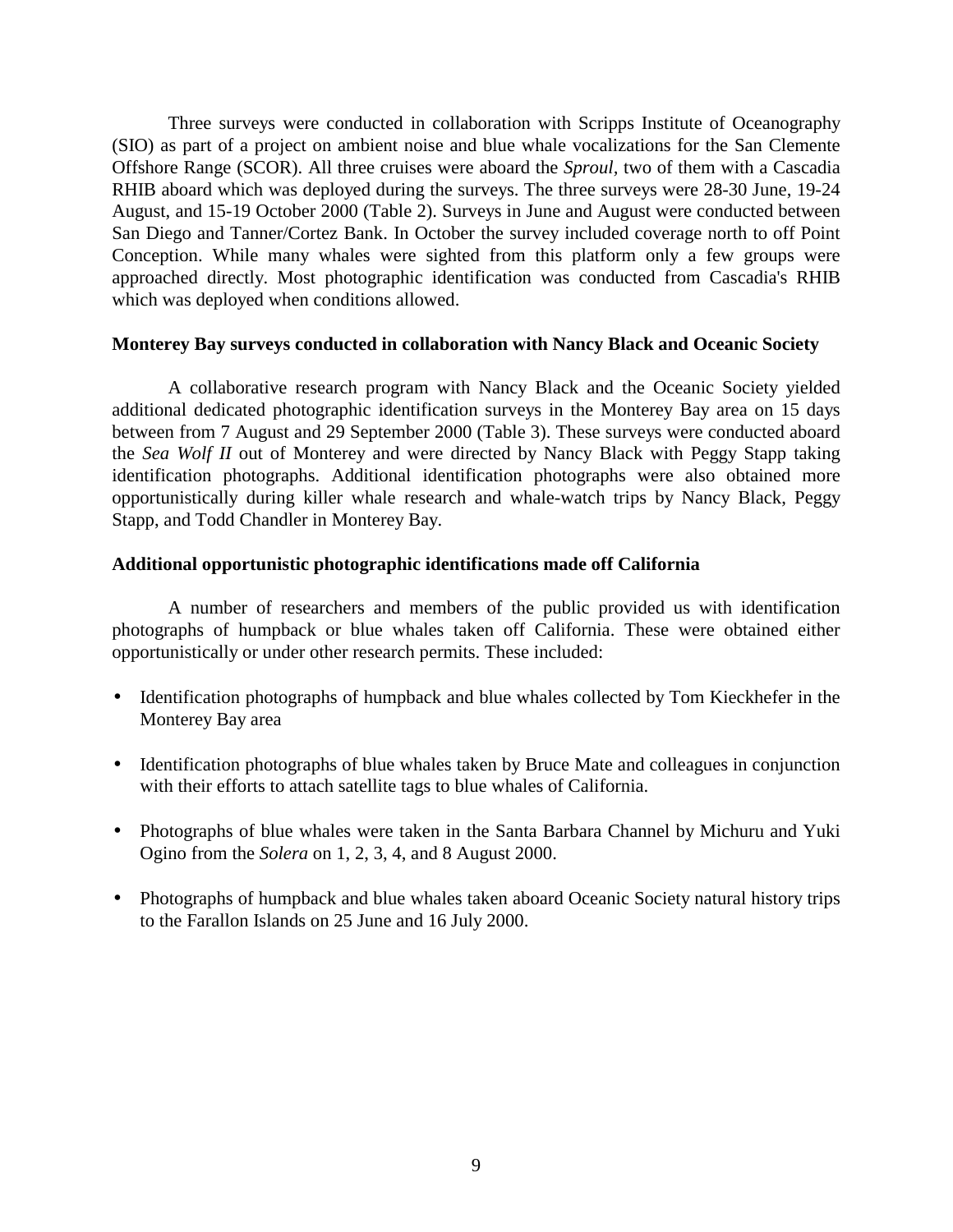### **RESULTS**

#### **Photographic identification**

<span id="page-9-0"></span> Photographic identifications of humpback, blue, and gray whales were conducted over a range of months and locations in 2000 (Tables 4-7). Sections below summarize the results of this effort by species.

### **Humpback whales**

During dedicated surveys a total 271 groups totaling 575 humpback whales were approached for photographic identification 2000 off California, Oregon, and Washington. Combined with opportunistic efforts, especially in Monterey Bay, 646 identifications made of 254 different individuals (Table 4, 5, 8).

Identifications were from a wide range of months and regions but were not well as well distributed geographically as in past years. The largest sample of humpback whales came from Monterey Bay were a combination of effort during dedicated surveys by Cascadia and Oceanic Society and opportunistic effort in conjunction with whale watching trips (by Nancy Black and Peggy Stapp), research surveys by Tom Kieckhefer, and tagging effort by Cascadia yielded 424 identifications of 146 whales from April through December (Table 5). A total of 139 identifications were made off southern California mostly between Point Sal and in the Morro Bay in July and August. Close to 50 identifications were made in the Gulf of the Farallones in August to November with most of these from a single day just west of the Farallon Islands.

Identifications of humpback whales in the Pacific Northwest were productive again in 2000. Nine identifications were made during surveys covering waters offshore of Newport, Oregon in August. A total of 31 identifications were made off the northern Washington coast and near the BC border. These came from surveys done using Cascadia's RHIB on two days in June and two days in October and the June Olympic Coast National Marine Sanctuary survey. One humpback whale was seen on 9 occasions near Smith Island in the Strait of Juan de Fuca in April and May but only poor identifications photographs could be obtained.

#### **Blue whales**

 Photographic identification of blue whales off California in 2000 resulted in 335 identifications of 168 individual blue whales (Tables 6 and 9). Whales were identified in two primary locations in 2000. The largest number of identifications (184) were made from June to December in the Monterey Bay area where we had the heaviest combination of effort and whales. We also obtained nearly 100 identifications in just a few surveys in the Gulf of the Farallones in August, October, and November. Identifications of smaller numbers of blue whales were obtained just off Point Arguello in July, in the Tanner/Cortez Bank area in the southern California Bight in August, and in the Santa Barbara Channel in August..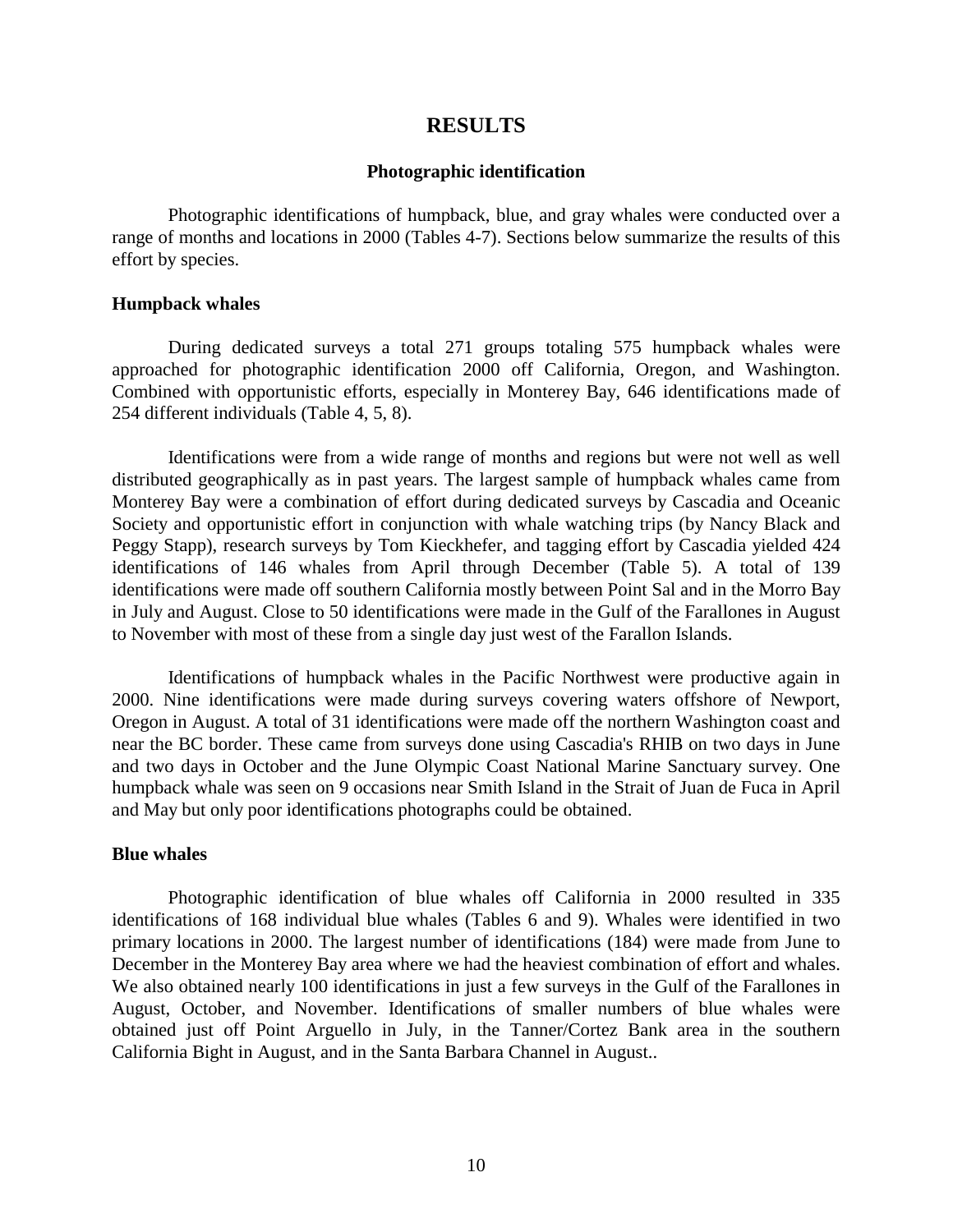<span id="page-10-0"></span> Photographic identifications of blue whales were also made by SWFSC in the ETP in summer and fall 2000. While these identification photographs are still being compared to those in our collections from 2000 and previous years, one initial match from this comparison is intriging. ID#1505 is a whale SWFSC identified on 1 November 2000 (S#1651) west of the Costa Rican Dome and matched a blue whale identified on 13 March 1999 by Cascadia in the same area. Although these are in different years, they suggest some animals may spend extended periods in this region from at least late fall to early spring. This whale has not as yet been identified off California.

#### **Gray whales**

 Gray whales were also identified in the course of the research off Oregon and Washington in 2000. During dedicated surveys, 68 sightings of 85 whales were approached (Table 4). Combined with opportunistic effort from whale-watch trips, 139 identifications were made in areas of the Pacific Northwest (Table 7) from Oregon (14 identifications) to southern Vancouver Island (17 identifications). Early season identifications were made regularly in Northern Puget Sound From March to May and in Grays Harbor from March to July. Occasional sightings of gray whales were made in southern and central Puget Sound with 7 identifications from April to July. We also identified 6 gray whales along the northern Washington coast just north of La Push on 20 May 2000.

#### **Abundance estimates**

 The 2000 identifications were used to generate updated abundance estimates for humpback whales (Table 10). The abundance estimate using 1999 and 2000 data was 715, considerably lower than estimates in past years. Through 1999, annual estimates of abundance have consistently increased averaging a rate of 8% of year. The sharp drop with the 2000 data is surprising.

The lower estimate appears to be at least partly an artifact of the lack of representative coverage in 2000. Funding constraints limited the scope of our coverage in 2000 and resulted in an unusually high proportion of the identifications coming from one area, Monterey Bay. In 2000, 66% of the humpback whale identifications along the entire coast were from the Monterey Bay area. While coverage in 1999 was more complete, close to 50% of the identifications in that year were in the Monterey Bay area. The high proportion of identifications from Monterey Bay in the two years, especially 2000, would likely cause heterogeneity in capture probabilities (the tendency for some animals to be captured in both samples and others to be missed in both). This would bias the estimate downward. Mark-recapture estimates using the 2000 sample and the 1998 dataset which was not as skewed toward samples from Monterey Bay yielded an estimate of 856 (CV 0.12).

#### **Crittercam deployments**

 Crittercam deployment and recoveries in 2000 were made in Monterey Bay from 12 to 19 September 2000. We made close approaches to blue whales in an attempt to attach the tag on six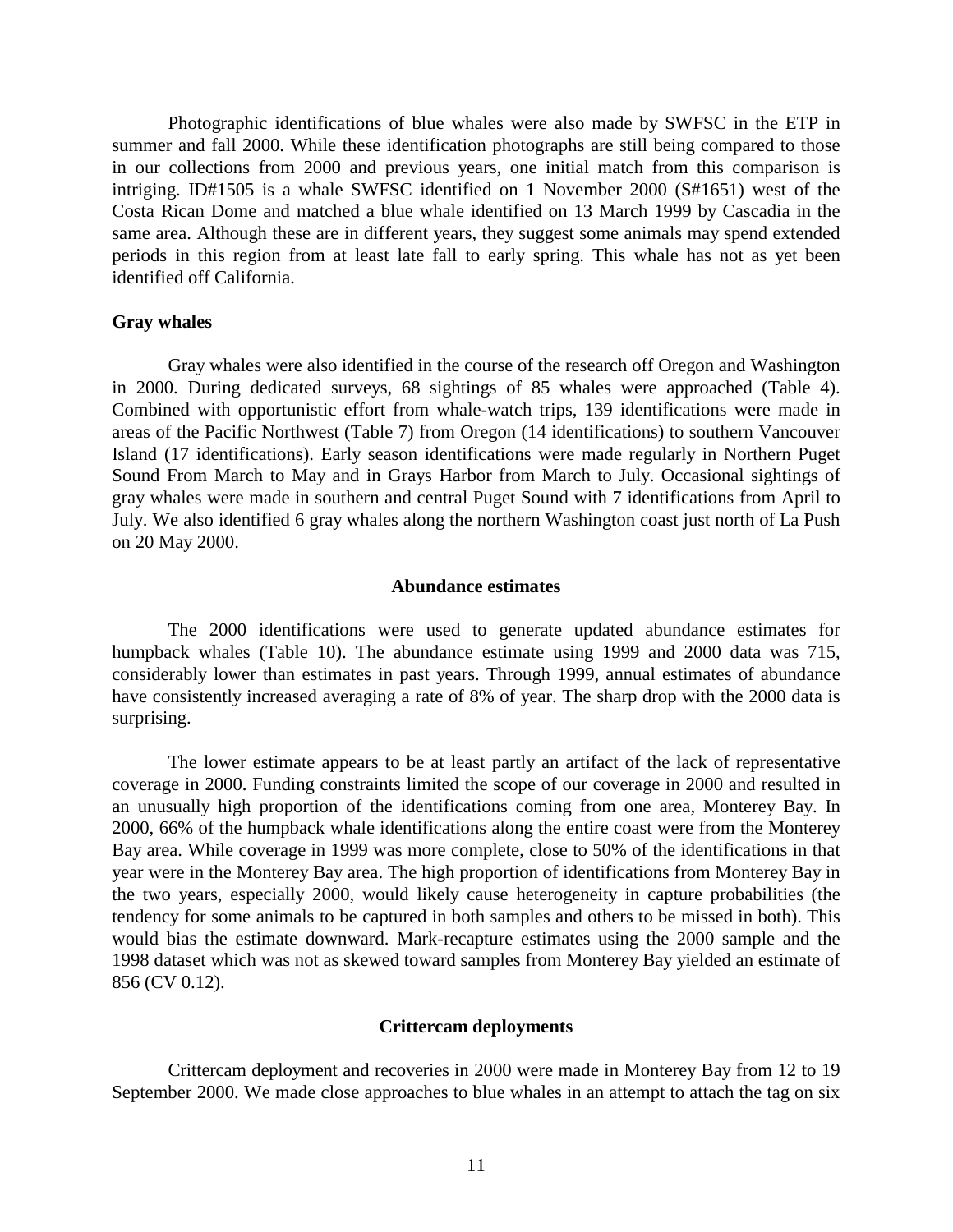<span id="page-11-0"></span>occasions (Table 11). In three of these approaches we made physical contact with one resulting in a successful deployment (Table 11). Our success in getting close to whales was higher this year as we have improved our strategy for approaching whales. Most unsuccessful deployments where there was no contact were due to the whale diving prior to our reaching the proper location to attempt attachment. The two occasions where we made contact but there was no attachment were the result of the difficulty of getting a tight enough seal for a long enough period to allow the suction cup to fully attach.

The successful deployment was made on the lead whale of a pair of whales on 14 September at 0947 at 36º48.02N and 121º57.40W (see Figure 1). The crittercam stayed on the whale throughout that day's observations even though we expected the corroding magnesium to result in breaking the vacuum holding the suction cup on to occur in about three hours. We were able to stay with the two whales through 1949 after which deteriorating weather and light resulted in our losing the whales. The whales did not appear to change their milling behavior immediately after tag attachment. We did lose track of the whales for over one hour in the morning. The whales were tracked as they traveled south for almost an hour before resuming milling at a new location (Figure 1).

Recovering the Crittercam proved challenging but was eventually achieved 3 days later on 17 September. By this time the combination of movement on the whale and drift after release had taken the tag to 36°31.57N and 122°17.80W or 23.2 nmi (43 km) from the location of attachment. It was not clear exactly when the tag had detached from the whale but several potential distant signals that were picked up the day after it was tagged and that evening from high locations on land indicated the whale had probably left Monterey Bay sometime during the first night after it was tagged and the Crittercam had likely released shortly thereafter somewhere offshore, then begun drifting southward. The long time between tagging and recovery caused a small amount of moisture to leak or condense in the Crittercam casing resulting in a loss of the dive and temperature data that were stored in memory.

Both the lead animal that was tagged and the trailing animal in the pair were previously identified whales with long sighting histories. The animal on which the tag was deployed was ID# 111 and had been first identified in 1987 in the Gulf of the Farallones. It has been seen since then in 1990 in the Gulf of the Farallones and in 1992 off both Fort Bragg and Point Arena. The trailing animal in this pair was also a known older animal (ID# 283) first identified in 1988 in the Gulf of the Farallones and seen in 1989 in Mexico and in 1992 in both Santa Barbara Channel and the Gulf of the Farallones.

### **Number of animals disturbed by approaches**

 Most animals that were approached for photographic identification did not exhibit any overt change in behavior that we could attribute to reaction to the boat (Table 12). Responses to photo-ID approaches may be occurring and not noted because either they were not obvious or we could not link them to our approach. One easy to detect reaction occurred for three groups of five humpback whales which circled and approached the boat. Humpback whales approaching the boat closely under their own control and apparently out of curiosity (apparently "friendly"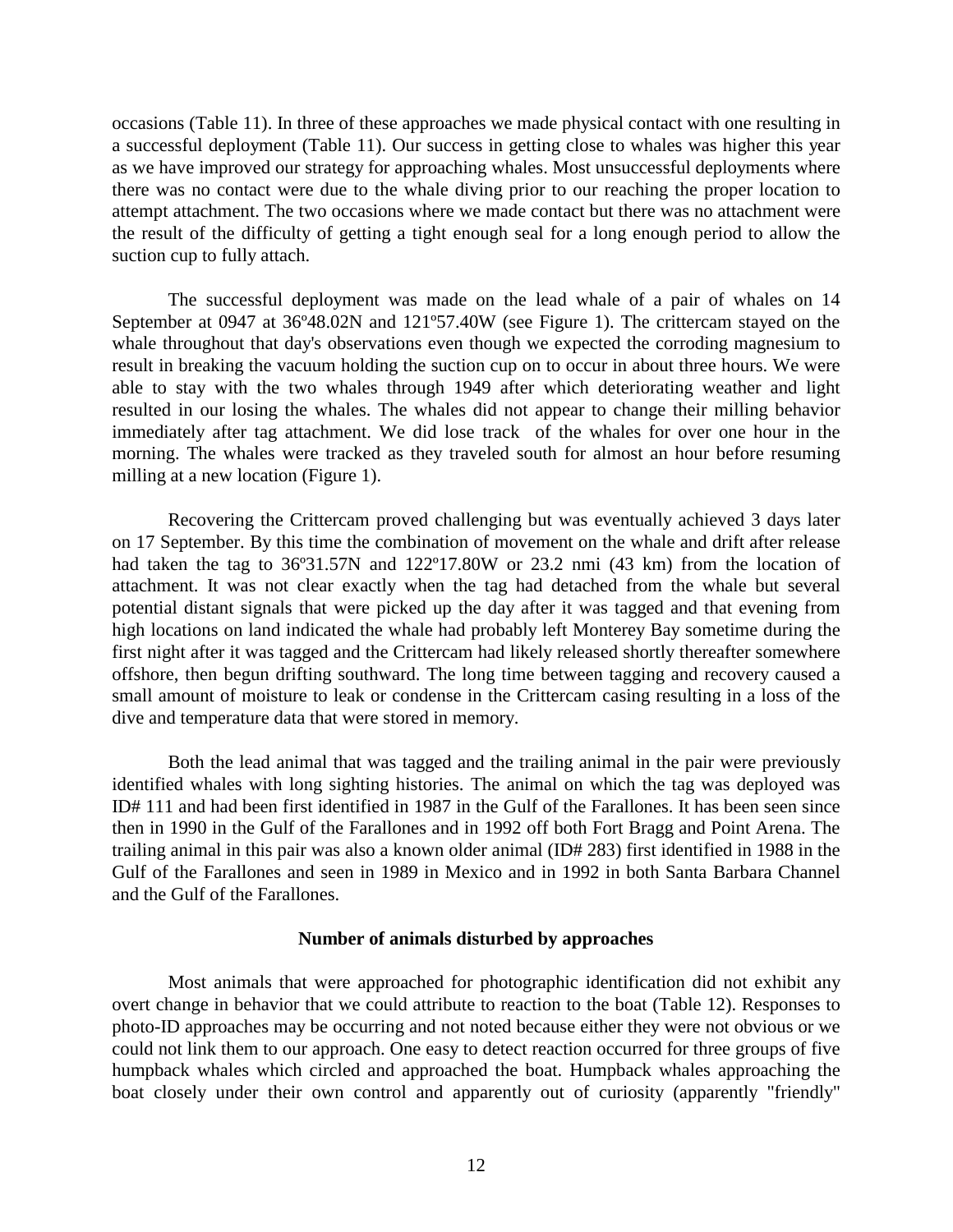<span id="page-12-0"></span>behavior) became increasingly common through the 1990s off California, however, this type of approach was less frequent in 1999 and again in 2000 than in some previous years. For blue whales 10 groups of 13 whales showed an apparent reaction to a photo-ID approach, all but one of these was avoidance (whales turning away from the boat in a manner that appeared in response to the boat's presence) and one was a closer approach initiated by the whale. The only other reaction to a photo-ID approach was a single gray whale that appeared to avoid the boat.

 Reactions were more frequently observed to approaches for tagging and biopsy. Some type of reaction to biopsy approaches or the dart was observed in 5 of 11 approaches of humpback whales and 9 of 31 approaches of blue whales (Table 12 and 13). Many of these reactions appeared to be to the closer approach of the boat required for biopsy attempt than necessarily to the dart. Reactions by humpback whales consisted of tail slaps (or flicks), quick dives, or longer dive before the next surface in the series. In one case a "friendly" whale that was circling the boat was biopsied and the whale temporarily stopped circling the boat before resuming this behavior. For blue whales, reactions consisted most frequently of boat avoidance or turning away from the boat or acceleration in swimming speed.

 We noted reactions of blue whales to approaches made for Crittercam attachments. These tagging approaches required a closer approach than biopsy and once again most of the reactions appeared to be to the close approach of the boat rather than to the contact made with the tag. Six approaches to closer than one body length were made to attempt Crittercam attachment on 13 and 14 September in Monterey Bay (Table 11). In three cases we either did not get close enough or the orientation was wrong and we broke off the approach without touching the whale. In two other cases we attempted to attach the Crittercam but it did not attach to the animal. In the final case we succeeded in approaching and attaching the Crittercam. Short-term reactions to our approach were noted in all six close approaches with the most common reaction being a quick dive or sink where the animal appeared to more rapidly submerge without showing as much of its body as it would in a normal surfacing.

We did not see longer term changes in behavior in reaction to the tagging attempts. In most cases the animals continued the milling behavior they were engaged in prior to approach. Our longest observation was of the traveling animals to which a tag was applied and which is described in detail above. Once contact was made with an animal, it was generally harder to get close to in the next few attempts.

#### **Collection of fecal and skin samples**

 Skin samples of humpback and blue whales were collected from biopsies and also when available from tagging attempts (Table 14). A total of 15 skin samples were obtained in 2000, 6 were biopsy samples from humpback whales near the Washington/British Columbia border, 6 were biopsy samples of blue whales off southern California that were being monitored acoustically, and 3 were biopsies or skin from tags related to crittercam deployments in Monterey Bay. Genetics from humpback whales near the Washington and British Columbia border have been collected in recent years including 2000 to help determine the number and boundaries of humpback whale feeding aggregations from California to Alaska. The samples collected in association with acoustic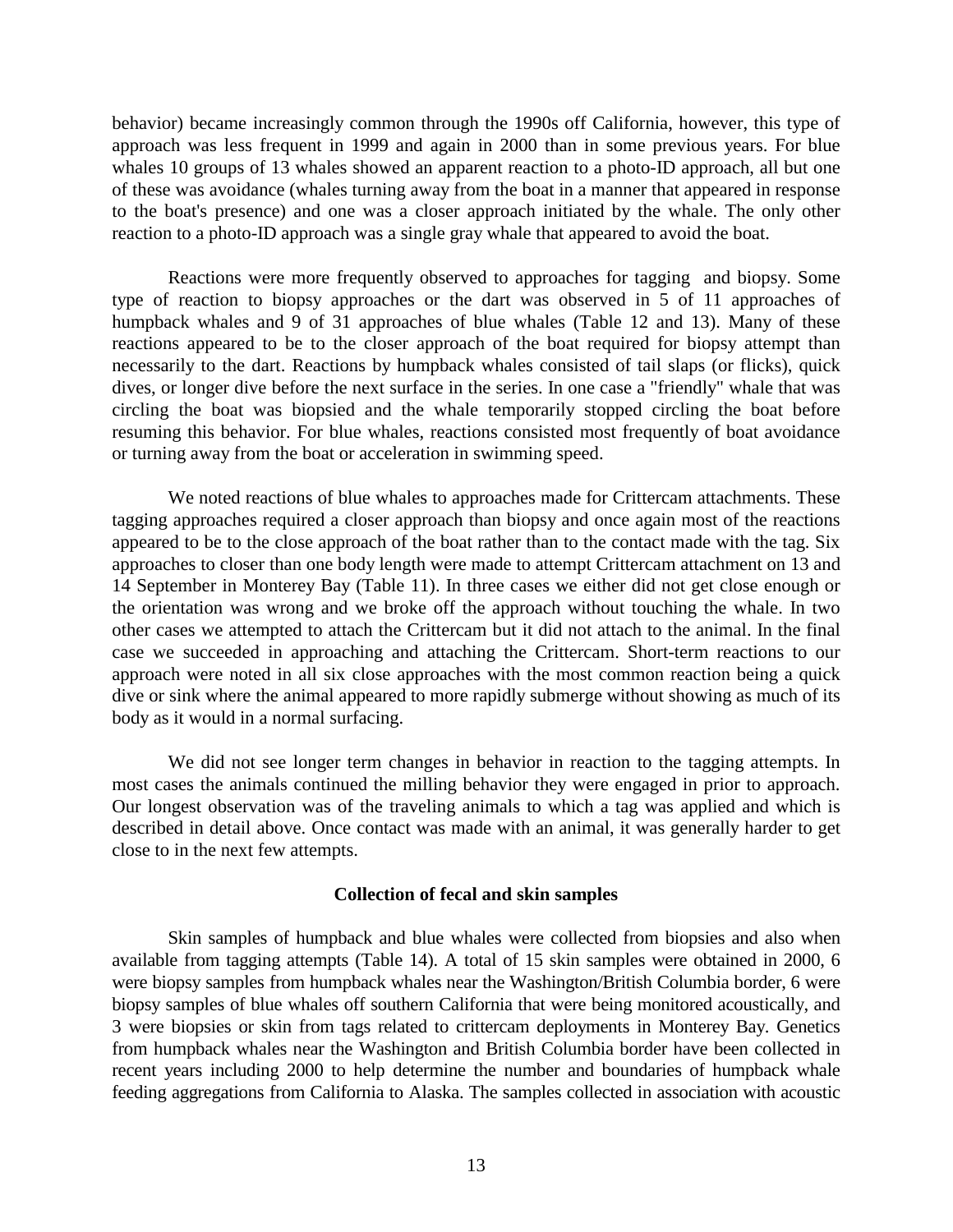<span id="page-13-0"></span>monitoring will aid in examining the vocal behavior of blue whales in relation to behavior and gender. The samples obtained during the Crittercam deployments will allow assessment of the gender of the animal which was tagged and the whale it was associated with. All samples have been given to SWFSC.

 Only a single fecal sample was collected in 2000. This was a brick-red feces of a single blue whale on 27 August 2000 in the Gulf of the Farallones. This sample was preserved in alcohol for later analysis.

#### **Measurements of the sizes of whales**

During field effort in 2000 we continued to use a new technique we started in 1999 to determine the relative sizes of humpback whales by measuring the width of the flukes of animals. In conjunction with identification photographs, the distance to the whale was measured using a Bushnell laser range-finder. The range finder and lens focal-length were calibrated by taking sets of measurement of known size targets on land. The range finders yielded consistent measurements of distance with relatively little error and only a slight bias that was adjusted in the calibration (Calambokidis *et al.* 2000a). Measurements of whales were only made when directly behind the whale so that the flukes were perpendicular to the photograph angle.

A total of 54 usable images and measurements were obtained in 2000 off California. Most of these (48) were of humpback whales, but measurements were also obtained of five gray whales and one blue whale. We are currently examining repeat measurements of the same individual to test consistency of the results. This method appears promising for determining the relative size-classes of identified whales and combined with data gathered in 1999 off California, Oregon, and Washington as well as samples from Costa Rica should allow an assessment of the size distribution of animals and additional data relative to the sighting, movement, and reproductive histories of specific animals.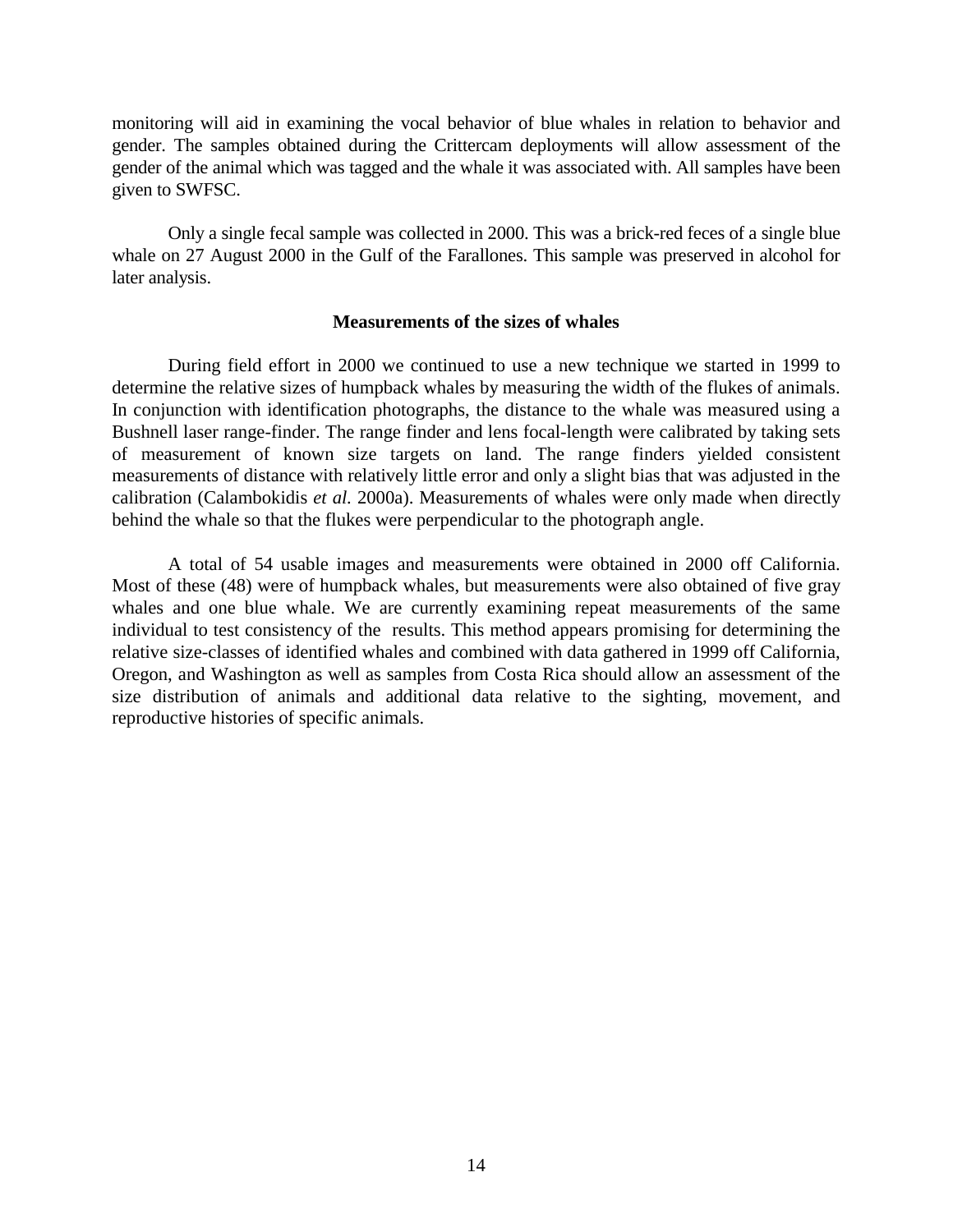### **ACKNOWLEDGMENTS**

<span id="page-14-0"></span>Support for different aspects of this research in 2000 came from Southwest Fisheries Science Center, Olympic Coast National Marine Sanctuary, Office of Naval Research, Scripps Institute of Oceanography, and the National Marine Mammal Laboratory. A number of individuals helped arrange support for this work including Jay Barlow, Ed Bowlby, John Hildebrand, and Bob Gisiner. Michuru Ogino provided valuable support and assistance in the field. We also appreciate the several benefactors who provided invaluable supplemental support.

Numerous collaborating researchers provided photographs of humpback and blue whales from California in 2000 that were obtained incidental to their research activities. These are listed in the Methods sections. We especially appreciate Nancy Black and Peggy Stapp who provided photographs of humpback and blue whales from Monterey Bay conducted both as part of Oceanic Society Expeditions trips and whale watching trips. Michuru Ogino provided valuable support and assistance in the field. Erin Olesson and John Hildebrand organized the research trips aboard the *Sproul.* We thank the observers and crew from these surveys. John Francis and Mehdi Baktiari conducted the Crittercam deployments. Mark McDonald examined the acoustic data from the Crittercam tapes.

We thank the operators of the boats that allowed us to gather data from their boats including the *Lucky Pierre, Mr. Magu, Mac's Effort*, and *Angela C* in Grays Harbor (through Ocean Charters) and the *St. Nicholas* (operated by Mosquito Fleet), *Puget* (during disposal of gray whale), *Red Head* (operated by Marc Goodman of San Juan Shuttle), and the *Snow Goose* (educational expedition out of Bellingham) in northern Puget Sound. We thank the Oregon whale watch boats that allowed Anne Nelson to conduct observations on their trips out of Newport and Depoe Bay including the *Discovery* (operated by Marine Discovery Tours) and the *Seastar*  (operated by Jim Sinnott of Zodiac Adventures).

A number of people assisted in the field effort and in the printing and matching of photographs. We thank our volunteers and interns whose assistance in the field and in the processing of the photographic identifications was invaluable. They include Hannah Smith, Katy Siegel, Jane Truman, Eileen Kelly, Danielle Osborne, Kristine Endsley, J.R. Veldink, Celva Boon, Heidi Faken, Randy Lumper, Alyssa Ferrell, Moira Morel, Nathan Donley, Beth Phillips, and Amanda Kaplan. In addition to helping in the field and matching, Beth Phillips and Julia Erickson also assisted in the measurements of humpback whale flukes. Annie Douglas assisted in field work and in the photographic matching and analysis. Anne Nelson assisted in matching and conducted surveys off Washington and Oregon.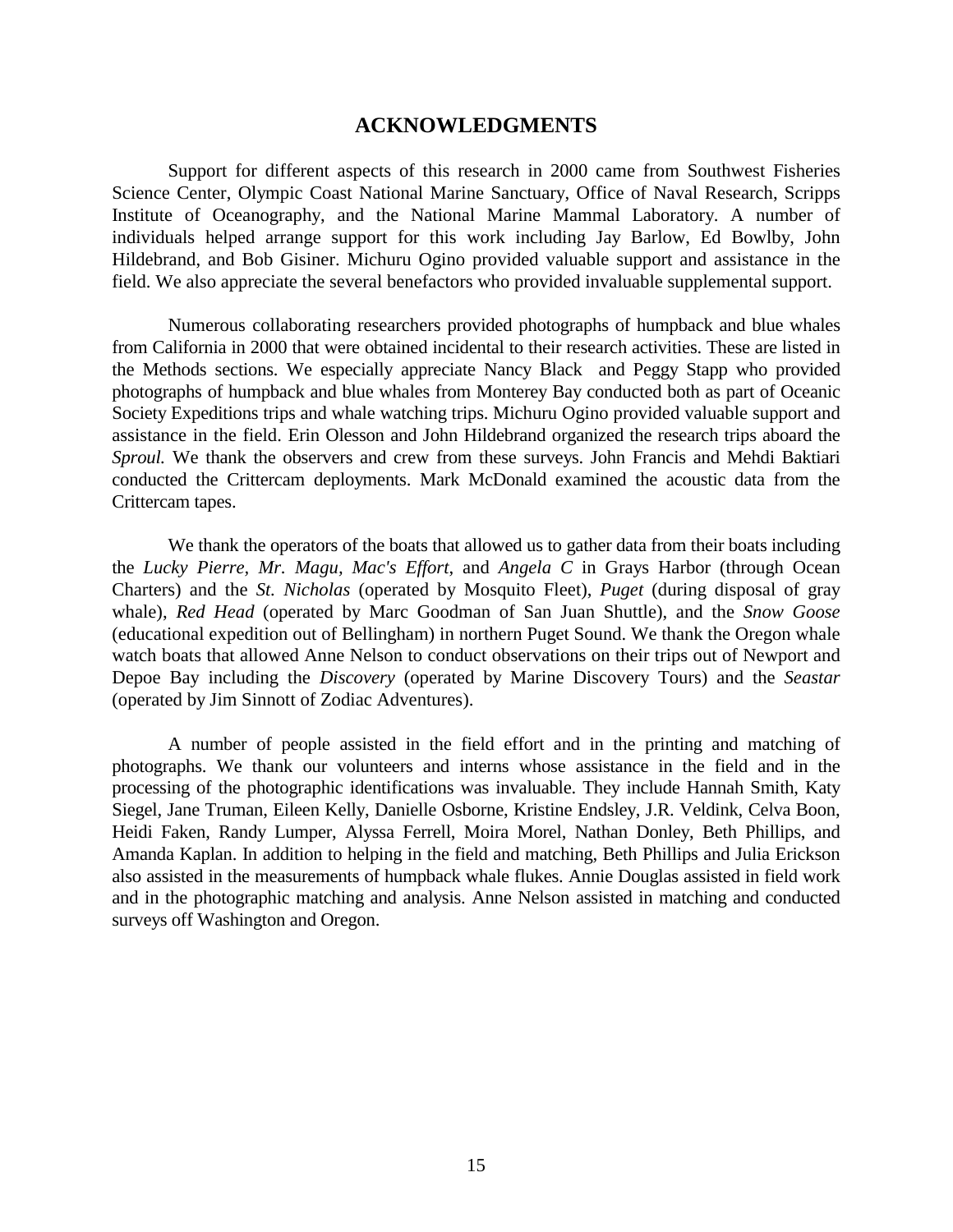### **REFERENCES**

- <span id="page-15-0"></span>Baker, C.S., S.R. Palumbi, R.H. Lambertson, M.T. Weinrich, J. Calambokidis, and S.J. O'Brien. 1990. Influence of seasonal migration on geographic distribution of mitochondrial DNA haplotypes in humpback whales. Nature, London 344:238-240.
- Baker, C..S., L. Medrano-Gonzalez, J. Calambokidis, A. Perry, F. Pichler, H. Rosenbaum, J. M. Straley, J. Urban-Ramirez, M. Yamaguchi, and O. von Ziegesar. 1998. Population structure of nuclear and mitochondrial DNA variation among humpback whales in the North Pacific. Molecular Ecology 6:695-707.
- Barlow, J. and P. J. Clapham. 1997. A new birth interval approach to estimating demographic parameters of humpback whales. *Ecology* 78:535-546.
- Calambokidis, J. and G.H. Steiger. 1997. Blue Whales. Worldlife Series Library. Voyager Press, MN. 72 pp.
- Calambokidis, J., J.C. Cubbage, G.H. Steiger, K.C. Balcomb, and P. Bloedel. 1990a. Population estimates of humpback whales in the Gulf of the Farallones, California. *Report to the International Whaling Commission (special issue 12):*325-333.
- Calambokidis, J., G.H. Steiger, J.C. Cubbage, K.C. Balcomb, C. Ewald, S. Kruse, R. Wells, and R. Sears. 1990b. Sightings and movements of blue whales off central California 1986-88 from photo-identification of individuals*. Report of the International Whaling Commission (special issue 12)*:343-348.
- Calambokidis, J., J.R. Evenson, G.H. Steiger, and S.J. Jeffries. 1994. Gray whales of Washington State: Natural history and photographic catalog. Report to Washington Department of Fish and Wildlife, Olympia, WA.
- Calambokidis, J., G.H. Steiger, J.R. Evenson, K.R. Flynn, K.C. Balcomb, D.E. Claridge, P. Bloedel, J.M. Straley, C.S. Baker, O. von Ziegesar, M.E. Dahlheim, J.M. Waite, J.D. Darling, G. Ellis, and G.A. Green. 1996. Interchange and isolation of humpback whales off California and other North Pacific feeding grounds. *Marine Mammal Science* 12:215-226.
- Calambokidis, J., T.E. Chandler, K. Rasmussen, L. Schlender and G.H. Stieger. 2000a. Humpback and blue whale photo-identification research off California, Oregon and Washington 1999. Report to Southwest Fisheries Science Center, La Jolla, California. 38pp.
- Calambokidis, J., G.H. Steiger, K. Rasmussen, J. Urbán R., K.C. Balcomb, P. Ladrón de Guevara P., M. Salinas Z., J.K. Jacobsen, C.S. Baker, L.M. Herman, S. Cerchio and J.D. Darling. 2000b. Migratory destinations of humpback whales that feed off California, Oregon and Washington. *Marine Ecology Progress Series* 192:295-304.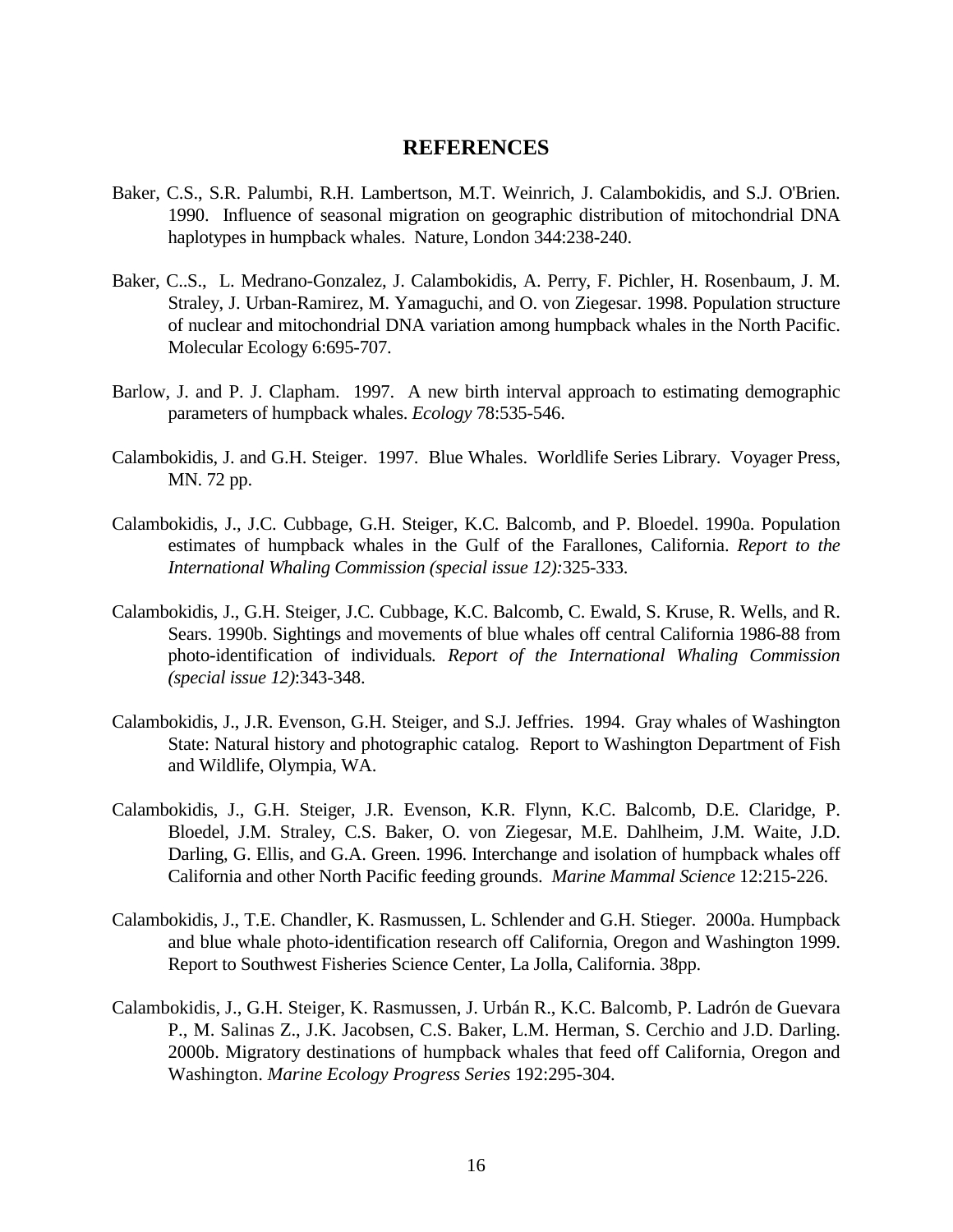- Calambokidis, J., G.H. Steiger, J.M. Straley, L.M. Herman, S. Cerchio, D.R. Salden, J. Urbán R., J.K. Jacobsen, O. von Ziegesar, K.C. Balcomb, C.M. Gabriele, M.E. Dahlheim, S. Uchida, G. Ellis, Y. Miyamura, P. Ladrón de Guevara P., M. Yamaguchi, F. Sato, S.A. Mizroch, L. Schlender, K. Rasmussen, J. Barlow and T.J. Quinn II. In press. Movements and population structure of humpback whales in the North Pacific. Marine Mammal Science 17(4), October 2001.
- Chandler, T.E., J. Calambokidis, and K. Rasmussen. 1999. Population identity of blue whales on the Costa Rica Dome. *in:* Abstracts Thirteenth Biennial Conference on the Biology of Marine Mammals, Maui, HI 28 November - 3 December 1999. Society for Marine Mammalogy, Lawrence, KS.
- Lambertsen, R.H. 1987. A biopsy system for large whales and its use for cytogenetics. J. Mamm. 68: 443-445.
- Marshall, Greg J. 1998. CRITTERCAM: an animal-borne imaging and data logging system. Mar. Tech. Soc. J. 32(1):11-17.
- Mate, B.R., B.A. Lagerquist, and J. Calambokidis. 1999. Movements of North Pacific blue whales during the feeding season off southern California and southern fall migration. Marine Mammal Science 15:1246-1257.
- McDonald, M.A., J. Calambokidis, A.M. Teranishi, and J.A. Hildebrand. 2001. Acoustic Behavior of Individual Blue Whales off California. *Journal of the Acoustical Society of America* 109:1728-1735
- Rasmussen, K., J. Calambokidis, G.H. Steiger, and T.E. Chandler. 1999. Central America as a significant wintering ground for North Pacific humpback whales. *in:* Abstracts Thirteenth Biennial Conference on the Biology of Marine Mammals, Maui, HI 28 November - 3 December 1999. Society for Marine Mammalogy, Lawrence, KS.
- Rasmussen, K., J. Calambokidis, and G.H. Steiger. 2000. Humpback whales and other marine mammals off Costa Rica, 1996-2000. Report on research during Oceanic Society Expeditions in 2000 in cooperation with Elderhostel volunteers. Cascadia Research, 218½ W Fourth Ave., Olympia, WA 98501. 31pp
- Steiger, G.H. and J. Calambokidis. 2000. Reproductive rates of humpback whales off California. *Marine Mammal Science* 16:220-239*.*
- Steiger, G.H., J. Calambokidis, D.K. Ellifrit, K.C. Balcomb, J.D. Darling and G.A. Green. 1999. Distribution and population structure of humpback whales off Oregon and Washington. *in:* Abstracts Thirteenth Biennial Conference on the Biology of Marine Mammals, Maui, HI 28 November - 3 December 1999. Society for Marine Mammalogy, Lawrence, KS.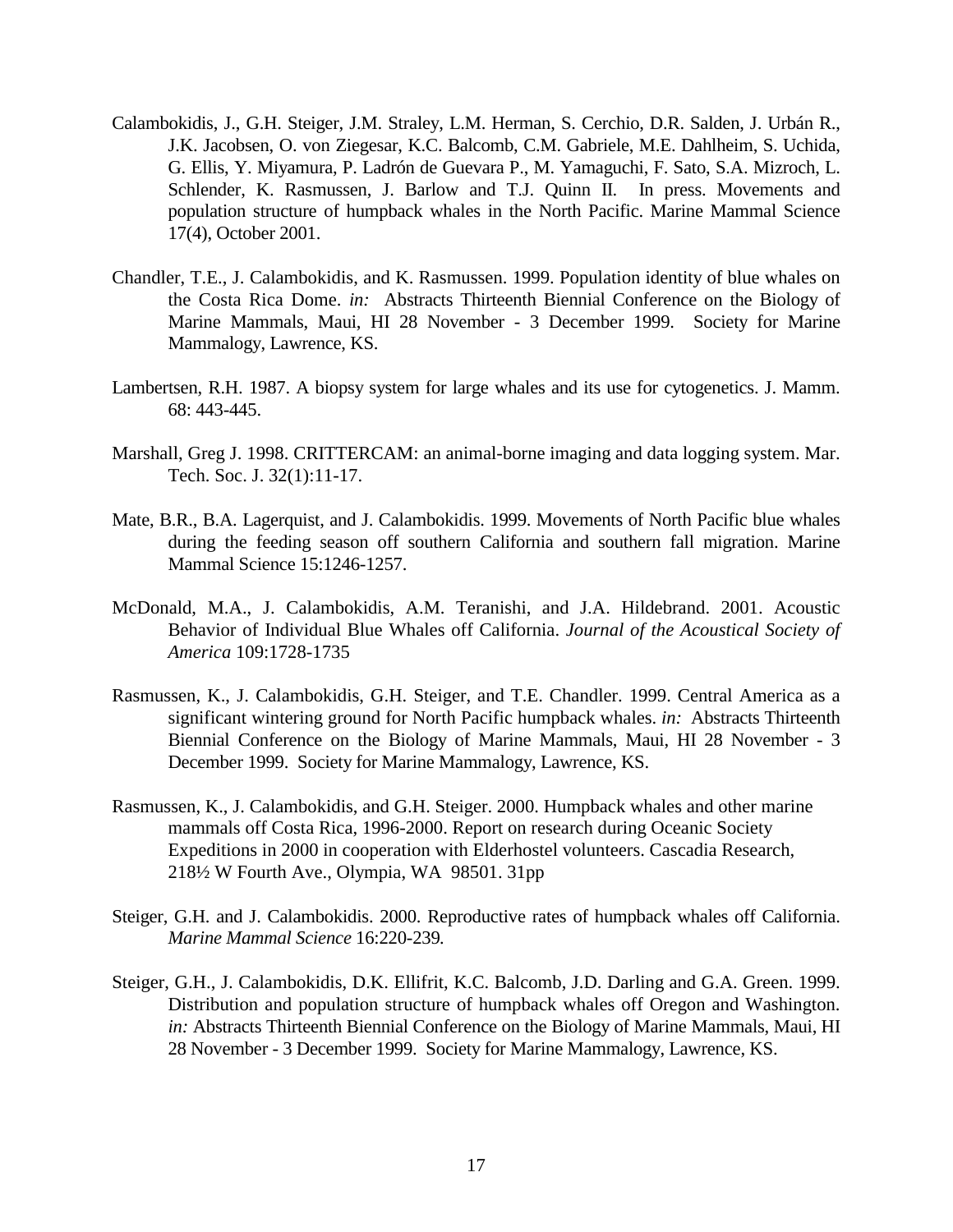- Urbán R., J., A. Jaramillo L., A Aguayo L., P. Ladrón de Guevara P., M. Salinas Z., C. Alvarez F., L. Medrano G., J.K. Jacobsen, K.C. Balcomb, D.E. Claridge, J. Calambokidis, G.H. Steiger, J.M. Straley, O. von Ziegesar, J.M. Waite, S. Mizroch, M.E. Dahlheim, J.D. Darling and C.S. Baker. 2000. Migratory destinations of humpback whales wintering in the Mexican Pacific. Journal of Cetacean Research and Management 2:101-110.
- Williams, T.M., R.W. Davis, L.A. Fuiman, J. Francis, B.J. Le Boeuf, M. Horning, J. Calambokidis, and D.A. Croll. In Press. Energy conservation in diving marine mammals. *Science* 288:133-136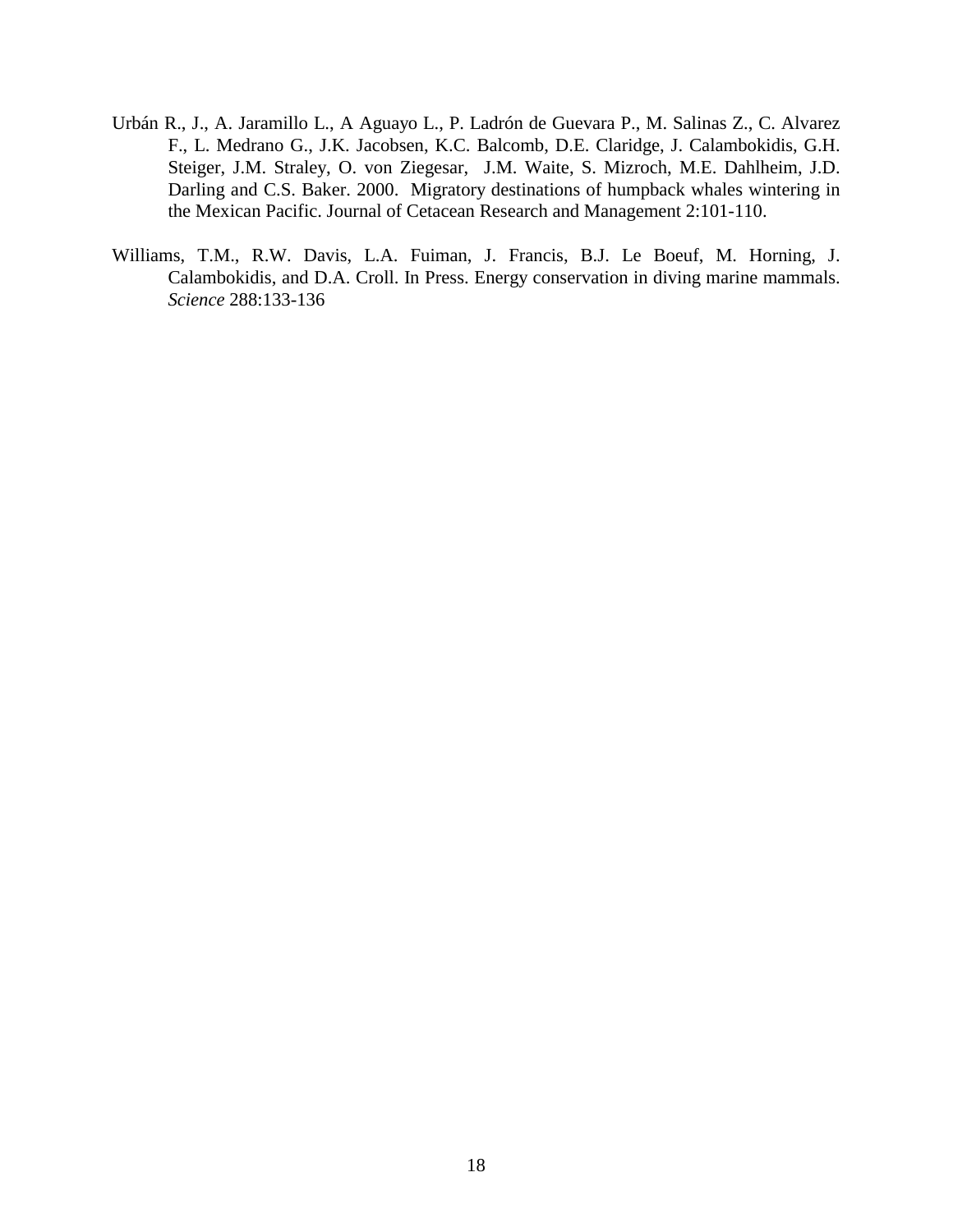# **TABLES AND FIGURES**

### <span id="page-18-0"></span>Tables

- 1 List of surveys conducted by Cascadia Research with summary of identifications in 2000
- 2 Surveys conducted from SIO ship *Sproul*
- 3 Surveys and approaches conducted in Monterey Bay during Oceanic Society expeditions
- 4 Summary of sightings and photo-ID approaches
- 5 Identifications of humpback whales by month and region
- 6 Identifications of blue whales by month and region
- 7 Estimated identifications of gray whales by month and region
- 8 Identifications of humpback whales by year and region
- 9 Identifications of blue whales by year and region
- 10 Abundance estimates of humpback whales
- 11 List of approaches and reactions to Crittercam deployment attempts
- 12 Reactions of whales to photo-ID, biopsy, and tag approaches
- 13 List of approaches and reactions to biopsy attempts
- 14 List of skin samples collected

### Figure

1 Track of blue whale with Crittercam attached 14 September 2000 in Monterey Bay.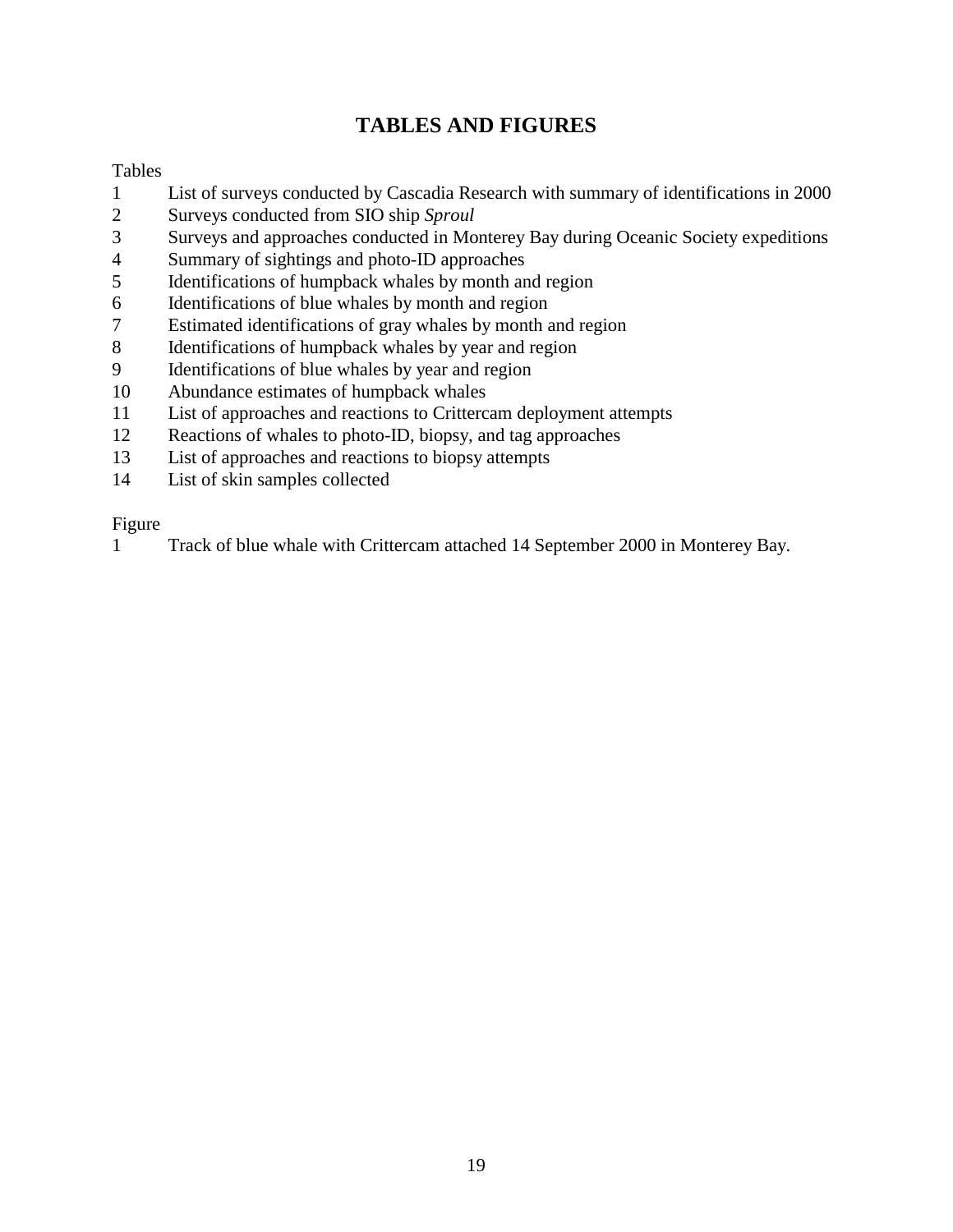| $\text{Sit }# \text{ An }# \text{ Pho }#$<br>Start End Durat nmi South North<br>$\text{Sit } \# \quad \text{An } \# \text{ Pho } \#$<br>$\text{Sit }# \text{ An }# \text{ Pho }#$<br>Date<br><b>Vessel State Region</b><br>5<br>HAR<br>10<br>8<br>WA NPS<br>9:10 16:31<br>7.4 55.51 47.98 48.17<br>15-Mar<br>$\,$ 8 $\,$<br>WA NPS<br>7:00 14:40<br>$\boldsymbol{8}$<br>$\overline{4}$<br>$11-Apr$ N2<br>7.7 62.22 47.99 48.17<br>$\mathbf{1}$<br>$\mathbf{1}$<br>WA .<br><b>NPS</b><br>14:15 16:00<br>1.8<br>2 47.95 47.95<br>1<br>DS<br>5.7 41.13 36.59<br>23<br><b>CA</b><br>MB<br>7:02 12:43<br>36.8<br>26<br>N1<br>11<br>46<br>30<br>CA<br>MB<br>7:11 15:27<br>8.3 58.43 36.63 36.87<br>18<br>N <sub>1</sub><br>3<br>14-May N2<br>WA<br><b>NPS</b><br>13:05 17:39<br>4.6 18.29 48.69 48.76<br>2<br>2<br>12<br><b>NPS</b><br>16<br>17-May N2<br>WA<br>10:35 18:36<br>8.0 89.03 47.86 48.17<br>13<br>7<br>20-May N2<br>WA<br><b>NWA</b><br>12:10 16:45<br>4.6 28.19 47.86 48.04<br>7<br>6<br>$\mathfrak s$<br>$\sqrt{5}$<br>5<br>22-May N2<br>WA<br><b>GH</b><br>15:41 17:35<br>1.9 11.26<br>46.9 46.97<br>$\mathbf{1}$<br>N <sub>2</sub><br>WA<br>WSJF & 12:00 21:35<br>9.6 95.49 48.16 48.49<br>$\mathbf{1}$<br>$\mathbf{1}$<br>N <sub>1</sub><br><b>CA</b><br><b>MB</b><br>7:26 16:00<br>8.6 52.81 36.66 36.87<br>23<br>18<br>14<br>$\overline{c}$<br>2<br>6<br>8<br>7<br>$2-Jun$<br>N <sub>2</sub><br>WA<br>WSJF & 6:40 19:05<br>12.4 129.7<br>48.3 48.49<br>2<br>9<br>17<br>13<br>N <sub>1</sub><br><b>CA</b><br>7.43 36.78 36.82<br>MВ<br>12:10 14:45<br>2.6<br>$\overline{2}$<br>WA/BC 12:16 20:33<br>8.3 74.76 48.37 48.5<br>$\overline{c}$<br>$16$ -Jun<br>AP<br>WA<br>1<br>3<br>9.6 91.42 48.22 48.33<br>2<br>$\boldsymbol{0}$<br>$17-Jun$<br>AP<br>WA/BC<br>7:05 16:42<br>WA<br>5<br>$7\phantom{.0}$<br>5<br>$18-Jun$<br>AP<br>WA/BC<br>6:20 16:30<br>10.2 84.03 48.06 48.17<br>WA<br>$\mathfrak{Z}$<br>7<br>11<br>$19-J$ un<br>AP<br>WA/BC<br>9:41 18:40<br>9.0 78.53<br>47.9 47.99<br>WA<br>$\mathfrak{2}$<br>$\overline{4}$<br>3<br>$21-Jun$<br>AP<br>WA/BC<br>7:10 11:11<br>4.0<br>47.78 47.82<br>WA<br>$\overline{c}$<br>2<br>$21-Jun$<br><b>GH</b><br>12:45 15:10<br>2.4 19.38<br>2<br>N <sub>2</sub><br>WA<br>46.9 46.98<br><b>SCA</b><br>17<br>$11-Jul$<br>N <sub>1</sub><br><b>CA</b><br>6:05 17:31<br>11.4 103.4 34.48 35.17<br>32<br>74<br>51<br>15<br>19<br><b>SCA</b><br>51<br>11<br>$12-Jul$<br>N <sub>1</sub><br><b>CA</b><br>6:17 17:10<br>10.9 110.6<br>34.5 35.17<br>24<br>34<br>10<br>11<br>5<br>5<br>$13-Jul$<br><b>CA</b><br><b>SCA</b><br>6:10 17:20<br>11.2 99.57 35.12 35.64<br>11<br>18<br>13<br>4<br>N1<br>48<br>35<br>$14-Jul$<br>N <sub>1</sub><br><b>CA</b><br><b>SCA</b><br>6:09 15:15<br>9.1 50.22 34.93 35.17<br>25<br>2<br>$\overline{c}$<br>2<br>$29-Jul$<br>N <sub>1</sub><br><b>CA</b><br>MB<br>6:40 11:38<br>5.0 57.61 36.57 36.85<br>17-Aug N2<br><b>OR</b><br><b>OR</b><br>7:38 20:23<br>12.8 122.3<br>44.4 45.07<br>3<br>10<br>13<br>11<br>4<br>4<br><b>SCA</b><br>69.5 32.33 32.85<br>9<br>10<br>$21$ -Aug N1<br><b>CA</b><br>8:10 19:20<br>11.2<br>6<br>$\sqrt{5}$<br>5<br>CA<br><b>SCA</b><br>7.3 31.94 32.38 32.63<br>4<br>22-Aug N1<br>11:50 19:10<br><b>SCA</b><br>9.3 23.65 32.61 32.71<br>12<br>$\tau$<br>$23$ -Aug<br><b>CA</b><br>10:05 19:20<br>11<br>N1<br>60<br>$26$ -Aug<br><b>CA</b><br><b>SCA</b><br>8:10 17:45<br>9.6 51.95 34.92 35.17<br>30<br>42<br>N1<br>CA<br>11.5 87.78 37.47 37.75<br>16<br>54<br>33<br>36<br>$27 - Aug$<br>GF<br>24<br>41<br>N1<br>9:20 20:48<br>$28-Aug$<br>CA<br><b>PSG</b><br>12:20 17:33<br>5.2 51.98<br>41.6 41.95<br>N1<br>$\overline{7}$<br>7<br>6<br>5-Sep<br>N <sub>2</sub><br><b>CA</b><br><b>MB</b><br>6:21 16:15<br>9.9 35.01 36.74 36.81<br>5-Sep<br>SW <sub>2</sub><br><b>CA</b><br><b>MB</b><br>7:47 16:30<br>8.7 8.727 36.61 36.67<br>CA<br>GF<br>7-Sep<br>N <sub>2</sub><br>7:15 16:08<br>8.9 94.02 37.98 38.32<br>2<br>$\boldsymbol{0}$<br>5<br>$12-Sep$<br>N <sub>2</sub><br><b>CA</b><br>MB<br>15:26 19:18<br>3.9 40.86 36.65 36.8<br>$\mathbf{1}$<br>8<br>4<br>$13-Sep$<br><b>CA</b><br>MB<br>8:00 19:55<br>11.9 74.41 36.62 36.81<br>15<br>4<br>N <sub>2</sub><br>6<br>$\overline{c}$<br>$\boldsymbol{0}$<br>10<br>5<br>$14-Sep$<br>CA<br>MB<br>7:30 22:23<br>14.9 31.72 36.75 36.81<br>1<br>6<br>N <sub>2</sub><br>6<br><b>CA</b><br>MB<br>8:20 15:00<br>6.7 43.39 36.68 36.81<br>6<br>4<br>N <sub>2</sub><br>$16-Sep$<br>N <sub>2</sub><br>CA<br>MB<br>7:13 16:48<br>9.6 50.16 36.65 36.8<br>$\sqrt{2}$<br>$\boldsymbol{0}$<br>$\mathbf{1}$<br>2<br>$17-Sep$<br><b>CA</b><br>MB<br>12.3 86.34 36.52 36.86<br>1<br>$\boldsymbol{0}$<br>N <sub>2</sub><br>6:20 18:35<br>$18-Sep$<br>7:30 18:20 10.8 56.26 36.67 36.85<br>5<br>7<br>3<br>N <sub>2</sub><br><b>CA</b><br>MB<br>7<br>5<br>6<br>5<br>$19-Sep$<br>10<br>2<br><b>CA</b><br>MB<br>7:55 13:40<br>5.8 44.08 36.62 36.81<br>1<br>-1<br>1<br>N <sub>2</sub><br>WSJF &<br>9:50 21:30 11.7 114.3 48.25 48.39<br>$3-Oct$<br>WA<br>5<br>4<br>7<br>20<br>N1<br>16<br>4<br>22<br>$\boldsymbol{2}$<br>4-Oct<br>WSJF & 7:50 18:30<br>10.7 89.61 48.29 48.79<br>16<br>22<br>$\overline{c}$<br>N1<br>WA<br>1<br>$\mathbf{2}$<br>$\mathbf{2}$<br>5-Oct<br><b>RD</b><br><b>CA</b><br>MB<br>11:00 14:00<br>3.0<br>25<br>36.8 36.87<br>1<br>CA<br>MB<br>10:28 14:20<br>48 36.68 36.92<br>6-Oct<br><b>RD</b><br>3.9<br>8-Oct<br><b>RD</b><br><b>CA</b><br>MB<br>10:22 14:00<br>3.6<br>30<br>36.6 36.84<br>$16$ -Oct<br>CA<br><b>SCA</b><br>12:22 17:33<br>32.9 33.5<br>5.2 56.57<br>N1<br>$23$ -Oct<br>7 36.79 36.81<br><b>CA</b><br>MB<br>11:51 13:29<br>N <sub>2</sub><br>1.6<br>1<br>2<br>2<br>$24$ -Oct<br>9.9 76.91 37.48 37.68<br><b>CA</b><br>GF<br>7:48 17:40<br>7<br>13<br>9<br>8<br>13<br>N <sub>2</sub><br>8<br>12-Nov N2<br>9.0 84.46 36.59 36.9<br>20<br>43<br>CA<br>MB<br>7:28 16:28<br>41<br>15-Nov N1<br><b>OR</b><br>8:15 18:00<br>9.8 97.97 44.45 44.95<br><b>OR</b><br>17-Nov N2<br>GF<br>10.2 91.91 37.48 37.76<br>CA<br>7:09 17:18<br>3<br>3<br>33<br>55<br>4<br>58<br>73<br>563<br>405<br>243<br>181<br>69<br>86<br>271<br>161<br>53 days |          |  | and annual been, and estimated named or successive recitameations. | <b>Time</b> |  | <b>Dist</b> | Latitude |  | <b>Gray whale</b> | <b>Humpback whale</b> |  | <b>Blue whale</b> |  |
|----------------------------------------------------------------------------------------------------------------------------------------------------------------------------------------------------------------------------------------------------------------------------------------------------------------------------------------------------------------------------------------------------------------------------------------------------------------------------------------------------------------------------------------------------------------------------------------------------------------------------------------------------------------------------------------------------------------------------------------------------------------------------------------------------------------------------------------------------------------------------------------------------------------------------------------------------------------------------------------------------------------------------------------------------------------------------------------------------------------------------------------------------------------------------------------------------------------------------------------------------------------------------------------------------------------------------------------------------------------------------------------------------------------------------------------------------------------------------------------------------------------------------------------------------------------------------------------------------------------------------------------------------------------------------------------------------------------------------------------------------------------------------------------------------------------------------------------------------------------------------------------------------------------------------------------------------------------------------------------------------------------------------------------------------------------------------------------------------------------------------------------------------------------------------------------------------------------------------------------------------------------------------------------------------------------------------------------------------------------------------------------------------------------------------------------------------------------------------------------------------------------------------------------------------------------------------------------------------------------------------------------------------------------------------------------------------------------------------------------------------------------------------------------------------------------------------------------------------------------------------------------------------------------------------------------------------------------------------------------------------------------------------------------------------------------------------------------------------------------------------------------------------------------------------------------------------------------------------------------------------------------------------------------------------------------------------------------------------------------------------------------------------------------------------------------------------------------------------------------------------------------------------------------------------------------------------------------------------------------------------------------------------------------------------------------------------------------------------------------------------------------------------------------------------------------------------------------------------------------------------------------------------------------------------------------------------------------------------------------------------------------------------------------------------------------------------------------------------------------------------------------------------------------------------------------------------------------------------------------------------------------------------------------------------------------------------------------------------------------------------------------------------------------------------------------------------------------------------------------------------------------------------------------------------------------------------------------------------------------------------------------------------------------------------------------------------------------------------------------------------------------------------------------------------------------------------------------------------------------------------------------------------------------------------------------------------------------------------------------------------------------------------------------------------------------------------------------------------------------------------------------------------------------------------------------------------------------------------------------------------------------------------------------------------------------------------------------------------------------------------------------------------------------------------------------------------------------------------------------------------------------------------------------------------------------------------------------------------------------------------------------------------------------------------------------------------------------------------------------------------------------------------------------------------------------------------------------------------------------------------------------------------------------------------------------------------------------------------------------------------------------------------------------------------------------------------------------------------------------------------|----------|--|--------------------------------------------------------------------|-------------|--|-------------|----------|--|-------------------|-----------------------|--|-------------------|--|
|                                                                                                                                                                                                                                                                                                                                                                                                                                                                                                                                                                                                                                                                                                                                                                                                                                                                                                                                                                                                                                                                                                                                                                                                                                                                                                                                                                                                                                                                                                                                                                                                                                                                                                                                                                                                                                                                                                                                                                                                                                                                                                                                                                                                                                                                                                                                                                                                                                                                                                                                                                                                                                                                                                                                                                                                                                                                                                                                                                                                                                                                                                                                                                                                                                                                                                                                                                                                                                                                                                                                                                                                                                                                                                                                                                                                                                                                                                                                                                                                                                                                                                                                                                                                                                                                                                                                                                                                                                                                                                                                                                                                                                                                                                                                                                                                                                                                                                                                                                                                                                                                                                                                                                                                                                                                                                                                                                                                                                                                                                                                                                                                                                                                                                                                                                                                                                                                                                                                                                                                                                                                                                                            |          |  |                                                                    |             |  |             |          |  |                   |                       |  |                   |  |
|                                                                                                                                                                                                                                                                                                                                                                                                                                                                                                                                                                                                                                                                                                                                                                                                                                                                                                                                                                                                                                                                                                                                                                                                                                                                                                                                                                                                                                                                                                                                                                                                                                                                                                                                                                                                                                                                                                                                                                                                                                                                                                                                                                                                                                                                                                                                                                                                                                                                                                                                                                                                                                                                                                                                                                                                                                                                                                                                                                                                                                                                                                                                                                                                                                                                                                                                                                                                                                                                                                                                                                                                                                                                                                                                                                                                                                                                                                                                                                                                                                                                                                                                                                                                                                                                                                                                                                                                                                                                                                                                                                                                                                                                                                                                                                                                                                                                                                                                                                                                                                                                                                                                                                                                                                                                                                                                                                                                                                                                                                                                                                                                                                                                                                                                                                                                                                                                                                                                                                                                                                                                                                                            |          |  |                                                                    |             |  |             |          |  |                   |                       |  |                   |  |
|                                                                                                                                                                                                                                                                                                                                                                                                                                                                                                                                                                                                                                                                                                                                                                                                                                                                                                                                                                                                                                                                                                                                                                                                                                                                                                                                                                                                                                                                                                                                                                                                                                                                                                                                                                                                                                                                                                                                                                                                                                                                                                                                                                                                                                                                                                                                                                                                                                                                                                                                                                                                                                                                                                                                                                                                                                                                                                                                                                                                                                                                                                                                                                                                                                                                                                                                                                                                                                                                                                                                                                                                                                                                                                                                                                                                                                                                                                                                                                                                                                                                                                                                                                                                                                                                                                                                                                                                                                                                                                                                                                                                                                                                                                                                                                                                                                                                                                                                                                                                                                                                                                                                                                                                                                                                                                                                                                                                                                                                                                                                                                                                                                                                                                                                                                                                                                                                                                                                                                                                                                                                                                                            |          |  |                                                                    |             |  |             |          |  |                   |                       |  |                   |  |
|                                                                                                                                                                                                                                                                                                                                                                                                                                                                                                                                                                                                                                                                                                                                                                                                                                                                                                                                                                                                                                                                                                                                                                                                                                                                                                                                                                                                                                                                                                                                                                                                                                                                                                                                                                                                                                                                                                                                                                                                                                                                                                                                                                                                                                                                                                                                                                                                                                                                                                                                                                                                                                                                                                                                                                                                                                                                                                                                                                                                                                                                                                                                                                                                                                                                                                                                                                                                                                                                                                                                                                                                                                                                                                                                                                                                                                                                                                                                                                                                                                                                                                                                                                                                                                                                                                                                                                                                                                                                                                                                                                                                                                                                                                                                                                                                                                                                                                                                                                                                                                                                                                                                                                                                                                                                                                                                                                                                                                                                                                                                                                                                                                                                                                                                                                                                                                                                                                                                                                                                                                                                                                                            | $17-Apr$ |  |                                                                    |             |  |             |          |  |                   |                       |  |                   |  |
|                                                                                                                                                                                                                                                                                                                                                                                                                                                                                                                                                                                                                                                                                                                                                                                                                                                                                                                                                                                                                                                                                                                                                                                                                                                                                                                                                                                                                                                                                                                                                                                                                                                                                                                                                                                                                                                                                                                                                                                                                                                                                                                                                                                                                                                                                                                                                                                                                                                                                                                                                                                                                                                                                                                                                                                                                                                                                                                                                                                                                                                                                                                                                                                                                                                                                                                                                                                                                                                                                                                                                                                                                                                                                                                                                                                                                                                                                                                                                                                                                                                                                                                                                                                                                                                                                                                                                                                                                                                                                                                                                                                                                                                                                                                                                                                                                                                                                                                                                                                                                                                                                                                                                                                                                                                                                                                                                                                                                                                                                                                                                                                                                                                                                                                                                                                                                                                                                                                                                                                                                                                                                                                            | 6-May    |  |                                                                    |             |  |             |          |  |                   |                       |  |                   |  |
|                                                                                                                                                                                                                                                                                                                                                                                                                                                                                                                                                                                                                                                                                                                                                                                                                                                                                                                                                                                                                                                                                                                                                                                                                                                                                                                                                                                                                                                                                                                                                                                                                                                                                                                                                                                                                                                                                                                                                                                                                                                                                                                                                                                                                                                                                                                                                                                                                                                                                                                                                                                                                                                                                                                                                                                                                                                                                                                                                                                                                                                                                                                                                                                                                                                                                                                                                                                                                                                                                                                                                                                                                                                                                                                                                                                                                                                                                                                                                                                                                                                                                                                                                                                                                                                                                                                                                                                                                                                                                                                                                                                                                                                                                                                                                                                                                                                                                                                                                                                                                                                                                                                                                                                                                                                                                                                                                                                                                                                                                                                                                                                                                                                                                                                                                                                                                                                                                                                                                                                                                                                                                                                            | 7-May    |  |                                                                    |             |  |             |          |  |                   |                       |  |                   |  |
|                                                                                                                                                                                                                                                                                                                                                                                                                                                                                                                                                                                                                                                                                                                                                                                                                                                                                                                                                                                                                                                                                                                                                                                                                                                                                                                                                                                                                                                                                                                                                                                                                                                                                                                                                                                                                                                                                                                                                                                                                                                                                                                                                                                                                                                                                                                                                                                                                                                                                                                                                                                                                                                                                                                                                                                                                                                                                                                                                                                                                                                                                                                                                                                                                                                                                                                                                                                                                                                                                                                                                                                                                                                                                                                                                                                                                                                                                                                                                                                                                                                                                                                                                                                                                                                                                                                                                                                                                                                                                                                                                                                                                                                                                                                                                                                                                                                                                                                                                                                                                                                                                                                                                                                                                                                                                                                                                                                                                                                                                                                                                                                                                                                                                                                                                                                                                                                                                                                                                                                                                                                                                                                            |          |  |                                                                    |             |  |             |          |  |                   |                       |  |                   |  |
|                                                                                                                                                                                                                                                                                                                                                                                                                                                                                                                                                                                                                                                                                                                                                                                                                                                                                                                                                                                                                                                                                                                                                                                                                                                                                                                                                                                                                                                                                                                                                                                                                                                                                                                                                                                                                                                                                                                                                                                                                                                                                                                                                                                                                                                                                                                                                                                                                                                                                                                                                                                                                                                                                                                                                                                                                                                                                                                                                                                                                                                                                                                                                                                                                                                                                                                                                                                                                                                                                                                                                                                                                                                                                                                                                                                                                                                                                                                                                                                                                                                                                                                                                                                                                                                                                                                                                                                                                                                                                                                                                                                                                                                                                                                                                                                                                                                                                                                                                                                                                                                                                                                                                                                                                                                                                                                                                                                                                                                                                                                                                                                                                                                                                                                                                                                                                                                                                                                                                                                                                                                                                                                            |          |  |                                                                    |             |  |             |          |  |                   |                       |  |                   |  |
|                                                                                                                                                                                                                                                                                                                                                                                                                                                                                                                                                                                                                                                                                                                                                                                                                                                                                                                                                                                                                                                                                                                                                                                                                                                                                                                                                                                                                                                                                                                                                                                                                                                                                                                                                                                                                                                                                                                                                                                                                                                                                                                                                                                                                                                                                                                                                                                                                                                                                                                                                                                                                                                                                                                                                                                                                                                                                                                                                                                                                                                                                                                                                                                                                                                                                                                                                                                                                                                                                                                                                                                                                                                                                                                                                                                                                                                                                                                                                                                                                                                                                                                                                                                                                                                                                                                                                                                                                                                                                                                                                                                                                                                                                                                                                                                                                                                                                                                                                                                                                                                                                                                                                                                                                                                                                                                                                                                                                                                                                                                                                                                                                                                                                                                                                                                                                                                                                                                                                                                                                                                                                                                            |          |  |                                                                    |             |  |             |          |  |                   |                       |  |                   |  |
|                                                                                                                                                                                                                                                                                                                                                                                                                                                                                                                                                                                                                                                                                                                                                                                                                                                                                                                                                                                                                                                                                                                                                                                                                                                                                                                                                                                                                                                                                                                                                                                                                                                                                                                                                                                                                                                                                                                                                                                                                                                                                                                                                                                                                                                                                                                                                                                                                                                                                                                                                                                                                                                                                                                                                                                                                                                                                                                                                                                                                                                                                                                                                                                                                                                                                                                                                                                                                                                                                                                                                                                                                                                                                                                                                                                                                                                                                                                                                                                                                                                                                                                                                                                                                                                                                                                                                                                                                                                                                                                                                                                                                                                                                                                                                                                                                                                                                                                                                                                                                                                                                                                                                                                                                                                                                                                                                                                                                                                                                                                                                                                                                                                                                                                                                                                                                                                                                                                                                                                                                                                                                                                            |          |  |                                                                    |             |  |             |          |  |                   |                       |  |                   |  |
|                                                                                                                                                                                                                                                                                                                                                                                                                                                                                                                                                                                                                                                                                                                                                                                                                                                                                                                                                                                                                                                                                                                                                                                                                                                                                                                                                                                                                                                                                                                                                                                                                                                                                                                                                                                                                                                                                                                                                                                                                                                                                                                                                                                                                                                                                                                                                                                                                                                                                                                                                                                                                                                                                                                                                                                                                                                                                                                                                                                                                                                                                                                                                                                                                                                                                                                                                                                                                                                                                                                                                                                                                                                                                                                                                                                                                                                                                                                                                                                                                                                                                                                                                                                                                                                                                                                                                                                                                                                                                                                                                                                                                                                                                                                                                                                                                                                                                                                                                                                                                                                                                                                                                                                                                                                                                                                                                                                                                                                                                                                                                                                                                                                                                                                                                                                                                                                                                                                                                                                                                                                                                                                            | $1-J$ un |  |                                                                    |             |  |             |          |  |                   |                       |  |                   |  |
|                                                                                                                                                                                                                                                                                                                                                                                                                                                                                                                                                                                                                                                                                                                                                                                                                                                                                                                                                                                                                                                                                                                                                                                                                                                                                                                                                                                                                                                                                                                                                                                                                                                                                                                                                                                                                                                                                                                                                                                                                                                                                                                                                                                                                                                                                                                                                                                                                                                                                                                                                                                                                                                                                                                                                                                                                                                                                                                                                                                                                                                                                                                                                                                                                                                                                                                                                                                                                                                                                                                                                                                                                                                                                                                                                                                                                                                                                                                                                                                                                                                                                                                                                                                                                                                                                                                                                                                                                                                                                                                                                                                                                                                                                                                                                                                                                                                                                                                                                                                                                                                                                                                                                                                                                                                                                                                                                                                                                                                                                                                                                                                                                                                                                                                                                                                                                                                                                                                                                                                                                                                                                                                            | $2-Jun$  |  |                                                                    |             |  |             |          |  |                   |                       |  |                   |  |
|                                                                                                                                                                                                                                                                                                                                                                                                                                                                                                                                                                                                                                                                                                                                                                                                                                                                                                                                                                                                                                                                                                                                                                                                                                                                                                                                                                                                                                                                                                                                                                                                                                                                                                                                                                                                                                                                                                                                                                                                                                                                                                                                                                                                                                                                                                                                                                                                                                                                                                                                                                                                                                                                                                                                                                                                                                                                                                                                                                                                                                                                                                                                                                                                                                                                                                                                                                                                                                                                                                                                                                                                                                                                                                                                                                                                                                                                                                                                                                                                                                                                                                                                                                                                                                                                                                                                                                                                                                                                                                                                                                                                                                                                                                                                                                                                                                                                                                                                                                                                                                                                                                                                                                                                                                                                                                                                                                                                                                                                                                                                                                                                                                                                                                                                                                                                                                                                                                                                                                                                                                                                                                                            |          |  |                                                                    |             |  |             |          |  |                   |                       |  |                   |  |
|                                                                                                                                                                                                                                                                                                                                                                                                                                                                                                                                                                                                                                                                                                                                                                                                                                                                                                                                                                                                                                                                                                                                                                                                                                                                                                                                                                                                                                                                                                                                                                                                                                                                                                                                                                                                                                                                                                                                                                                                                                                                                                                                                                                                                                                                                                                                                                                                                                                                                                                                                                                                                                                                                                                                                                                                                                                                                                                                                                                                                                                                                                                                                                                                                                                                                                                                                                                                                                                                                                                                                                                                                                                                                                                                                                                                                                                                                                                                                                                                                                                                                                                                                                                                                                                                                                                                                                                                                                                                                                                                                                                                                                                                                                                                                                                                                                                                                                                                                                                                                                                                                                                                                                                                                                                                                                                                                                                                                                                                                                                                                                                                                                                                                                                                                                                                                                                                                                                                                                                                                                                                                                                            | 4-Jun    |  |                                                                    |             |  |             |          |  |                   |                       |  |                   |  |
|                                                                                                                                                                                                                                                                                                                                                                                                                                                                                                                                                                                                                                                                                                                                                                                                                                                                                                                                                                                                                                                                                                                                                                                                                                                                                                                                                                                                                                                                                                                                                                                                                                                                                                                                                                                                                                                                                                                                                                                                                                                                                                                                                                                                                                                                                                                                                                                                                                                                                                                                                                                                                                                                                                                                                                                                                                                                                                                                                                                                                                                                                                                                                                                                                                                                                                                                                                                                                                                                                                                                                                                                                                                                                                                                                                                                                                                                                                                                                                                                                                                                                                                                                                                                                                                                                                                                                                                                                                                                                                                                                                                                                                                                                                                                                                                                                                                                                                                                                                                                                                                                                                                                                                                                                                                                                                                                                                                                                                                                                                                                                                                                                                                                                                                                                                                                                                                                                                                                                                                                                                                                                                                            |          |  |                                                                    |             |  |             |          |  |                   |                       |  |                   |  |
|                                                                                                                                                                                                                                                                                                                                                                                                                                                                                                                                                                                                                                                                                                                                                                                                                                                                                                                                                                                                                                                                                                                                                                                                                                                                                                                                                                                                                                                                                                                                                                                                                                                                                                                                                                                                                                                                                                                                                                                                                                                                                                                                                                                                                                                                                                                                                                                                                                                                                                                                                                                                                                                                                                                                                                                                                                                                                                                                                                                                                                                                                                                                                                                                                                                                                                                                                                                                                                                                                                                                                                                                                                                                                                                                                                                                                                                                                                                                                                                                                                                                                                                                                                                                                                                                                                                                                                                                                                                                                                                                                                                                                                                                                                                                                                                                                                                                                                                                                                                                                                                                                                                                                                                                                                                                                                                                                                                                                                                                                                                                                                                                                                                                                                                                                                                                                                                                                                                                                                                                                                                                                                                            |          |  |                                                                    |             |  |             |          |  |                   |                       |  |                   |  |
|                                                                                                                                                                                                                                                                                                                                                                                                                                                                                                                                                                                                                                                                                                                                                                                                                                                                                                                                                                                                                                                                                                                                                                                                                                                                                                                                                                                                                                                                                                                                                                                                                                                                                                                                                                                                                                                                                                                                                                                                                                                                                                                                                                                                                                                                                                                                                                                                                                                                                                                                                                                                                                                                                                                                                                                                                                                                                                                                                                                                                                                                                                                                                                                                                                                                                                                                                                                                                                                                                                                                                                                                                                                                                                                                                                                                                                                                                                                                                                                                                                                                                                                                                                                                                                                                                                                                                                                                                                                                                                                                                                                                                                                                                                                                                                                                                                                                                                                                                                                                                                                                                                                                                                                                                                                                                                                                                                                                                                                                                                                                                                                                                                                                                                                                                                                                                                                                                                                                                                                                                                                                                                                            |          |  |                                                                    |             |  |             |          |  |                   |                       |  |                   |  |
|                                                                                                                                                                                                                                                                                                                                                                                                                                                                                                                                                                                                                                                                                                                                                                                                                                                                                                                                                                                                                                                                                                                                                                                                                                                                                                                                                                                                                                                                                                                                                                                                                                                                                                                                                                                                                                                                                                                                                                                                                                                                                                                                                                                                                                                                                                                                                                                                                                                                                                                                                                                                                                                                                                                                                                                                                                                                                                                                                                                                                                                                                                                                                                                                                                                                                                                                                                                                                                                                                                                                                                                                                                                                                                                                                                                                                                                                                                                                                                                                                                                                                                                                                                                                                                                                                                                                                                                                                                                                                                                                                                                                                                                                                                                                                                                                                                                                                                                                                                                                                                                                                                                                                                                                                                                                                                                                                                                                                                                                                                                                                                                                                                                                                                                                                                                                                                                                                                                                                                                                                                                                                                                            |          |  |                                                                    |             |  |             |          |  |                   |                       |  |                   |  |
|                                                                                                                                                                                                                                                                                                                                                                                                                                                                                                                                                                                                                                                                                                                                                                                                                                                                                                                                                                                                                                                                                                                                                                                                                                                                                                                                                                                                                                                                                                                                                                                                                                                                                                                                                                                                                                                                                                                                                                                                                                                                                                                                                                                                                                                                                                                                                                                                                                                                                                                                                                                                                                                                                                                                                                                                                                                                                                                                                                                                                                                                                                                                                                                                                                                                                                                                                                                                                                                                                                                                                                                                                                                                                                                                                                                                                                                                                                                                                                                                                                                                                                                                                                                                                                                                                                                                                                                                                                                                                                                                                                                                                                                                                                                                                                                                                                                                                                                                                                                                                                                                                                                                                                                                                                                                                                                                                                                                                                                                                                                                                                                                                                                                                                                                                                                                                                                                                                                                                                                                                                                                                                                            |          |  |                                                                    |             |  |             |          |  |                   |                       |  |                   |  |
|                                                                                                                                                                                                                                                                                                                                                                                                                                                                                                                                                                                                                                                                                                                                                                                                                                                                                                                                                                                                                                                                                                                                                                                                                                                                                                                                                                                                                                                                                                                                                                                                                                                                                                                                                                                                                                                                                                                                                                                                                                                                                                                                                                                                                                                                                                                                                                                                                                                                                                                                                                                                                                                                                                                                                                                                                                                                                                                                                                                                                                                                                                                                                                                                                                                                                                                                                                                                                                                                                                                                                                                                                                                                                                                                                                                                                                                                                                                                                                                                                                                                                                                                                                                                                                                                                                                                                                                                                                                                                                                                                                                                                                                                                                                                                                                                                                                                                                                                                                                                                                                                                                                                                                                                                                                                                                                                                                                                                                                                                                                                                                                                                                                                                                                                                                                                                                                                                                                                                                                                                                                                                                                            |          |  |                                                                    |             |  |             |          |  |                   |                       |  |                   |  |
|                                                                                                                                                                                                                                                                                                                                                                                                                                                                                                                                                                                                                                                                                                                                                                                                                                                                                                                                                                                                                                                                                                                                                                                                                                                                                                                                                                                                                                                                                                                                                                                                                                                                                                                                                                                                                                                                                                                                                                                                                                                                                                                                                                                                                                                                                                                                                                                                                                                                                                                                                                                                                                                                                                                                                                                                                                                                                                                                                                                                                                                                                                                                                                                                                                                                                                                                                                                                                                                                                                                                                                                                                                                                                                                                                                                                                                                                                                                                                                                                                                                                                                                                                                                                                                                                                                                                                                                                                                                                                                                                                                                                                                                                                                                                                                                                                                                                                                                                                                                                                                                                                                                                                                                                                                                                                                                                                                                                                                                                                                                                                                                                                                                                                                                                                                                                                                                                                                                                                                                                                                                                                                                            |          |  |                                                                    |             |  |             |          |  |                   |                       |  |                   |  |
|                                                                                                                                                                                                                                                                                                                                                                                                                                                                                                                                                                                                                                                                                                                                                                                                                                                                                                                                                                                                                                                                                                                                                                                                                                                                                                                                                                                                                                                                                                                                                                                                                                                                                                                                                                                                                                                                                                                                                                                                                                                                                                                                                                                                                                                                                                                                                                                                                                                                                                                                                                                                                                                                                                                                                                                                                                                                                                                                                                                                                                                                                                                                                                                                                                                                                                                                                                                                                                                                                                                                                                                                                                                                                                                                                                                                                                                                                                                                                                                                                                                                                                                                                                                                                                                                                                                                                                                                                                                                                                                                                                                                                                                                                                                                                                                                                                                                                                                                                                                                                                                                                                                                                                                                                                                                                                                                                                                                                                                                                                                                                                                                                                                                                                                                                                                                                                                                                                                                                                                                                                                                                                                            |          |  |                                                                    |             |  |             |          |  |                   |                       |  |                   |  |
|                                                                                                                                                                                                                                                                                                                                                                                                                                                                                                                                                                                                                                                                                                                                                                                                                                                                                                                                                                                                                                                                                                                                                                                                                                                                                                                                                                                                                                                                                                                                                                                                                                                                                                                                                                                                                                                                                                                                                                                                                                                                                                                                                                                                                                                                                                                                                                                                                                                                                                                                                                                                                                                                                                                                                                                                                                                                                                                                                                                                                                                                                                                                                                                                                                                                                                                                                                                                                                                                                                                                                                                                                                                                                                                                                                                                                                                                                                                                                                                                                                                                                                                                                                                                                                                                                                                                                                                                                                                                                                                                                                                                                                                                                                                                                                                                                                                                                                                                                                                                                                                                                                                                                                                                                                                                                                                                                                                                                                                                                                                                                                                                                                                                                                                                                                                                                                                                                                                                                                                                                                                                                                                            |          |  |                                                                    |             |  |             |          |  |                   |                       |  |                   |  |
|                                                                                                                                                                                                                                                                                                                                                                                                                                                                                                                                                                                                                                                                                                                                                                                                                                                                                                                                                                                                                                                                                                                                                                                                                                                                                                                                                                                                                                                                                                                                                                                                                                                                                                                                                                                                                                                                                                                                                                                                                                                                                                                                                                                                                                                                                                                                                                                                                                                                                                                                                                                                                                                                                                                                                                                                                                                                                                                                                                                                                                                                                                                                                                                                                                                                                                                                                                                                                                                                                                                                                                                                                                                                                                                                                                                                                                                                                                                                                                                                                                                                                                                                                                                                                                                                                                                                                                                                                                                                                                                                                                                                                                                                                                                                                                                                                                                                                                                                                                                                                                                                                                                                                                                                                                                                                                                                                                                                                                                                                                                                                                                                                                                                                                                                                                                                                                                                                                                                                                                                                                                                                                                            |          |  |                                                                    |             |  |             |          |  |                   |                       |  |                   |  |
|                                                                                                                                                                                                                                                                                                                                                                                                                                                                                                                                                                                                                                                                                                                                                                                                                                                                                                                                                                                                                                                                                                                                                                                                                                                                                                                                                                                                                                                                                                                                                                                                                                                                                                                                                                                                                                                                                                                                                                                                                                                                                                                                                                                                                                                                                                                                                                                                                                                                                                                                                                                                                                                                                                                                                                                                                                                                                                                                                                                                                                                                                                                                                                                                                                                                                                                                                                                                                                                                                                                                                                                                                                                                                                                                                                                                                                                                                                                                                                                                                                                                                                                                                                                                                                                                                                                                                                                                                                                                                                                                                                                                                                                                                                                                                                                                                                                                                                                                                                                                                                                                                                                                                                                                                                                                                                                                                                                                                                                                                                                                                                                                                                                                                                                                                                                                                                                                                                                                                                                                                                                                                                                            |          |  |                                                                    |             |  |             |          |  |                   |                       |  |                   |  |
|                                                                                                                                                                                                                                                                                                                                                                                                                                                                                                                                                                                                                                                                                                                                                                                                                                                                                                                                                                                                                                                                                                                                                                                                                                                                                                                                                                                                                                                                                                                                                                                                                                                                                                                                                                                                                                                                                                                                                                                                                                                                                                                                                                                                                                                                                                                                                                                                                                                                                                                                                                                                                                                                                                                                                                                                                                                                                                                                                                                                                                                                                                                                                                                                                                                                                                                                                                                                                                                                                                                                                                                                                                                                                                                                                                                                                                                                                                                                                                                                                                                                                                                                                                                                                                                                                                                                                                                                                                                                                                                                                                                                                                                                                                                                                                                                                                                                                                                                                                                                                                                                                                                                                                                                                                                                                                                                                                                                                                                                                                                                                                                                                                                                                                                                                                                                                                                                                                                                                                                                                                                                                                                            |          |  |                                                                    |             |  |             |          |  |                   |                       |  |                   |  |
|                                                                                                                                                                                                                                                                                                                                                                                                                                                                                                                                                                                                                                                                                                                                                                                                                                                                                                                                                                                                                                                                                                                                                                                                                                                                                                                                                                                                                                                                                                                                                                                                                                                                                                                                                                                                                                                                                                                                                                                                                                                                                                                                                                                                                                                                                                                                                                                                                                                                                                                                                                                                                                                                                                                                                                                                                                                                                                                                                                                                                                                                                                                                                                                                                                                                                                                                                                                                                                                                                                                                                                                                                                                                                                                                                                                                                                                                                                                                                                                                                                                                                                                                                                                                                                                                                                                                                                                                                                                                                                                                                                                                                                                                                                                                                                                                                                                                                                                                                                                                                                                                                                                                                                                                                                                                                                                                                                                                                                                                                                                                                                                                                                                                                                                                                                                                                                                                                                                                                                                                                                                                                                                            |          |  |                                                                    |             |  |             |          |  |                   |                       |  |                   |  |
|                                                                                                                                                                                                                                                                                                                                                                                                                                                                                                                                                                                                                                                                                                                                                                                                                                                                                                                                                                                                                                                                                                                                                                                                                                                                                                                                                                                                                                                                                                                                                                                                                                                                                                                                                                                                                                                                                                                                                                                                                                                                                                                                                                                                                                                                                                                                                                                                                                                                                                                                                                                                                                                                                                                                                                                                                                                                                                                                                                                                                                                                                                                                                                                                                                                                                                                                                                                                                                                                                                                                                                                                                                                                                                                                                                                                                                                                                                                                                                                                                                                                                                                                                                                                                                                                                                                                                                                                                                                                                                                                                                                                                                                                                                                                                                                                                                                                                                                                                                                                                                                                                                                                                                                                                                                                                                                                                                                                                                                                                                                                                                                                                                                                                                                                                                                                                                                                                                                                                                                                                                                                                                                            |          |  |                                                                    |             |  |             |          |  |                   |                       |  |                   |  |
|                                                                                                                                                                                                                                                                                                                                                                                                                                                                                                                                                                                                                                                                                                                                                                                                                                                                                                                                                                                                                                                                                                                                                                                                                                                                                                                                                                                                                                                                                                                                                                                                                                                                                                                                                                                                                                                                                                                                                                                                                                                                                                                                                                                                                                                                                                                                                                                                                                                                                                                                                                                                                                                                                                                                                                                                                                                                                                                                                                                                                                                                                                                                                                                                                                                                                                                                                                                                                                                                                                                                                                                                                                                                                                                                                                                                                                                                                                                                                                                                                                                                                                                                                                                                                                                                                                                                                                                                                                                                                                                                                                                                                                                                                                                                                                                                                                                                                                                                                                                                                                                                                                                                                                                                                                                                                                                                                                                                                                                                                                                                                                                                                                                                                                                                                                                                                                                                                                                                                                                                                                                                                                                            |          |  |                                                                    |             |  |             |          |  |                   |                       |  |                   |  |
|                                                                                                                                                                                                                                                                                                                                                                                                                                                                                                                                                                                                                                                                                                                                                                                                                                                                                                                                                                                                                                                                                                                                                                                                                                                                                                                                                                                                                                                                                                                                                                                                                                                                                                                                                                                                                                                                                                                                                                                                                                                                                                                                                                                                                                                                                                                                                                                                                                                                                                                                                                                                                                                                                                                                                                                                                                                                                                                                                                                                                                                                                                                                                                                                                                                                                                                                                                                                                                                                                                                                                                                                                                                                                                                                                                                                                                                                                                                                                                                                                                                                                                                                                                                                                                                                                                                                                                                                                                                                                                                                                                                                                                                                                                                                                                                                                                                                                                                                                                                                                                                                                                                                                                                                                                                                                                                                                                                                                                                                                                                                                                                                                                                                                                                                                                                                                                                                                                                                                                                                                                                                                                                            |          |  |                                                                    |             |  |             |          |  |                   |                       |  |                   |  |
|                                                                                                                                                                                                                                                                                                                                                                                                                                                                                                                                                                                                                                                                                                                                                                                                                                                                                                                                                                                                                                                                                                                                                                                                                                                                                                                                                                                                                                                                                                                                                                                                                                                                                                                                                                                                                                                                                                                                                                                                                                                                                                                                                                                                                                                                                                                                                                                                                                                                                                                                                                                                                                                                                                                                                                                                                                                                                                                                                                                                                                                                                                                                                                                                                                                                                                                                                                                                                                                                                                                                                                                                                                                                                                                                                                                                                                                                                                                                                                                                                                                                                                                                                                                                                                                                                                                                                                                                                                                                                                                                                                                                                                                                                                                                                                                                                                                                                                                                                                                                                                                                                                                                                                                                                                                                                                                                                                                                                                                                                                                                                                                                                                                                                                                                                                                                                                                                                                                                                                                                                                                                                                                            |          |  |                                                                    |             |  |             |          |  |                   |                       |  |                   |  |
|                                                                                                                                                                                                                                                                                                                                                                                                                                                                                                                                                                                                                                                                                                                                                                                                                                                                                                                                                                                                                                                                                                                                                                                                                                                                                                                                                                                                                                                                                                                                                                                                                                                                                                                                                                                                                                                                                                                                                                                                                                                                                                                                                                                                                                                                                                                                                                                                                                                                                                                                                                                                                                                                                                                                                                                                                                                                                                                                                                                                                                                                                                                                                                                                                                                                                                                                                                                                                                                                                                                                                                                                                                                                                                                                                                                                                                                                                                                                                                                                                                                                                                                                                                                                                                                                                                                                                                                                                                                                                                                                                                                                                                                                                                                                                                                                                                                                                                                                                                                                                                                                                                                                                                                                                                                                                                                                                                                                                                                                                                                                                                                                                                                                                                                                                                                                                                                                                                                                                                                                                                                                                                                            |          |  |                                                                    |             |  |             |          |  |                   |                       |  |                   |  |
|                                                                                                                                                                                                                                                                                                                                                                                                                                                                                                                                                                                                                                                                                                                                                                                                                                                                                                                                                                                                                                                                                                                                                                                                                                                                                                                                                                                                                                                                                                                                                                                                                                                                                                                                                                                                                                                                                                                                                                                                                                                                                                                                                                                                                                                                                                                                                                                                                                                                                                                                                                                                                                                                                                                                                                                                                                                                                                                                                                                                                                                                                                                                                                                                                                                                                                                                                                                                                                                                                                                                                                                                                                                                                                                                                                                                                                                                                                                                                                                                                                                                                                                                                                                                                                                                                                                                                                                                                                                                                                                                                                                                                                                                                                                                                                                                                                                                                                                                                                                                                                                                                                                                                                                                                                                                                                                                                                                                                                                                                                                                                                                                                                                                                                                                                                                                                                                                                                                                                                                                                                                                                                                            |          |  |                                                                    |             |  |             |          |  |                   |                       |  |                   |  |
|                                                                                                                                                                                                                                                                                                                                                                                                                                                                                                                                                                                                                                                                                                                                                                                                                                                                                                                                                                                                                                                                                                                                                                                                                                                                                                                                                                                                                                                                                                                                                                                                                                                                                                                                                                                                                                                                                                                                                                                                                                                                                                                                                                                                                                                                                                                                                                                                                                                                                                                                                                                                                                                                                                                                                                                                                                                                                                                                                                                                                                                                                                                                                                                                                                                                                                                                                                                                                                                                                                                                                                                                                                                                                                                                                                                                                                                                                                                                                                                                                                                                                                                                                                                                                                                                                                                                                                                                                                                                                                                                                                                                                                                                                                                                                                                                                                                                                                                                                                                                                                                                                                                                                                                                                                                                                                                                                                                                                                                                                                                                                                                                                                                                                                                                                                                                                                                                                                                                                                                                                                                                                                                            |          |  |                                                                    |             |  |             |          |  |                   |                       |  |                   |  |
|                                                                                                                                                                                                                                                                                                                                                                                                                                                                                                                                                                                                                                                                                                                                                                                                                                                                                                                                                                                                                                                                                                                                                                                                                                                                                                                                                                                                                                                                                                                                                                                                                                                                                                                                                                                                                                                                                                                                                                                                                                                                                                                                                                                                                                                                                                                                                                                                                                                                                                                                                                                                                                                                                                                                                                                                                                                                                                                                                                                                                                                                                                                                                                                                                                                                                                                                                                                                                                                                                                                                                                                                                                                                                                                                                                                                                                                                                                                                                                                                                                                                                                                                                                                                                                                                                                                                                                                                                                                                                                                                                                                                                                                                                                                                                                                                                                                                                                                                                                                                                                                                                                                                                                                                                                                                                                                                                                                                                                                                                                                                                                                                                                                                                                                                                                                                                                                                                                                                                                                                                                                                                                                            |          |  |                                                                    |             |  |             |          |  |                   |                       |  |                   |  |
|                                                                                                                                                                                                                                                                                                                                                                                                                                                                                                                                                                                                                                                                                                                                                                                                                                                                                                                                                                                                                                                                                                                                                                                                                                                                                                                                                                                                                                                                                                                                                                                                                                                                                                                                                                                                                                                                                                                                                                                                                                                                                                                                                                                                                                                                                                                                                                                                                                                                                                                                                                                                                                                                                                                                                                                                                                                                                                                                                                                                                                                                                                                                                                                                                                                                                                                                                                                                                                                                                                                                                                                                                                                                                                                                                                                                                                                                                                                                                                                                                                                                                                                                                                                                                                                                                                                                                                                                                                                                                                                                                                                                                                                                                                                                                                                                                                                                                                                                                                                                                                                                                                                                                                                                                                                                                                                                                                                                                                                                                                                                                                                                                                                                                                                                                                                                                                                                                                                                                                                                                                                                                                                            |          |  |                                                                    |             |  |             |          |  |                   |                       |  |                   |  |
|                                                                                                                                                                                                                                                                                                                                                                                                                                                                                                                                                                                                                                                                                                                                                                                                                                                                                                                                                                                                                                                                                                                                                                                                                                                                                                                                                                                                                                                                                                                                                                                                                                                                                                                                                                                                                                                                                                                                                                                                                                                                                                                                                                                                                                                                                                                                                                                                                                                                                                                                                                                                                                                                                                                                                                                                                                                                                                                                                                                                                                                                                                                                                                                                                                                                                                                                                                                                                                                                                                                                                                                                                                                                                                                                                                                                                                                                                                                                                                                                                                                                                                                                                                                                                                                                                                                                                                                                                                                                                                                                                                                                                                                                                                                                                                                                                                                                                                                                                                                                                                                                                                                                                                                                                                                                                                                                                                                                                                                                                                                                                                                                                                                                                                                                                                                                                                                                                                                                                                                                                                                                                                                            |          |  |                                                                    |             |  |             |          |  |                   |                       |  |                   |  |
|                                                                                                                                                                                                                                                                                                                                                                                                                                                                                                                                                                                                                                                                                                                                                                                                                                                                                                                                                                                                                                                                                                                                                                                                                                                                                                                                                                                                                                                                                                                                                                                                                                                                                                                                                                                                                                                                                                                                                                                                                                                                                                                                                                                                                                                                                                                                                                                                                                                                                                                                                                                                                                                                                                                                                                                                                                                                                                                                                                                                                                                                                                                                                                                                                                                                                                                                                                                                                                                                                                                                                                                                                                                                                                                                                                                                                                                                                                                                                                                                                                                                                                                                                                                                                                                                                                                                                                                                                                                                                                                                                                                                                                                                                                                                                                                                                                                                                                                                                                                                                                                                                                                                                                                                                                                                                                                                                                                                                                                                                                                                                                                                                                                                                                                                                                                                                                                                                                                                                                                                                                                                                                                            |          |  |                                                                    |             |  |             |          |  |                   |                       |  |                   |  |
|                                                                                                                                                                                                                                                                                                                                                                                                                                                                                                                                                                                                                                                                                                                                                                                                                                                                                                                                                                                                                                                                                                                                                                                                                                                                                                                                                                                                                                                                                                                                                                                                                                                                                                                                                                                                                                                                                                                                                                                                                                                                                                                                                                                                                                                                                                                                                                                                                                                                                                                                                                                                                                                                                                                                                                                                                                                                                                                                                                                                                                                                                                                                                                                                                                                                                                                                                                                                                                                                                                                                                                                                                                                                                                                                                                                                                                                                                                                                                                                                                                                                                                                                                                                                                                                                                                                                                                                                                                                                                                                                                                                                                                                                                                                                                                                                                                                                                                                                                                                                                                                                                                                                                                                                                                                                                                                                                                                                                                                                                                                                                                                                                                                                                                                                                                                                                                                                                                                                                                                                                                                                                                                            | $15-Sep$ |  |                                                                    |             |  |             |          |  |                   |                       |  |                   |  |
|                                                                                                                                                                                                                                                                                                                                                                                                                                                                                                                                                                                                                                                                                                                                                                                                                                                                                                                                                                                                                                                                                                                                                                                                                                                                                                                                                                                                                                                                                                                                                                                                                                                                                                                                                                                                                                                                                                                                                                                                                                                                                                                                                                                                                                                                                                                                                                                                                                                                                                                                                                                                                                                                                                                                                                                                                                                                                                                                                                                                                                                                                                                                                                                                                                                                                                                                                                                                                                                                                                                                                                                                                                                                                                                                                                                                                                                                                                                                                                                                                                                                                                                                                                                                                                                                                                                                                                                                                                                                                                                                                                                                                                                                                                                                                                                                                                                                                                                                                                                                                                                                                                                                                                                                                                                                                                                                                                                                                                                                                                                                                                                                                                                                                                                                                                                                                                                                                                                                                                                                                                                                                                                            |          |  |                                                                    |             |  |             |          |  |                   |                       |  |                   |  |
|                                                                                                                                                                                                                                                                                                                                                                                                                                                                                                                                                                                                                                                                                                                                                                                                                                                                                                                                                                                                                                                                                                                                                                                                                                                                                                                                                                                                                                                                                                                                                                                                                                                                                                                                                                                                                                                                                                                                                                                                                                                                                                                                                                                                                                                                                                                                                                                                                                                                                                                                                                                                                                                                                                                                                                                                                                                                                                                                                                                                                                                                                                                                                                                                                                                                                                                                                                                                                                                                                                                                                                                                                                                                                                                                                                                                                                                                                                                                                                                                                                                                                                                                                                                                                                                                                                                                                                                                                                                                                                                                                                                                                                                                                                                                                                                                                                                                                                                                                                                                                                                                                                                                                                                                                                                                                                                                                                                                                                                                                                                                                                                                                                                                                                                                                                                                                                                                                                                                                                                                                                                                                                                            |          |  |                                                                    |             |  |             |          |  |                   |                       |  |                   |  |
|                                                                                                                                                                                                                                                                                                                                                                                                                                                                                                                                                                                                                                                                                                                                                                                                                                                                                                                                                                                                                                                                                                                                                                                                                                                                                                                                                                                                                                                                                                                                                                                                                                                                                                                                                                                                                                                                                                                                                                                                                                                                                                                                                                                                                                                                                                                                                                                                                                                                                                                                                                                                                                                                                                                                                                                                                                                                                                                                                                                                                                                                                                                                                                                                                                                                                                                                                                                                                                                                                                                                                                                                                                                                                                                                                                                                                                                                                                                                                                                                                                                                                                                                                                                                                                                                                                                                                                                                                                                                                                                                                                                                                                                                                                                                                                                                                                                                                                                                                                                                                                                                                                                                                                                                                                                                                                                                                                                                                                                                                                                                                                                                                                                                                                                                                                                                                                                                                                                                                                                                                                                                                                                            |          |  |                                                                    |             |  |             |          |  |                   |                       |  |                   |  |
|                                                                                                                                                                                                                                                                                                                                                                                                                                                                                                                                                                                                                                                                                                                                                                                                                                                                                                                                                                                                                                                                                                                                                                                                                                                                                                                                                                                                                                                                                                                                                                                                                                                                                                                                                                                                                                                                                                                                                                                                                                                                                                                                                                                                                                                                                                                                                                                                                                                                                                                                                                                                                                                                                                                                                                                                                                                                                                                                                                                                                                                                                                                                                                                                                                                                                                                                                                                                                                                                                                                                                                                                                                                                                                                                                                                                                                                                                                                                                                                                                                                                                                                                                                                                                                                                                                                                                                                                                                                                                                                                                                                                                                                                                                                                                                                                                                                                                                                                                                                                                                                                                                                                                                                                                                                                                                                                                                                                                                                                                                                                                                                                                                                                                                                                                                                                                                                                                                                                                                                                                                                                                                                            |          |  |                                                                    |             |  |             |          |  |                   |                       |  |                   |  |
|                                                                                                                                                                                                                                                                                                                                                                                                                                                                                                                                                                                                                                                                                                                                                                                                                                                                                                                                                                                                                                                                                                                                                                                                                                                                                                                                                                                                                                                                                                                                                                                                                                                                                                                                                                                                                                                                                                                                                                                                                                                                                                                                                                                                                                                                                                                                                                                                                                                                                                                                                                                                                                                                                                                                                                                                                                                                                                                                                                                                                                                                                                                                                                                                                                                                                                                                                                                                                                                                                                                                                                                                                                                                                                                                                                                                                                                                                                                                                                                                                                                                                                                                                                                                                                                                                                                                                                                                                                                                                                                                                                                                                                                                                                                                                                                                                                                                                                                                                                                                                                                                                                                                                                                                                                                                                                                                                                                                                                                                                                                                                                                                                                                                                                                                                                                                                                                                                                                                                                                                                                                                                                                            |          |  |                                                                    |             |  |             |          |  |                   |                       |  |                   |  |
|                                                                                                                                                                                                                                                                                                                                                                                                                                                                                                                                                                                                                                                                                                                                                                                                                                                                                                                                                                                                                                                                                                                                                                                                                                                                                                                                                                                                                                                                                                                                                                                                                                                                                                                                                                                                                                                                                                                                                                                                                                                                                                                                                                                                                                                                                                                                                                                                                                                                                                                                                                                                                                                                                                                                                                                                                                                                                                                                                                                                                                                                                                                                                                                                                                                                                                                                                                                                                                                                                                                                                                                                                                                                                                                                                                                                                                                                                                                                                                                                                                                                                                                                                                                                                                                                                                                                                                                                                                                                                                                                                                                                                                                                                                                                                                                                                                                                                                                                                                                                                                                                                                                                                                                                                                                                                                                                                                                                                                                                                                                                                                                                                                                                                                                                                                                                                                                                                                                                                                                                                                                                                                                            |          |  |                                                                    |             |  |             |          |  |                   |                       |  |                   |  |
|                                                                                                                                                                                                                                                                                                                                                                                                                                                                                                                                                                                                                                                                                                                                                                                                                                                                                                                                                                                                                                                                                                                                                                                                                                                                                                                                                                                                                                                                                                                                                                                                                                                                                                                                                                                                                                                                                                                                                                                                                                                                                                                                                                                                                                                                                                                                                                                                                                                                                                                                                                                                                                                                                                                                                                                                                                                                                                                                                                                                                                                                                                                                                                                                                                                                                                                                                                                                                                                                                                                                                                                                                                                                                                                                                                                                                                                                                                                                                                                                                                                                                                                                                                                                                                                                                                                                                                                                                                                                                                                                                                                                                                                                                                                                                                                                                                                                                                                                                                                                                                                                                                                                                                                                                                                                                                                                                                                                                                                                                                                                                                                                                                                                                                                                                                                                                                                                                                                                                                                                                                                                                                                            |          |  |                                                                    |             |  |             |          |  |                   |                       |  |                   |  |
|                                                                                                                                                                                                                                                                                                                                                                                                                                                                                                                                                                                                                                                                                                                                                                                                                                                                                                                                                                                                                                                                                                                                                                                                                                                                                                                                                                                                                                                                                                                                                                                                                                                                                                                                                                                                                                                                                                                                                                                                                                                                                                                                                                                                                                                                                                                                                                                                                                                                                                                                                                                                                                                                                                                                                                                                                                                                                                                                                                                                                                                                                                                                                                                                                                                                                                                                                                                                                                                                                                                                                                                                                                                                                                                                                                                                                                                                                                                                                                                                                                                                                                                                                                                                                                                                                                                                                                                                                                                                                                                                                                                                                                                                                                                                                                                                                                                                                                                                                                                                                                                                                                                                                                                                                                                                                                                                                                                                                                                                                                                                                                                                                                                                                                                                                                                                                                                                                                                                                                                                                                                                                                                            |          |  |                                                                    |             |  |             |          |  |                   |                       |  |                   |  |
|                                                                                                                                                                                                                                                                                                                                                                                                                                                                                                                                                                                                                                                                                                                                                                                                                                                                                                                                                                                                                                                                                                                                                                                                                                                                                                                                                                                                                                                                                                                                                                                                                                                                                                                                                                                                                                                                                                                                                                                                                                                                                                                                                                                                                                                                                                                                                                                                                                                                                                                                                                                                                                                                                                                                                                                                                                                                                                                                                                                                                                                                                                                                                                                                                                                                                                                                                                                                                                                                                                                                                                                                                                                                                                                                                                                                                                                                                                                                                                                                                                                                                                                                                                                                                                                                                                                                                                                                                                                                                                                                                                                                                                                                                                                                                                                                                                                                                                                                                                                                                                                                                                                                                                                                                                                                                                                                                                                                                                                                                                                                                                                                                                                                                                                                                                                                                                                                                                                                                                                                                                                                                                                            |          |  |                                                                    |             |  |             |          |  |                   |                       |  |                   |  |
|                                                                                                                                                                                                                                                                                                                                                                                                                                                                                                                                                                                                                                                                                                                                                                                                                                                                                                                                                                                                                                                                                                                                                                                                                                                                                                                                                                                                                                                                                                                                                                                                                                                                                                                                                                                                                                                                                                                                                                                                                                                                                                                                                                                                                                                                                                                                                                                                                                                                                                                                                                                                                                                                                                                                                                                                                                                                                                                                                                                                                                                                                                                                                                                                                                                                                                                                                                                                                                                                                                                                                                                                                                                                                                                                                                                                                                                                                                                                                                                                                                                                                                                                                                                                                                                                                                                                                                                                                                                                                                                                                                                                                                                                                                                                                                                                                                                                                                                                                                                                                                                                                                                                                                                                                                                                                                                                                                                                                                                                                                                                                                                                                                                                                                                                                                                                                                                                                                                                                                                                                                                                                                                            |          |  |                                                                    |             |  |             |          |  |                   |                       |  |                   |  |
|                                                                                                                                                                                                                                                                                                                                                                                                                                                                                                                                                                                                                                                                                                                                                                                                                                                                                                                                                                                                                                                                                                                                                                                                                                                                                                                                                                                                                                                                                                                                                                                                                                                                                                                                                                                                                                                                                                                                                                                                                                                                                                                                                                                                                                                                                                                                                                                                                                                                                                                                                                                                                                                                                                                                                                                                                                                                                                                                                                                                                                                                                                                                                                                                                                                                                                                                                                                                                                                                                                                                                                                                                                                                                                                                                                                                                                                                                                                                                                                                                                                                                                                                                                                                                                                                                                                                                                                                                                                                                                                                                                                                                                                                                                                                                                                                                                                                                                                                                                                                                                                                                                                                                                                                                                                                                                                                                                                                                                                                                                                                                                                                                                                                                                                                                                                                                                                                                                                                                                                                                                                                                                                            |          |  |                                                                    |             |  |             |          |  |                   |                       |  |                   |  |
|                                                                                                                                                                                                                                                                                                                                                                                                                                                                                                                                                                                                                                                                                                                                                                                                                                                                                                                                                                                                                                                                                                                                                                                                                                                                                                                                                                                                                                                                                                                                                                                                                                                                                                                                                                                                                                                                                                                                                                                                                                                                                                                                                                                                                                                                                                                                                                                                                                                                                                                                                                                                                                                                                                                                                                                                                                                                                                                                                                                                                                                                                                                                                                                                                                                                                                                                                                                                                                                                                                                                                                                                                                                                                                                                                                                                                                                                                                                                                                                                                                                                                                                                                                                                                                                                                                                                                                                                                                                                                                                                                                                                                                                                                                                                                                                                                                                                                                                                                                                                                                                                                                                                                                                                                                                                                                                                                                                                                                                                                                                                                                                                                                                                                                                                                                                                                                                                                                                                                                                                                                                                                                                            |          |  |                                                                    |             |  |             |          |  |                   |                       |  |                   |  |
|                                                                                                                                                                                                                                                                                                                                                                                                                                                                                                                                                                                                                                                                                                                                                                                                                                                                                                                                                                                                                                                                                                                                                                                                                                                                                                                                                                                                                                                                                                                                                                                                                                                                                                                                                                                                                                                                                                                                                                                                                                                                                                                                                                                                                                                                                                                                                                                                                                                                                                                                                                                                                                                                                                                                                                                                                                                                                                                                                                                                                                                                                                                                                                                                                                                                                                                                                                                                                                                                                                                                                                                                                                                                                                                                                                                                                                                                                                                                                                                                                                                                                                                                                                                                                                                                                                                                                                                                                                                                                                                                                                                                                                                                                                                                                                                                                                                                                                                                                                                                                                                                                                                                                                                                                                                                                                                                                                                                                                                                                                                                                                                                                                                                                                                                                                                                                                                                                                                                                                                                                                                                                                                            |          |  |                                                                    |             |  |             |          |  |                   |                       |  |                   |  |
|                                                                                                                                                                                                                                                                                                                                                                                                                                                                                                                                                                                                                                                                                                                                                                                                                                                                                                                                                                                                                                                                                                                                                                                                                                                                                                                                                                                                                                                                                                                                                                                                                                                                                                                                                                                                                                                                                                                                                                                                                                                                                                                                                                                                                                                                                                                                                                                                                                                                                                                                                                                                                                                                                                                                                                                                                                                                                                                                                                                                                                                                                                                                                                                                                                                                                                                                                                                                                                                                                                                                                                                                                                                                                                                                                                                                                                                                                                                                                                                                                                                                                                                                                                                                                                                                                                                                                                                                                                                                                                                                                                                                                                                                                                                                                                                                                                                                                                                                                                                                                                                                                                                                                                                                                                                                                                                                                                                                                                                                                                                                                                                                                                                                                                                                                                                                                                                                                                                                                                                                                                                                                                                            |          |  |                                                                    |             |  |             |          |  |                   |                       |  |                   |  |
|                                                                                                                                                                                                                                                                                                                                                                                                                                                                                                                                                                                                                                                                                                                                                                                                                                                                                                                                                                                                                                                                                                                                                                                                                                                                                                                                                                                                                                                                                                                                                                                                                                                                                                                                                                                                                                                                                                                                                                                                                                                                                                                                                                                                                                                                                                                                                                                                                                                                                                                                                                                                                                                                                                                                                                                                                                                                                                                                                                                                                                                                                                                                                                                                                                                                                                                                                                                                                                                                                                                                                                                                                                                                                                                                                                                                                                                                                                                                                                                                                                                                                                                                                                                                                                                                                                                                                                                                                                                                                                                                                                                                                                                                                                                                                                                                                                                                                                                                                                                                                                                                                                                                                                                                                                                                                                                                                                                                                                                                                                                                                                                                                                                                                                                                                                                                                                                                                                                                                                                                                                                                                                                            |          |  |                                                                    |             |  |             |          |  |                   |                       |  |                   |  |
|                                                                                                                                                                                                                                                                                                                                                                                                                                                                                                                                                                                                                                                                                                                                                                                                                                                                                                                                                                                                                                                                                                                                                                                                                                                                                                                                                                                                                                                                                                                                                                                                                                                                                                                                                                                                                                                                                                                                                                                                                                                                                                                                                                                                                                                                                                                                                                                                                                                                                                                                                                                                                                                                                                                                                                                                                                                                                                                                                                                                                                                                                                                                                                                                                                                                                                                                                                                                                                                                                                                                                                                                                                                                                                                                                                                                                                                                                                                                                                                                                                                                                                                                                                                                                                                                                                                                                                                                                                                                                                                                                                                                                                                                                                                                                                                                                                                                                                                                                                                                                                                                                                                                                                                                                                                                                                                                                                                                                                                                                                                                                                                                                                                                                                                                                                                                                                                                                                                                                                                                                                                                                                                            |          |  |                                                                    |             |  |             |          |  |                   |                       |  |                   |  |

Table 1. Summary of field effort by Cascadia Research personnel off California, Oregon and Washington in 2000 including number of groups and animals seen, and estimated number of successful identifications.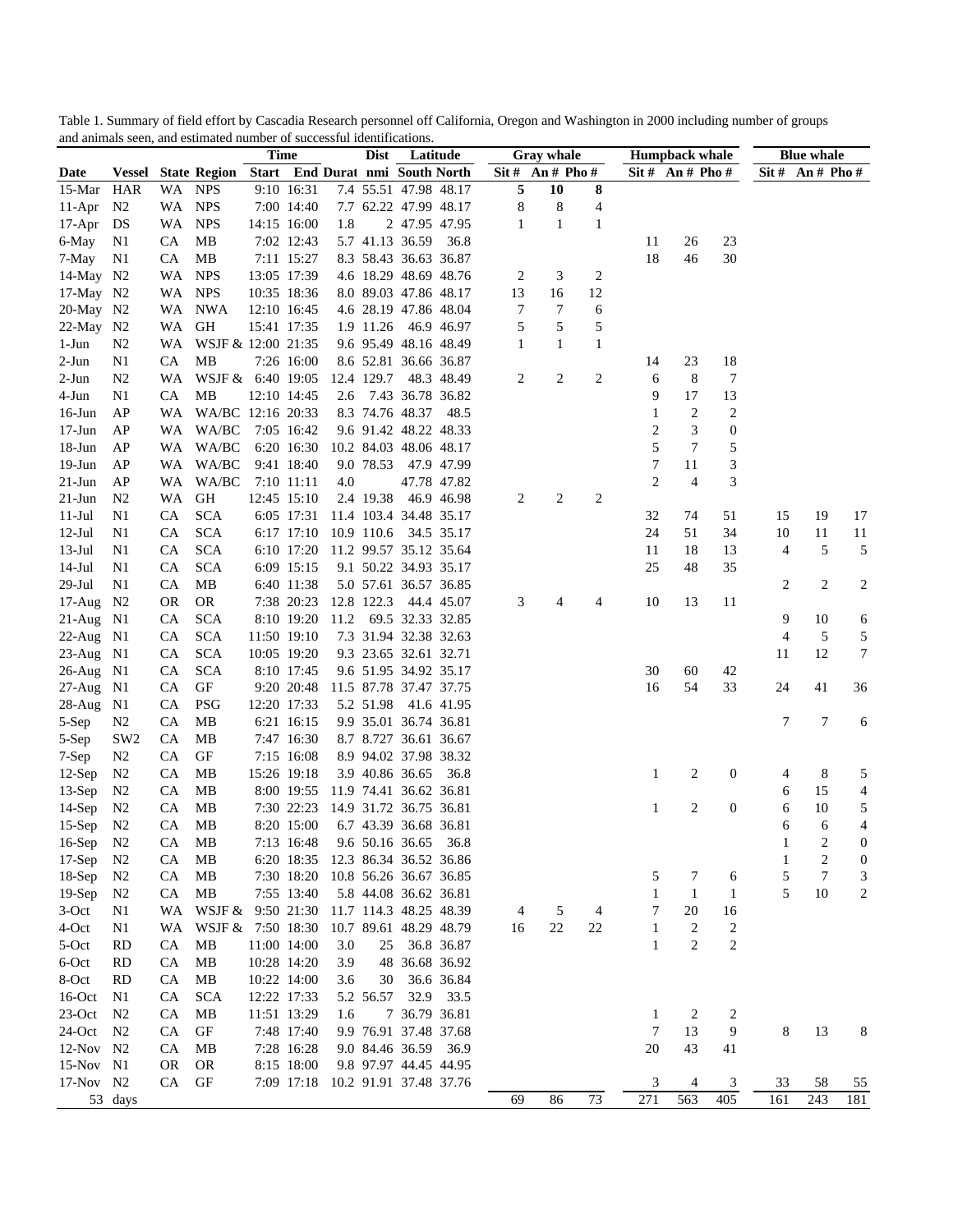Table 2. Summary of surveys conducted aboard the *Sproul* in collaboration with collaboratives surveys conducted with Scripps Institute of Oceanography. Includes number of groups and animals sighted, approached and photographed in 2000.

|           |                         |                                             |             | Time       | <b>Start position</b> |          | <b>End position</b>               |          |                                                                       | <b>Humpback whale</b> |                   |          |                  |    | <b>Blue whale</b> |                   |                                 |    | Fin whale |                   |  |
|-----------|-------------------------|---------------------------------------------|-------------|------------|-----------------------|----------|-----------------------------------|----------|-----------------------------------------------------------------------|-----------------------|-------------------|----------|------------------|----|-------------------|-------------------|---------------------------------|----|-----------|-------------------|--|
|           |                         |                                             |             |            |                       |          |                                   |          | <b>Sightings</b>                                                      |                       | <b>Approaches</b> |          | <b>Sightings</b> |    |                   | <b>Approaches</b> | <b>Sightings</b>                |    |           | <b>Approaches</b> |  |
| Date      | Location                | <b>Comments</b>                             | Start       | End        | Latit.                | Long.    | Latit.                            |          | Long. # Grps # Ind # Grps # Ind # Pho # Grps # Ind # Grps # Ind # Pho |                       |                   |          |                  |    |                   |                   | # Grps # Ind # Grps # Ind # Pho |    |           |                   |  |
| $28$ -Jun | Lv. San Diego           | Transit out to Tanner/Cortez 18:00          |             | 20:00      | 32 39.6               | 117 14.2 | 32 38.6 117 25.1                  |          |                                                                       |                       |                   |          |                  |    |                   |                   |                                 |    |           |                   |  |
| $29$ -Jun | Tanner/Cortez Bk        | Deploy bottom hydrophones                   | 6:28        | 20:14      | 32 23.3               | 118 57.6 | 32 26.6 118 47.8                  |          |                                                                       |                       |                   |          |                  |    |                   |                   | 11                              | 13 | 9.        |                   |  |
| 30-Jun    | Ret. San Diego          | Transit from Tanner/Cortez                  | 6:11        | 7:17       | 32 36.1               | 117 27.2 | 32.37                             | 117 15.5 |                                                                       |                       |                   |          |                  |    |                   |                   |                                 |    |           |                   |  |
|           | 19-Aug Lv. San Diego    | Transit out to Tanner/Cortez                | 19:08 19:35 |            | 32 37 5               | 117 16.6 | 32 36.7                           | 117 22.7 |                                                                       |                       |                   |          |                  |    |                   |                   |                                 |    |           |                   |  |
| 20-Aug    | Tanner/Cortez Bk        | Deploy bottom hydrophones                   | 6:30        | 19:45      | 32 23.0               | 118 56.4 | 32 36.2                           | 119 04.1 |                                                                       |                       |                   |          |                  |    | $\Omega$          | $\Omega$          |                                 |    |           |                   |  |
|           | 21-Aug S San Clemente   | Deploy CRC RHIB                             |             | 6:38 19:15 | 32.50.8               | 118 20.3 | 32 21.                            | 118 15.4 |                                                                       |                       |                   |          |                  | 16 | $\Omega$          | $\Omega$          |                                 |    |           |                   |  |
|           | 22-Aug N San Clem. to S | Deploy CRC RHIB                             |             | 6:34 19:11 | 33 06.3               | 118 40.8 | 32 23.1                           | 118 18.2 |                                                                       |                       |                   |          | 8                | 9  | $\Omega$          | $\Omega$          |                                 |    |           |                   |  |
|           | 23-Aug Tanner/Cortez Bk | Deploy CRC RHIB                             | 6:36        | 19:18      | 32 44.7               | 119 19.6 | 32 42.1                           | 119 15.9 |                                                                       |                       |                   |          | 9                | 12 |                   |                   |                                 |    |           | $\Omega$          |  |
|           | 24-Aug T/C Bnk to E     |                                             |             | 6:36 19:30 | 32.40.0               | 119 19.2 | 32 17.0 118 08.3                  |          |                                                                       |                       |                   |          |                  |    |                   |                   |                                 |    |           |                   |  |
| $15$ -Oct | Tanner/Cortez Bk        | Recover bottom hydrophones                  | 7:00-       | 18:41      | 32 23.3               | 118 57.3 | 32 40.9 119 17.4                  |          |                                                                       |                       |                   |          |                  |    |                   |                   |                                 |    |           |                   |  |
| $16$ -Oct | T/C Bnk to N            | Search north for whales                     |             | 7:00 18:34 | 32 19.3               | 118 15.3 | 33 30.3                           | 119 10.7 |                                                                       |                       |                   |          |                  |    |                   |                   |                                 |    |           |                   |  |
| $17-Oct$  | W of SB Channel         | Search for whales                           | 6:50        | 18:43      | 34 08.3               | 120 46.2 | 34 36.3                           | 120 59.0 |                                                                       | $\Omega$              | $\Omega$          | $\Omega$ |                  |    |                   |                   |                                 |    |           | 0                 |  |
| 18-Oct    |                         | NW of Tanner/Cortez Too rough to deply RHIB |             | 6:46 18:25 | 33 22.5               | 119 49.3 | 33 03.5 119 56.1                  |          |                                                                       |                       |                   |          |                  |    | $\Omega$          | $\Omega$          |                                 |    |           |                   |  |
| $19-Oct$  | Tanner/Cortez Bk        | Redeploy bottom hydrophone                  | 6:51        | 18:10      |                       |          | 32 38.3 119 24.2 32 20.7 118 57.4 |          |                                                                       |                       |                   |          |                  |    |                   |                   |                                 |    |           |                   |  |
|           | Total for surveys       |                                             |             |            |                       |          |                                   |          |                                                                       | $\Omega$              |                   |          | 37               | 44 |                   |                   | 18                              |    | 10        | 12                |  |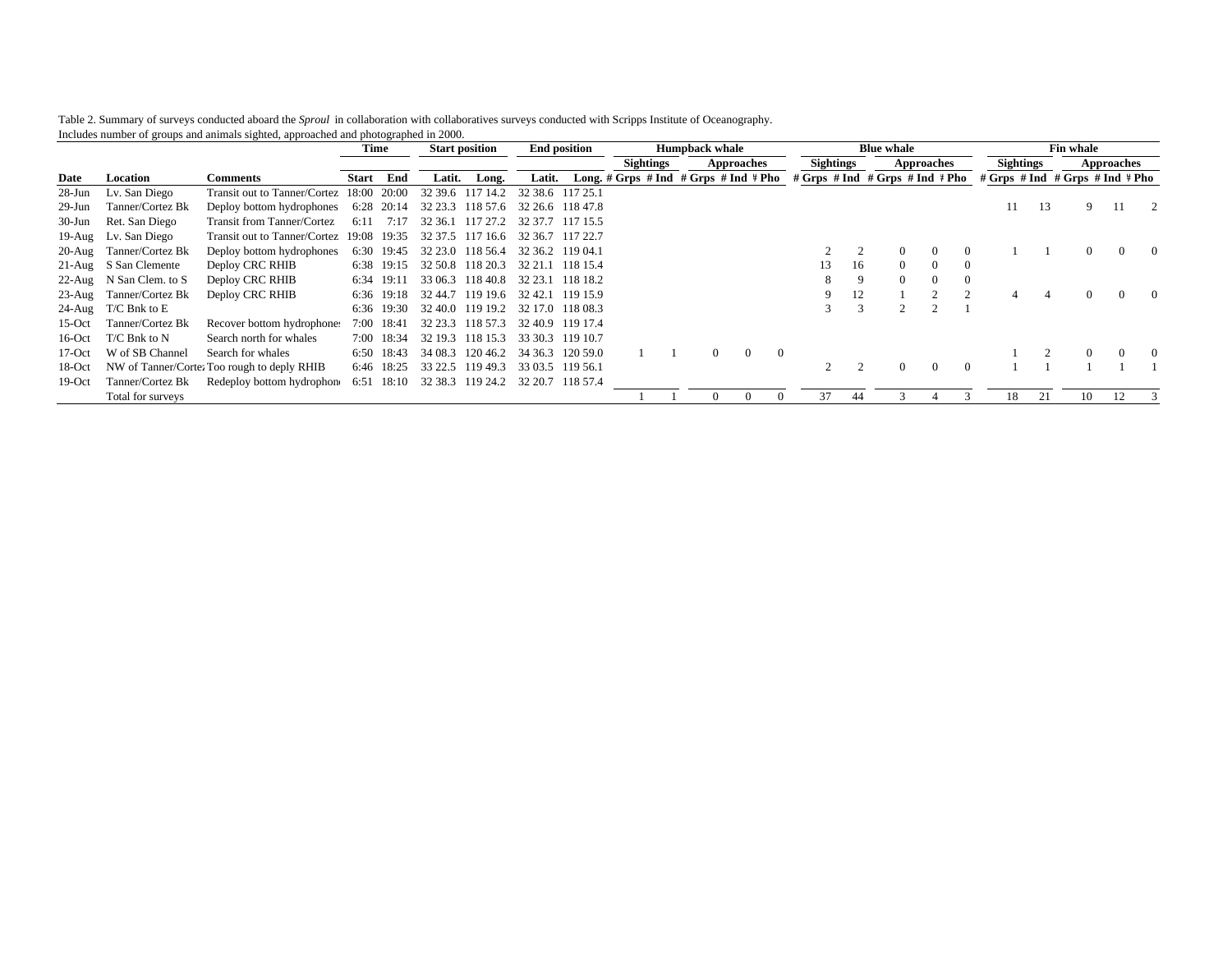|           |                  | <b>Times</b> |                  |                | <b>Humpback whale</b> |                   |                |                       |                             | <b>Blue whale</b> |                   |                |
|-----------|------------------|--------------|------------------|----------------|-----------------------|-------------------|----------------|-----------------------|-----------------------------|-------------------|-------------------|----------------|
| Date      | <b>Start End</b> |              | <b>Sightings</b> |                |                       | <b>Approaches</b> |                | <b>Sightings</b>      |                             |                   | <b>Approaches</b> |                |
|           |                  |              | # Grys           | # Ind          | # Grys                | # Ind             | # Pho          | # Grys                | # Ind                       | # Grys            | # Ind             | # Pho          |
| 8/7/2000  |                  | 8:00 14:55   | 3                | 6              | 2                     | 4                 | 3              |                       | $\overline{2}$              |                   | $\overline{2}$    | $\overline{2}$ |
| 8/8/2000  |                  | 8:15 15:00   |                  |                | 0                     | $\theta$          | $\Omega$       | 9                     | 16                          |                   | 9                 | 8              |
| 8/9/2000  |                  | 7:40 15:00   | 8                | 31             | 3                     | 14                | 14             | 4                     | 7                           |                   | 2                 | 2              |
| 8/10/2000 |                  | 7:45 15:00   |                  | 10             | J.                    | 3                 | 3              | 8                     | 28                          |                   | -1                |                |
| 8/11/2000 |                  | 7:40 14:00   |                  | $\overline{2}$ | 0                     | $\overline{0}$    | $\overline{0}$ |                       |                             |                   |                   |                |
| 9/11/2000 |                  | 8:00 14:32   |                  |                |                       |                   |                |                       | 13                          | 6                 | 12                | 10             |
| 9/12/2000 |                  | 7:42 15:20   | 4                |                | 3                     | 6                 | 6              | 11                    | 17                          | 6                 | 12                | 11             |
| 9/13/2000 |                  | 7:35 15:00   |                  |                |                       |                   |                | 6                     | 9                           |                   | 8                 |                |
| 9/14/2000 |                  | 7:45 15:10   |                  |                |                       |                   |                |                       | 5                           | $\overline{2}$    | 3                 | 3              |
| 9/15/2000 |                  | 7:40 14:45   |                  |                |                       |                   |                |                       | 6                           | 3                 | 4                 |                |
| 9/25/2000 |                  | 8:00 15:15   |                  |                |                       |                   |                |                       | 3                           | $\overline{c}$    | 3                 | 3              |
| 9/26/2000 |                  | 7:50 15:00   | 1                |                |                       |                   |                |                       | 7                           |                   | 6                 | 6              |
| 9/27/2000 |                  | 7:37 15:00   |                  |                |                       |                   |                |                       |                             | 0                 | 0                 | 0              |
| 9/28/2000 |                  | 7:55 14:00   | $\overline{2}$   | 3              | 2                     | 3                 | 3              |                       | 2                           |                   |                   |                |
| 9/29/2000 |                  | 7:55 15:00   |                  |                | 0                     | 0                 | 0              | $\mathcal{D}_{\cdot}$ | $\mathcal{D}_{\mathcal{A}}$ | 0                 | 0                 | 0              |
| Totals    |                  |              | 28               | 62             | 14                    | 31                | 30             | 66                    | 118                         | 37                | 63                | 58             |

Table 3. Summary of sightings and approaches conducted during Oceanic Society-sponsored research trips in Monterey Bay in 2000. Additional identifications were also obtained opportunitically in conjunction with other research and whale watching.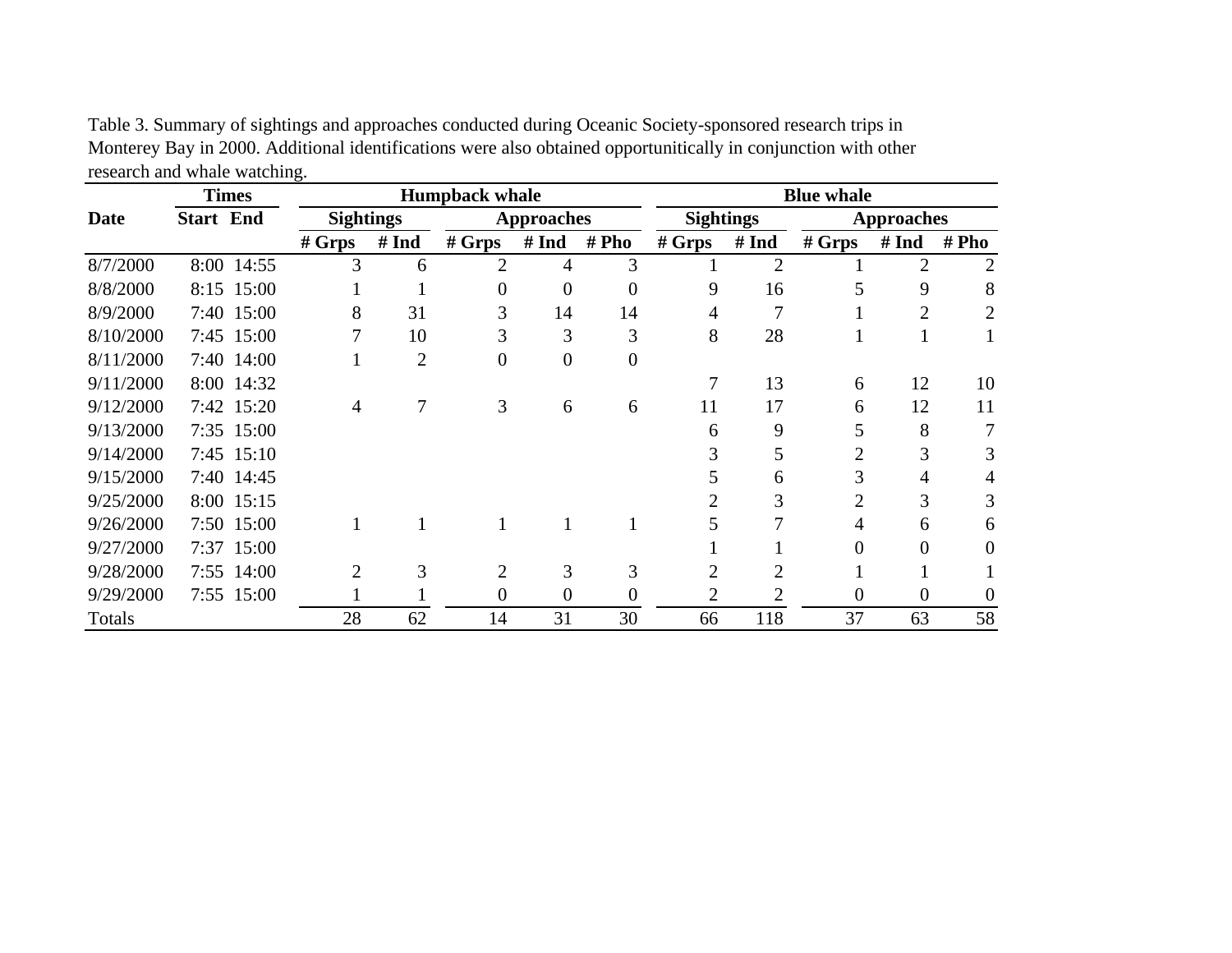|                         |              | All sightings |                | Approached |                |
|-------------------------|--------------|---------------|----------------|------------|----------------|
| <b>Summary</b>          | <b>Sight</b> | Anim          | <b>Sight</b>   |            | Anim Photog.   |
| <b>Humpback whales</b>  |              |               |                |            |                |
| <b>CRC</b>              | 271          | 5633          | 257            | 544        | 406            |
| Sproul                  | 1            | 1             | $\overline{0}$ | 0          | $\overline{0}$ |
| NB-OS                   | 28           | 62            | 14             | 31         | 30             |
|                         |              |               | 271            | 575        | 436            |
| Gray whales - CA        |              |               |                |            |                |
| <b>CRC</b>              |              |               | 68             | 85         | 72             |
| <b>Blue whales - CA</b> |              |               |                |            |                |
| <b>CRC</b>              | 161          | 243           | 149            | 219        | 181            |
| Sproul                  | 37           | 44            | 3              | 4          | 3              |
| NB-OS                   | 66           | 118           | 37             | 63         | 58             |
|                         |              |               | 189            | 286        | 242            |
| <b>Fin whales</b>       |              |               |                |            |                |
| <b>CRC</b>              |              |               | 4              | 5          | $\overline{2}$ |
| Sproul                  | 18           | 21            | 10             | 12         | 3              |
|                         |              |               | 14             | 17         | 5              |
|                         |              |               |                |            |                |

Table 4. Summary of photographic identification approaches made under permit 540-1502-00 in 2000.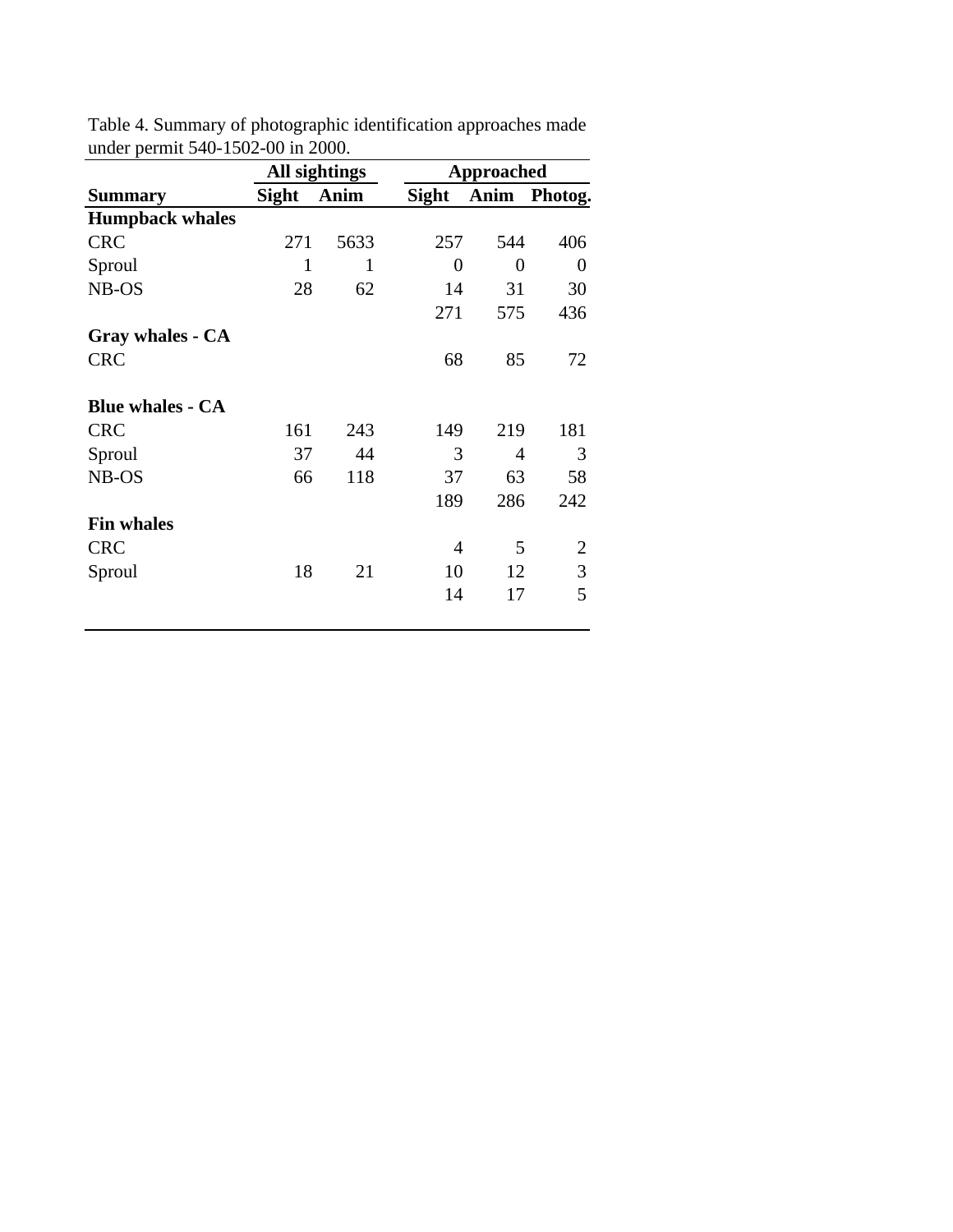|                         | . .  |    |     |    |     | <b>Month</b> |    |    |     |   |          |
|-------------------------|------|----|-----|----|-----|--------------|----|----|-----|---|----------|
| <b>Region</b>           | Code | 4  | 5   | o  |     | 8            | 9  | 10 | 11  |   | 12 Total |
| Santa Barbara Channel   | 33   |    |     |    |     |              |    |    |     |   |          |
| Off San Luis            | 41   |    |     |    | 90  | 43           |    |    |     |   | 133      |
| Pt. Buchon to Sur       | 42   |    |     |    |     |              |    |    |     |   | 5        |
| Monterey Bay area       | 51   | 28 | 105 | 54 | 18  | 23           | 25 | 13 | 152 | 6 | 424      |
| G. Farallones to Bodega | 53   |    |     |    |     | 32           |    | 8  | 3   |   | 43       |
| central Oregon          | 72   |    |     |    |     | 9            |    |    |     |   | 9        |
| WA/BC border            | 76   |    |     | 17 |     |              |    | 14 |     |   | 31       |
| All areas               |      | 28 | 105 | 72 | 113 | 107          | 25 | 35 | 155 | h | 646      |

Table 5. Number of humpback whales photographed off California, Oregon, and Washington in 2000 during dedicated and opportunistic effort.

Table 6. Estimated number of blue whales photographed off California, Oregon, and Washington in 2000. Includes some opportunistic effort.

|                         |      | Month |    |    |    |    |    |    |       |  |  |  |
|-------------------------|------|-------|----|----|----|----|----|----|-------|--|--|--|
| <b>Region</b>           | Code | 6     | 7  | 8  | 9  | 10 |    | 12 | Total |  |  |  |
| S. California Bight     | 31   |       |    | 12 |    |    |    |    | 13    |  |  |  |
| Santa Barbara Channel   | 33   | 3     |    | 17 |    |    |    |    | 20    |  |  |  |
| Off San Luis            | 41   |       | 33 |    |    |    |    |    | 33    |  |  |  |
| Pt. Buchon to Sur       | 42   |       | 3  |    |    |    |    |    | 3     |  |  |  |
| Monterey Bay area       | 51   | 2     | 21 | 39 | 76 | 39 | 3  | 4  | 184   |  |  |  |
| G. Farallones to Bodega | 53   |       |    | 20 |    |    | 55 |    | 82    |  |  |  |
| All areas               |      | 5     | 57 | 88 | 76 | 47 | 58 | 4  | 335   |  |  |  |

Table 7. Estimated number of gray whales photographed off Oregon and Washington in 2000. Includes some opportunistic effort.

|                           |                             |    |    |               |   | <b>Month</b> |   |    |              |
|---------------------------|-----------------------------|----|----|---------------|---|--------------|---|----|--------------|
| <b>Region</b>             |                             | 4  | 5  | 6             | 7 | 8            | 9 | 10 | <b>Total</b> |
| Southern Vancouver Island |                             |    |    |               |   |              |   |    | 17           |
| N Washington coast        |                             |    | 6  |               |   |              |   |    | 13           |
| Strait of Juan de Fuca    |                             |    |    | 3             |   |              |   |    | 5            |
| Northern Puget Sound      | 8                           | 14 | 21 |               |   |              |   |    | 43           |
| Southern Puget Sound      |                             | 3  | 3  |               |   |              |   |    | $\tau$       |
| Grays Harbor              | $\mathcal{D}_{\mathcal{L}}$ | 22 | 14 |               |   |              |   |    | 40           |
| central Oregon            |                             |    |    |               |   | 9            |   |    | 14           |
| <b>Grand Total</b>        | 10                          | 39 | 44 | $\mathcal{R}$ | 3 | 9            |   | 26 | 139          |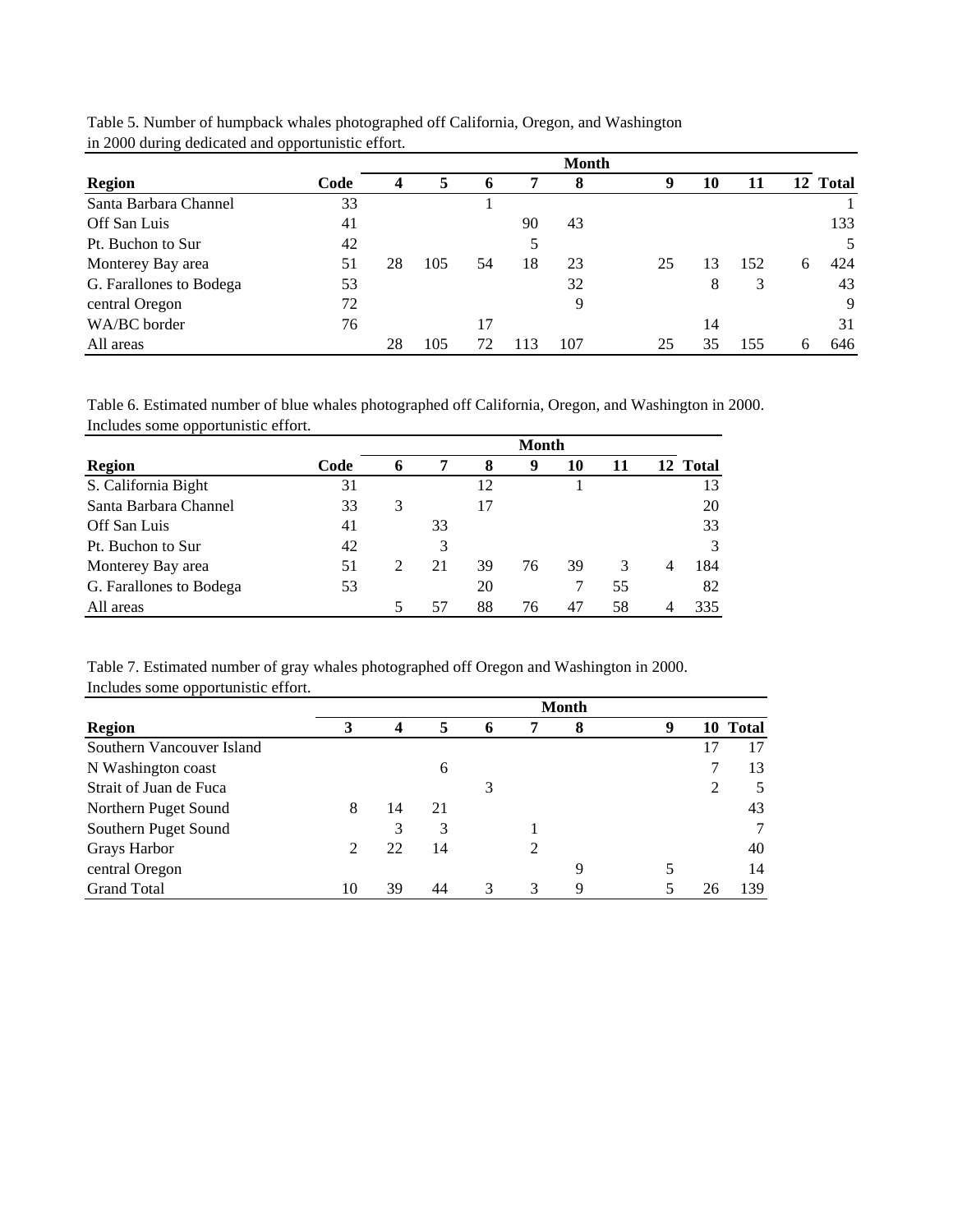|                                  |      |                |          |          |                |          |                |          |          |          | <b>Number of individuals identified</b> |          |          |     |          |                |          |      |
|----------------------------------|------|----------------|----------|----------|----------------|----------|----------------|----------|----------|----------|-----------------------------------------|----------|----------|-----|----------|----------------|----------|------|
| <b>REGION</b>                    | Code | $>86$          | 86       | 87       | 88             | 89       | 90             | 91       | 92       | 93       | 94                                      | 95       | 96       | 97  | 98       | 99             | 00       | All  |
| S Ca. Bight (south)              | 31   | $\mathbf{0}$   | $\Omega$ | $\Omega$ | $\mathbf{0}$   | $\Omega$ | $\Omega$       |          | $\Omega$ | 5        | 3                                       | 0        | $\Omega$ |     | $\Omega$ | $\Omega$       | $\Omega$ | 12   |
| S. Ca. Bight (north outside SBC) | 32   | $\overline{0}$ | 0        |          |                | 0        |                | 0        |          |          | <sub>6</sub>                            | 18       | $\theta$ |     |          | $\Omega$       |          | 33   |
| Santa Barbara Channel            | 33   | $\Omega$       |          |          | 4              |          | 6              | 15       | 97       | 9        | 13                                      | 136      | 22       | 27  | 101      | 18             |          | 254  |
| S. Califonria (offshore)         | 39   | 0              | 0        |          | $\Omega$       |          | 0              | 4        | 0        | 0        |                                         | 0        | $\Omega$ |     | $\Omega$ | 0              |          |      |
| Pt Concpetion to Buchon          | 41   | $\Omega$       | 0        | 8        | 58             | $^{(1)}$ | $\Omega$       | 78       |          |          | 14                                      | 20       | $\Omega$ | 23  | 3        | 2              | 69       | 203  |
| Pt Buchon to Pt. Sur             | 42   | $\Omega$       | 0        |          | $\overline{2}$ | 0        | $\overline{2}$ | 12       | 0        | $\Omega$ |                                         | $\Omega$ | 8        | 13  | 16       | 9              | 5        | 65   |
| S Monterey Bay Sanc.             | 51   | 3              |          |          | 15             |          | 13             | 13       | 65       | 45       | 59                                      | 33       | 89       | 90  | 146      | 175            | 146      | 532  |
| N Monterey Bay Sanc.             | 52   | $\mathbf{0}$   | 0        | $\theta$ | $\overline{2}$ | 0        | 20             | $\Omega$ | $\Omega$ | 26       | 4                                       | 42       | 82       | 47  | 30       | 12             | $\Omega$ | 225  |
| Farallones/Cordell               | 53   | 16             | 90       | 140      | 133            | 110      | 161            | 89       | 172      | 181      | 164                                     | 127      | 168      | 34  | 89       | 117            | 33       | 708  |
| Bodega Bay to Pt. Arena          | 54   | $\mathbf{0}$   |          | $\Omega$ | 5              | $\Omega$ | $\Omega$       | 0        | 63       | 6        | $\Omega$                                | 0        | 4        |     | 22       | $\overline{2}$ | $\Omega$ | 104  |
| C. California offshore           | 59   | $\Omega$       |          |          | $\Omega$       |          | 0              |          |          | 3        |                                         |          |          |     |          | 0              |          | 4    |
| Pt. Arena to C. Mendocino        | 61   | 0              |          |          | $\Omega$       |          |                | 4        | 73       |          |                                         |          | 0        | 23  | 22       |                |          | 119  |
| C Mend. to Klamath Riv.          | 62   |                |          |          | 8              |          | 0              | 4        | $\Omega$ | 4        |                                         | 12       | 8        | 26  | 6        | $\Omega$       |          | 61   |
| N California to Oregon           | 63   | 0              | 0        |          | 3              | 0        | 0              | 85       | 50       | 16       |                                         |          | 0        | 14  | 69       | 6              |          | 185  |
| S Oregon                         |      | 0              | 0        |          | $\Omega$       | 0        | $\Omega$       | 0        |          | $\theta$ |                                         |          |          | 0   | $\Omega$ | 0              |          |      |
| C. Oregon                        | 72   | $\Omega$       |          |          | $\Omega$       | $^{(1)}$ | 22             | 0        |          | 0        |                                         |          |          |     |          | 30             |          | 65   |
| N Oregon                         | 73   | 0              |          |          | $\Omega$       |          | $\Omega$       | 0        | h.       | 0        |                                         |          |          |     |          | 0              |          | 6    |
| Washington                       | 75   | 0              | 0        |          | $\Omega$       | 0        | 5              | 0        |          | 0        |                                         |          | $\Omega$ |     |          | $\Omega$       |          | 6    |
| Wash/BC border                   | 76   | $\Omega$       |          |          |                |          | 10             | 13       |          | 3        | 16                                      | 34       | 34       | 22  | 29       | 21             | 22       | 114  |
| <b>Puget Sound</b>               | 79   |                |          |          |                |          |                |          |          |          |                                         |          | $\Omega$ |     |          | $\Omega$       |          |      |
| All                              |      | 20             | 91       | 150      | 213            | 111      | 218            | 282      | 398      | 257      | 260                                     | 364      | 366      | 287 | 418      | 349            | 254      | 1219 |

Table 8. Number of unique humpback whales identified by Cascadia and collaborators by year and region for California, Oregon and Washington through 2000.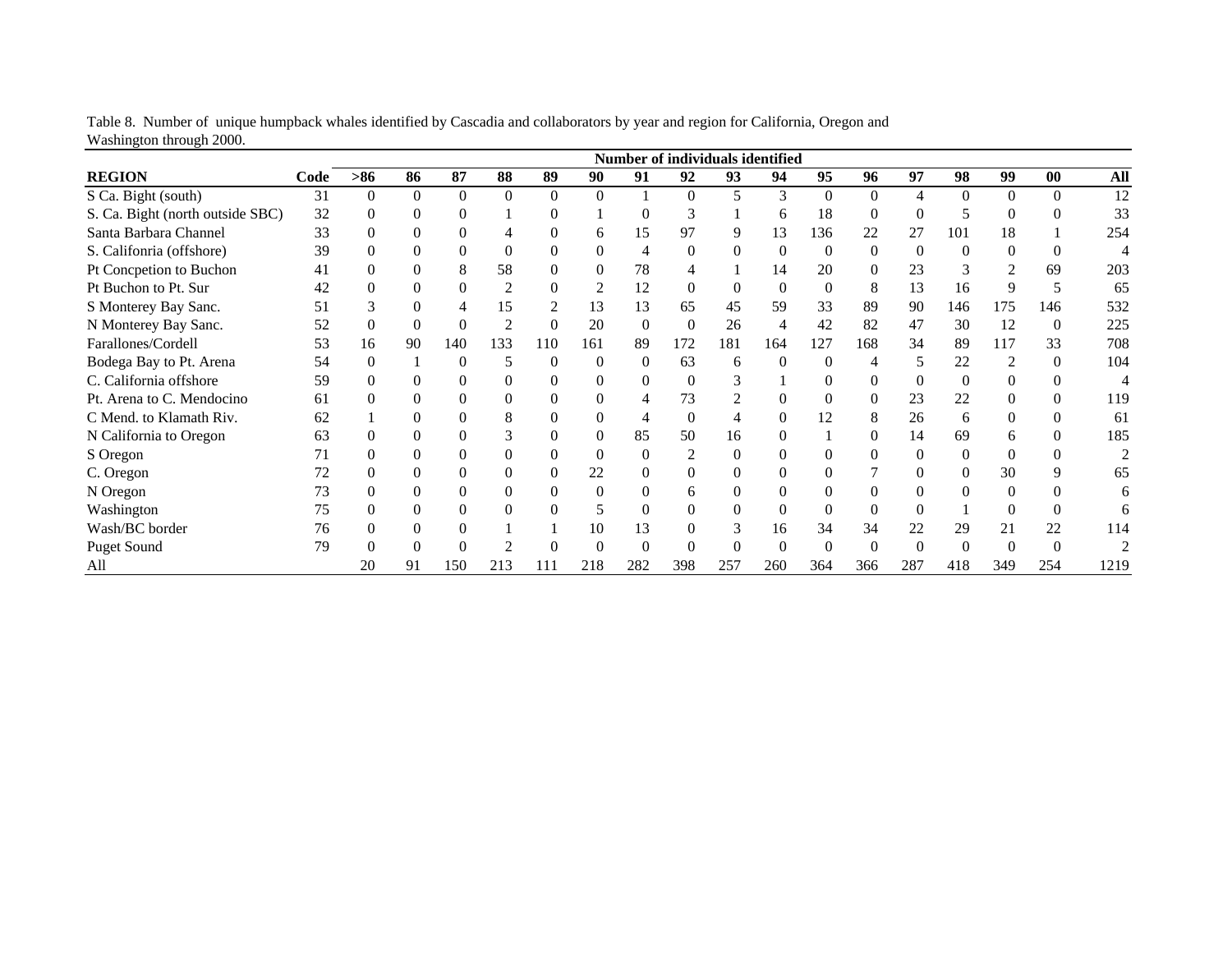|                                  |      |          |          |     |          |          |          |                               | Number of individuals identified |     |          |          |     |          |     |     |     |      |
|----------------------------------|------|----------|----------|-----|----------|----------|----------|-------------------------------|----------------------------------|-----|----------|----------|-----|----------|-----|-----|-----|------|
| <b>REGION</b>                    | Code | $> 86$   | 86       | 87  | 88       | 89       | 90       | 91                            | 92                               | 93  | 94       | 95       | 96  | 97       | 98  | 99  | 00  | All  |
| S Ca. Bight (south)              | 31   |          | $\Omega$ |     | $\Omega$ | $\Omega$ |          | 17                            |                                  |     |          | 33       | 16  | 11       | 43  |     | 9   | 137  |
| S. Ca. Bight (north outside SBC) | 32   |          | 2        |     |          |          |          |                               | 19                               |     | 34       | 91       |     | 22       | 0   |     |     | 177  |
| Santa Barbara Channel            | 33   | $\Omega$ |          |     |          |          |          | $\mathbf{0}$                  | 106                              |     | 145      | 102      | 77  | 102      | 77  | 122 | 16  | 541  |
| S. California (offshore)         | 39   | 3        |          |     | 0        |          | 0        | 20                            | 0                                | 32  | $\theta$ | $\Omega$ |     | $\theta$ | 0   |     |     | 64   |
| Pt Concpetion to Buchon          | 41   | $\Omega$ | 0        |     | $\Omega$ |          |          | $\overline{4}$                |                                  |     | 6        |          |     | 8        | 0   |     | 18  | 45   |
| Pt Buchon to Pt. Sur             | 42   | $\Omega$ | $\Omega$ |     | $\Omega$ |          |          |                               |                                  |     | $\Omega$ |          |     |          |     |     |     | 18   |
| S Monterey Bay Sanc.             | 51   | 13       | 42       | 62  | 25       | 15       |          |                               | 6                                | 18  | 18       | 8        |     | 10       | 84  | 16  | 93  | 356  |
| N Monterey Bay Sanc.             | 52   | $\Omega$ | $\theta$ |     | $\Omega$ |          |          | $\Omega$                      |                                  | 45  | $\Omega$ | n,       |     |          |     |     |     | 64   |
| Farallones/Cordell               | 53   | 9        | 36       | 74  | 95       | 64       | 102      | 27                            | 109                              | 25  | 29       |          | 26  | 40       | 22  | 42  | 46  | 416  |
| Bodega Bay to Pt. Arena          | 54   | $\Omega$ | $\Omega$ |     | 17       |          | $\Omega$ | $\theta$                      | 20                               |     |          |          |     |          | 0   |     |     | 47   |
| C. California offshore           | 59   |          | $\Omega$ |     |          |          |          | 3                             |                                  |     |          |          |     |          |     |     |     | 14   |
| Pt. Arena to C. Mendocino        | 61   |          | $\Omega$ |     | $\Omega$ |          |          | $\mathfrak{D}_{\mathfrak{p}}$ | 93                               |     | $\Omega$ | 0        |     |          | ⇁   |     |     | 103  |
| C Mend. to Klamath Riv.          | 62   |          |          |     |          |          |          |                               |                                  |     |          |          |     |          |     |     |     | 4    |
| N California to Oregon           | 63   | $\Omega$ | $\Omega$ |     | $\Omega$ |          |          |                               |                                  |     | $\Omega$ |          |     |          |     |     |     | 15   |
| All                              |      | 28       | 79       | 129 | 122      | 77       | 109      | 76                            | 280                              | 126 | 209      | 231      | 168 | 182      | 226 | 178 | 168 | 1272 |

Table 9. Number of unique blue whales identified by Cascadia and collaborators by year and region for California through 2000.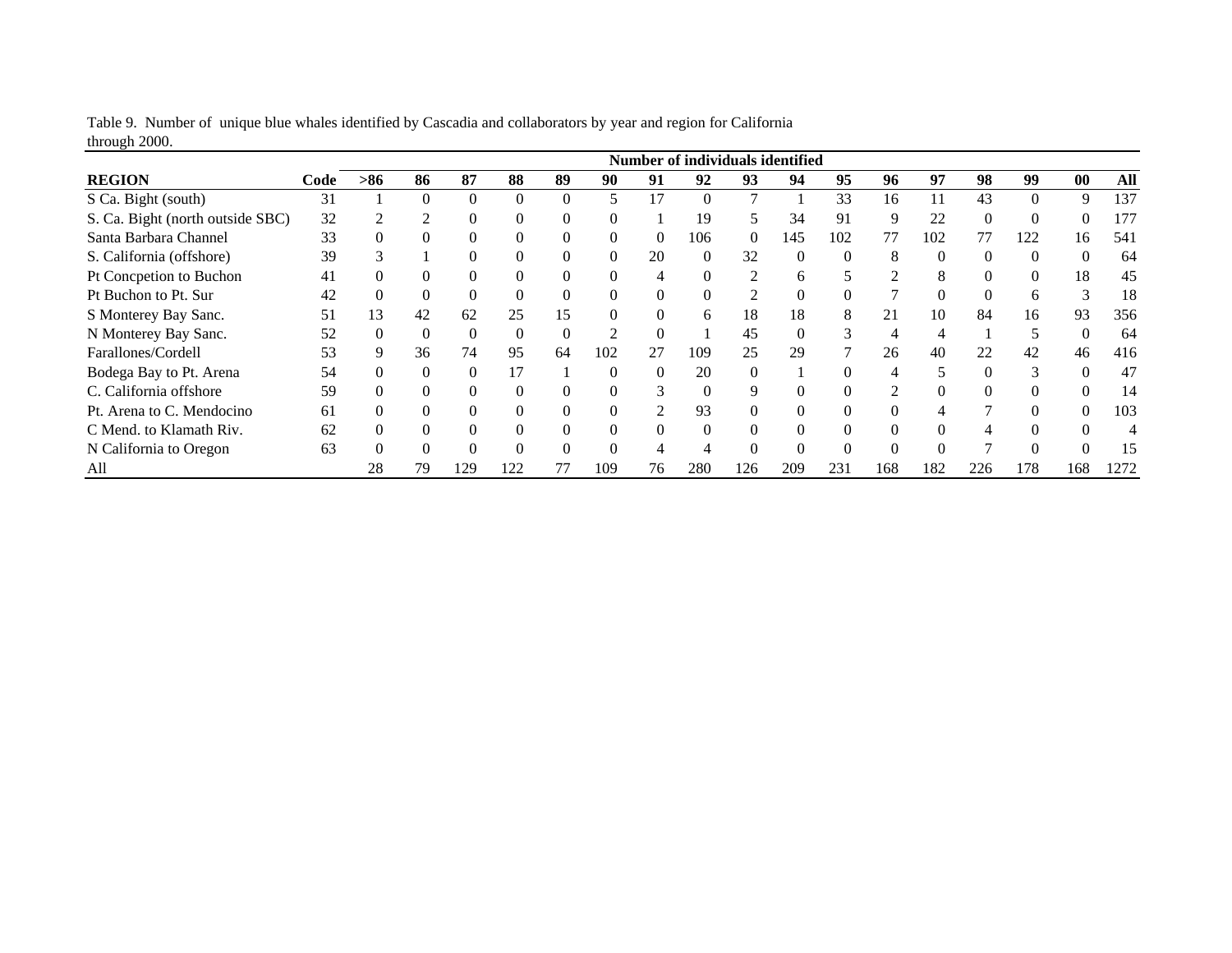| Sample 1                      |      |   |              |             |      |   | Sample 2     |             |              |       |                |       |
|-------------------------------|------|---|--------------|-------------|------|---|--------------|-------------|--------------|-------|----------------|-------|
| <b>Period</b>                 | Year |   | Subs. Ident. | $\mathbf n$ | Year |   | Subs. Ident. | $\mathbf n$ | <b>Match</b> | Est.  | <b>CV1 CV2</b> |       |
| Annual samples using all data |      |   |              |             |      |   |              |             |              |       |                |       |
| 1991-92                       | 1991 | 7 | 668          | 269         | 1992 | 8 | 1,023        | 398         | 188          | 569   | 0.03           | 0.051 |
| 1992-93                       | 1992 | 8 | .023         | 398         | 1993 | 6 | 512          | 254         | 173          | 584   | 0.03           | 0.057 |
| 1993-94                       | 1993 | 6 | 512          | 254         | 1994 | 6 | 402          | 244         | 108          | 572   | 0.05           | 0.148 |
| 1994-95                       | 1994 | 6 | 402          | 244         | 1995 | 9 | 661          | 331         | 100          | 804   | 0.06           | 0.166 |
| 1995-96                       | 1995 | 9 | 661          | 331         | 1996 | 7 | 564          | 331         | 144          | 759   | 0.05           | 0.078 |
| 1996-97                       | 1996 | 7 | 564          | 331         | 1997 | 7 | 382          | 264         | 104          | 837   | 0.06           | 0.164 |
| 1997-98                       | 1997 | 7 | 382          | 265         | 1998 | 8 | 854          | 389         | 117          | 878   | 0.06           | 0.132 |
| 1998-99                       | 1998 | 8 | 854          | 389         | 1999 | 6 | 613          | 331         | 125          | 1,027 | 0.06           | 0.097 |
| 1999-2000                     | 1999 | 6 | 613          | 331         | 2000 | 8 | 615          | 232         | 107          | 715   | 0.06           | 0.172 |
| 1998-2000                     | 1998 | 8 | 854          | 389         | 2000 | 8 | 615          | 232         | 105          | 856   | 0.06           | 0.12  |

Table 10. Humpback whale abundance off California, Oregon, and Washington using Peterson mark-recapture estimates with samples based on annual samples.

Ident.-Number of identifications during period

n-Number of unique individuals in sample used in mark-recapture estimate

Est.-Estimated abundance

CV1-Coeficient of variation based on Chapman

CV2-Alternate estimate of coefficient of variation using Jackknife proceedure (see Methods)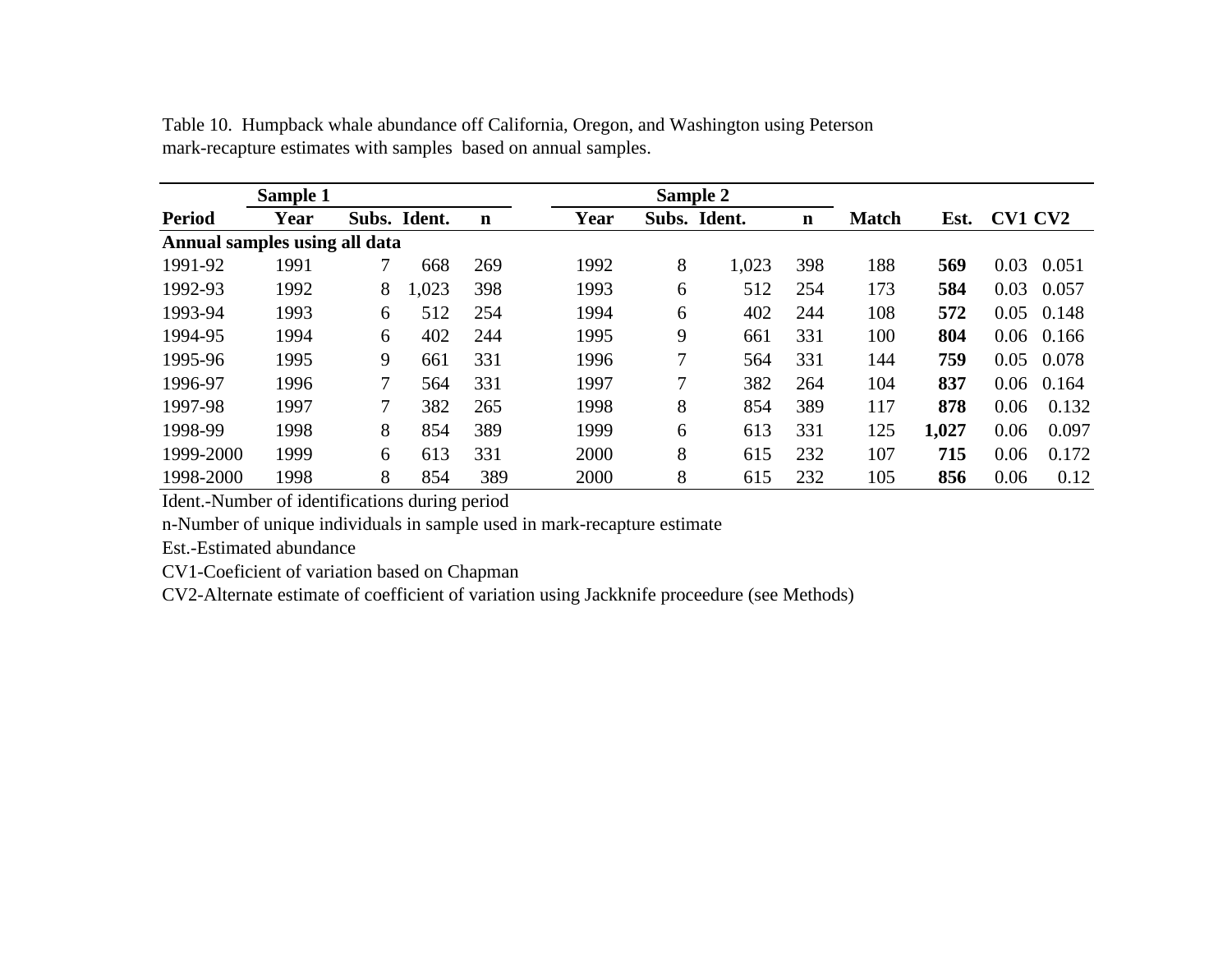| Date |  |                                     |                | Time Ves Latitude Longitde Num SN# Prim beh. Activity |                                        | <b>Reaction</b>                        |
|------|--|-------------------------------------|----------------|-------------------------------------------------------|----------------------------------------|----------------------------------------|
|      |  | 13-Sep 9:30 N2 36 44.47 121 58.36 1 | 1a             | Milling                                               | Approach but no contact                | Quick dive                             |
|      |  | 13-Sep 9:43 N2 36 44.47 121 58.36   | 1 <sub>b</sub> | Milling                                               | Approach and contact but to attachment | Interups surface series then resumes   |
|      |  | 13-Sep 9:57 N2 36 44.47 121 58.36   | 1c             | Milling                                               | Approach and contact but to attachment | Terminates surface series              |
|      |  | 13-Sep 10:25 N2 36 44.29 121 59.53  | 1a             | Milling                                               | Approach but no contact                | Quick dive                             |
|      |  | 14-Sep 9:35 N2 36 47.91 121 56.37   |                | Traveling                                             | Approach but no contact                | Accelerates                            |
|      |  | 14-Sep 9:47 N2 36 48.02 121 57.40   | 4              | Milling                                               | Approach and deployment for all day    | Quick dive but continues surface serio |

Table 11. Approaches to place Crittercam tags on blue whales in Monterey Bay in 2000.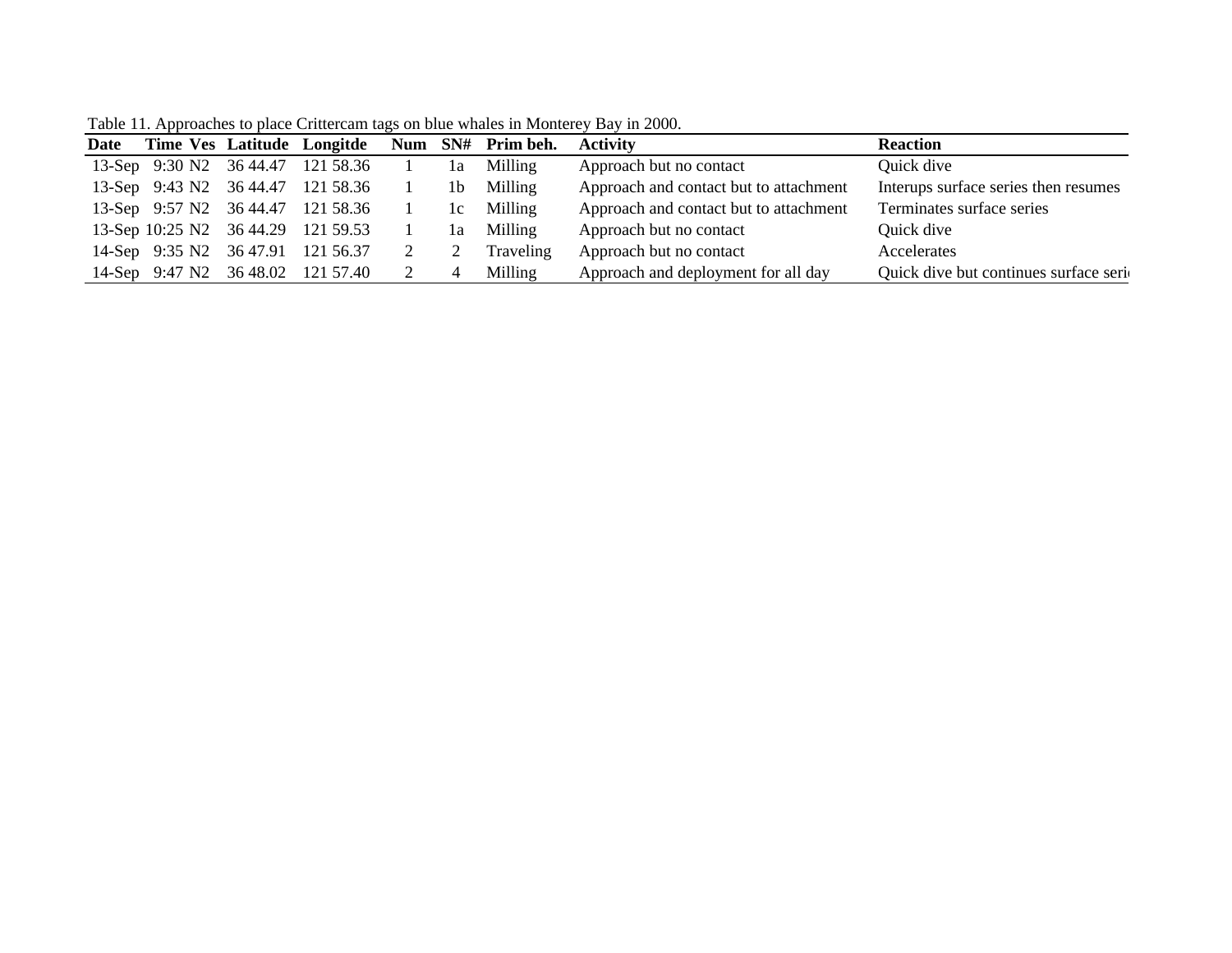| Species/type of approach Groups |     | <b>Whales</b> | <b>Aproache Reacted</b> | <b>Comments</b>                                         |
|---------------------------------|-----|---------------|-------------------------|---------------------------------------------------------|
| <b>Humpback whale</b>           |     |               |                         |                                                         |
| Photo-ID                        | 271 | 575           | 271                     | 5 3 groups, all friendly approaches                     |
| <b>Biopsy</b>                   | 7   | 11            | 11                      | 5 Each approach treated separately                      |
| <b>Blue whale</b>               |     |               |                         |                                                         |
| Photo-ID                        | 189 | 286           | 189                     | 13 10 grps, boat avoidance except one friendly approach |
| Tagging                         | 5   | 7             | 6                       | 6                                                       |
| <b>Biopsy</b>                   | 14  | 18            | 31                      | 9                                                       |
| <b>Gray whale</b>               |     |               |                         |                                                         |
| Photo-ID                        | 68  | 85            | 68                      |                                                         |
| <b>Fin whale</b>                |     |               |                         |                                                         |
| Photo-ID                        | 14  | 17            | 14                      | $\boldsymbol{0}$                                        |

Table 12. Summary of reactions to approaches of gray whales made under permit 540-1502-00 in 2000.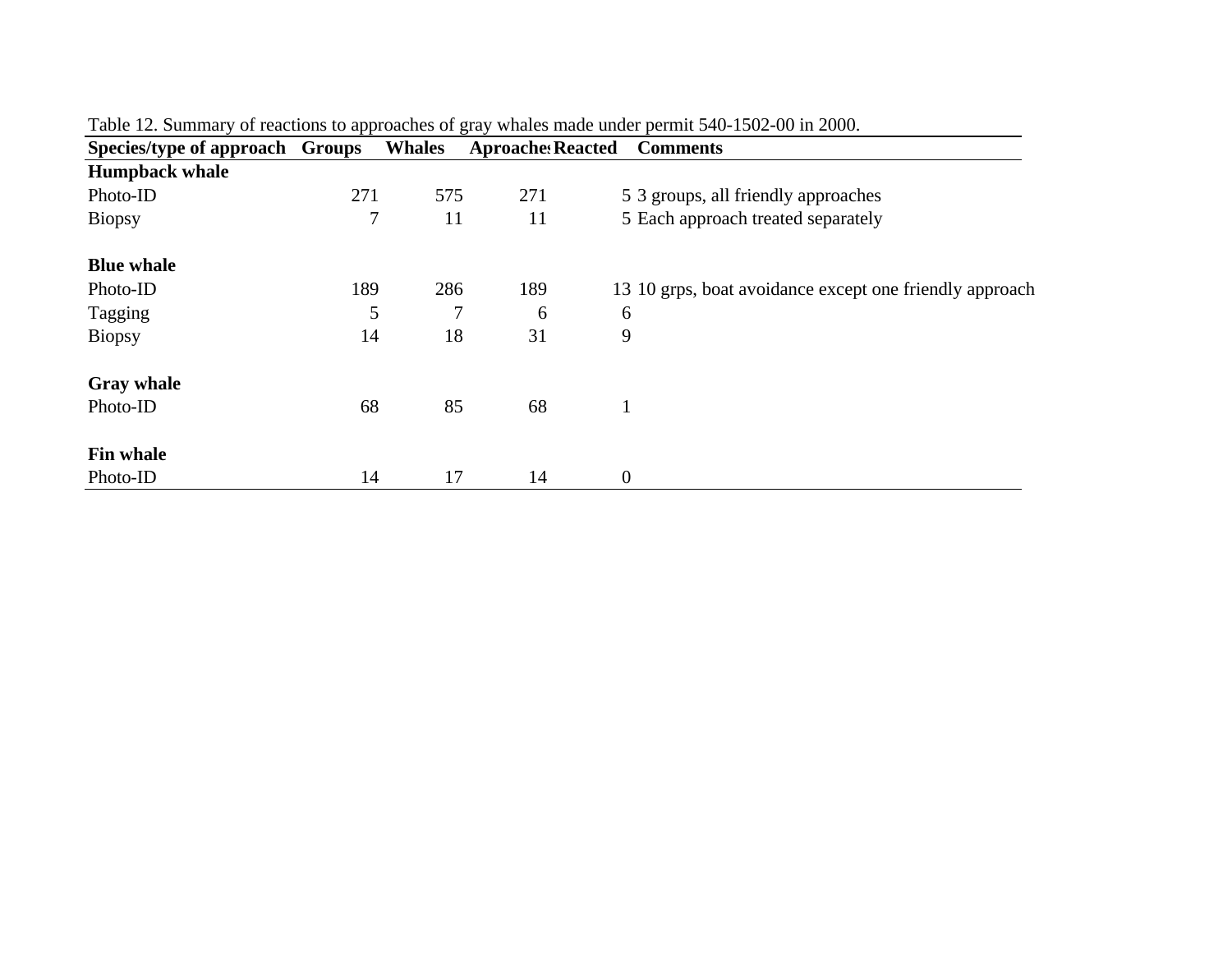#### Table 13. Summary of approaches to obtain biopsy skin samples in 2000,

| Date    | Time Ves Sn# Latitude Longitude Num Sp. Beh Obeh |   |                     |                               |              |                 |              | <b>Region</b>  | <b>Action</b>                 | Reaction                                 |
|---------|--------------------------------------------------|---|---------------------|-------------------------------|--------------|-----------------|--------------|----------------|-------------------------------|------------------------------------------|
| $2-Jun$ | 10:50 N2                                         | 4 |                     | 48 22.78 125 42.66            | -1           | MN <sub>2</sub> |              |                | WA/BC Biopsy shot and miss    | No reaction                              |
| $2-Jun$ | 11:25 N2                                         |   |                     | 4 48 22.78 125 42.66          |              | 1 MN 2          |              |                | WA/BC Biopsy 00-06-02#1       | Tailslap                                 |
| $2-Jun$ | 12:20 N <sub>2</sub>                             |   |                     | 5 48 22.84 125 44.64 1+1 MN 1 |              |                 | 2,9,19       | WA/BC          | Biopsy shot and miss          | No reaction                              |
| $2-Jun$ | 14:57 N2                                         |   |                     | 6 48 28.78 125 26.93          | $\mathbf{1}$ | MN <sub>9</sub> | 31,33        | WA/BC          | Biopsy 00-06-02#2             | Tail flick                               |
| $2-Jun$ | 15:07 N2                                         |   |                     | 7 48 28.31 125 27.39          | $\mathbf{1}$ | MN <sub>9</sub> | 33           | WA/BC          | Biopsy shot and miss          | No reaction                              |
| $2-Jun$ | 15:07 N2                                         |   |                     | 7 48 28.31 125 27.39          | $\,$ 1 $\,$  | MN <sub>9</sub> | 33           | WA/BC          | Biopsy shot and miss          | No reaction                              |
| $2-Jun$ | 15:07 N2                                         |   |                     | 7 48 28.31 125 27.39          | $1\,$        | MN <sub>9</sub> | 33           | WA/BC          | Biopsy 00-06-02#3             | Quick dive                               |
| $2-Jun$ | 15:37 N2                                         |   |                     | 8 48 28.97 125 28.45          | -1           | MN <sub>9</sub> | 31           | WA/BC          | Biopsy shot and miss          | No reaction                              |
|         | 21-Aug 15:47 N1                                  |   |                     | 2 32 21.19 118 14.44          | -1           | <b>BM</b> 9     | $\mathbf{1}$ | <b>SCA</b>     | Biopsy shot and miss          | Turned away fropm boat and extended dive |
|         | 21-Aug 15:53 N1                                  |   |                     | 2 32 21.36 118 14.60          | $\mathbf{1}$ | <b>BM</b> 9     | 1            | <b>SCA</b>     | Biopsy BM-00-01               | No reaction                              |
|         | 21-Aug 18:09 N1                                  |   |                     | 7 32 21.26 118 14.87          | $\mathbf{1}$ | BM 9            |              | <b>SCA</b>     | Biopsy shot and miss          | No reaction                              |
|         | 21-Aug 18:40 N1                                  |   |                     | 7 32 21.79 118 15.36          | $\mathbf{1}$ | BM 9            |              | <b>SCA</b>     | Biopsy BM-00-02               | Accelerate, high fluke dive              |
|         | 21-Aug 19:06 N1                                  |   | 10 32 21.3 118 15.4 |                               | $\mathbf{1}$ | BM 9            |              | <b>SCA</b>     | Biopsy BM-00-03               | Tail flick, quick dive                   |
|         | 22-Aug 12:37 N1                                  |   |                     | 1 32 36.03 118 27.12          | 2            | BM <sub>1</sub> | 31           | <b>SCA</b>     | Biopsy shot and miss          | No reaction                              |
|         | 22-Aug 12:50 N1                                  |   |                     | 1 32 36.39 118 27.29          | 2            | BM <sub>1</sub> | 31           | <b>SCA</b>     | Biopsy BM-00-04, larger       | No reaction                              |
|         | 22-Aug 12:57 N1                                  |   |                     | 1 32 36.67 118 27.72          | 2            | BM <sub>1</sub> | 31           | <b>SCA</b>     | Biopsy shot and miss, smaller | Accelerates                              |
|         | 22-Aug 17:28 N1                                  |   |                     | 3 32 25.02 118 17.85          | $\mathbf{1}$ | BM <sub>1</sub> |              | <b>SCA</b>     | Biopsy shot and miss          | No reaction                              |
|         | 22-Aug 17:53 N1                                  |   |                     | 3 32 25.38 118 19.23          | $\mathbf{1}$ | BM <sub>1</sub> |              | <b>SCA</b>     | Biopsy BM-00-05               | No reaction                              |
|         | 22-Aug 18:33 N1                                  |   |                     | 4 32 24.05 118 18.95          | -1           | <b>BM</b>       |              | <b>SCA</b>     | Biopsy attempt and miss       | Avoidance of boat                        |
|         | 22-Aug 18:40 N1                                  |   |                     | 4 32 23.82 118 18.91          | -1           | BM              |              | <b>SCA</b>     | Biopsy attempt and miss       | Avoids boat                              |
|         | 23-Aug 12:32 N1                                  |   |                     | 1 32 37.95 119 13.13          | -1           | BM <sub>1</sub> |              | <b>SCA</b>     | Biopsy attempt and miss       | No reaction                              |
|         | 23-Aug 13:13 N1                                  |   |                     | 1 32 39.46 119 14.25          | -1           | BM <sub>1</sub> |              | <b>SCA</b>     | Biopsy attempt and miss       | No reaction                              |
|         | 23-Aug 13:43 N1                                  |   |                     | 1 32 40.36 119 14.88          | $\mathbf{1}$ | BM <sub>1</sub> |              | <b>SCA</b>     | Biopsy attempt and miss       | No reaction                              |
|         | 23-Aug 14:05 N1                                  |   |                     | 1 32 40.94 119 16.00          | $\mathbf{1}$ | BM <sub>1</sub> |              | <b>SCA</b>     | Biopsy attempt and miss       | No reaction                              |
|         | 23-Aug 14:08 N1                                  |   |                     | 1 32 41.13 119 16.00          |              | 1 BM 1          |              | <b>SCA</b>     | Biopsy attempt and miss       | No reaction                              |
|         | 23-Aug 14:40 N1                                  |   |                     | 3 32 41.92 119 17.08          | $\mathbf{1}$ | <b>BM</b> 9     |              | <b>SCA</b>     | Biopsy BM-00-06               | No reaction                              |
|         | 23-Aug 17:10 N1                                  |   |                     | 6 32 42.16 119 16.30          | -1           | <b>BM</b> 9     |              | <b>SCA</b>     | Biopsy attempt and miss       | No reaction                              |
|         | 23-Aug 17:20 N1                                  |   |                     | 6 32 42.25 119 16.33          | -1           | BM 9            |              | <b>SCA</b>     | Biopsy attempt and miss       | No reaction                              |
|         | 23-Aug 17:30 N1                                  |   |                     | 7 32 42.28 119 16.11          |              | 2 BM 9          |              | <b>SCA</b>     | Biopsy attempt and miss       | Avoidance of boat                        |
|         | 23-Aug 18:46 N1                                  |   |                     | 11 32 42.57 119 16.32         | 1            | BM 9            |              | <b>SCA</b>     | Biopsy attempt and miss       | No reaction                              |
|         | 23-Aug 19:00 N1                                  |   |                     | 13 32 42.16 119 16.07         | -1           | BM 9            |              | <b>SCA</b>     | Biopsy attempt and miss       | No reaction                              |
|         | 27-Aug 17:30 N1                                  |   |                     | 32 37 45.23 123 02.88         | 2            | <b>BM</b> 9     |              | GF             | Biopsy attempt and miss       | No reaction                              |
|         | 14-Sep 13:12 N2                                  |   |                     | 4 36 45.92 121 54.08          |              | 2 BM 9          | $\mathbf{1}$ | MВ             | Biopsy attempt lead and miss  | Accelerates                              |
|         | 14-Sep 13:27 N2                                  |   |                     | 4 36 45.92 121 54.08          | 2            | <b>BM</b> 9     | $\mathbf{1}$ | MB             | Biopsy lead BM-00-11          | No reaction                              |
|         | 14-Sep 13:42 N2                                  |   |                     | 4 36 45.59 121 55.29          | 2            | <b>BM</b> 9     | $\mathbf{1}$ | MB             | Biopsy attempt trail and miss | Accelerates                              |
|         | 14-Sep 14:34 N2                                  |   |                     | 4 36 45.58 121 55.54          | 2            | BM 9            | 1            | MB             | Biopsy attempt trail and miss | No reaction                              |
|         | 14-Sep 14:44 N2                                  |   |                     | 4 36 45.92 121 55.58          | 2            | <b>BM</b> 9     | $\mathbf{1}$ | MВ             | Biopsy trail BM-00-12         | No reaction                              |
|         | 14-Sep 14:58 N2                                  |   |                     | 4 36 45.88 121 55.58          | 2            | <b>BM</b> 9     | $\mathbf{1}$ | MB             | Biopsy attempt trail and miss | No reaction                              |
|         | 14-Sep 18:40 N2                                  |   |                     | 4 36 45.64 121 55.96          | 2            | <b>BM</b> 9     | $\mathbf{1}$ | MB             | Biopsy hit but no recovery    | No reaction                              |
| $3-Oct$ | 15:55 N1                                         |   |                     | 12 48 18.18 125 43.14         | 3            | MN 9            |              | 20,21,22 WA/BC | Biopsy 00-10-03#1             | Temporarily stops circling boat          |
| 4-Oct   | 15:30 N1                                         |   |                     | 18 48 30.62 124 58.26         | 2            | MN 1            | 9            | WA/BC          | Biopsy smaller 00-10-04#1     | No reaction                              |
| 4-Oct   | 15:13 N1                                         |   |                     | 18 48 30.62 124 58.26         | 2            | MN <sub>1</sub> | $\mathbf{Q}$ |                | WA/BC Biopsy 00-10-04#2       | Longer dive in surface series            |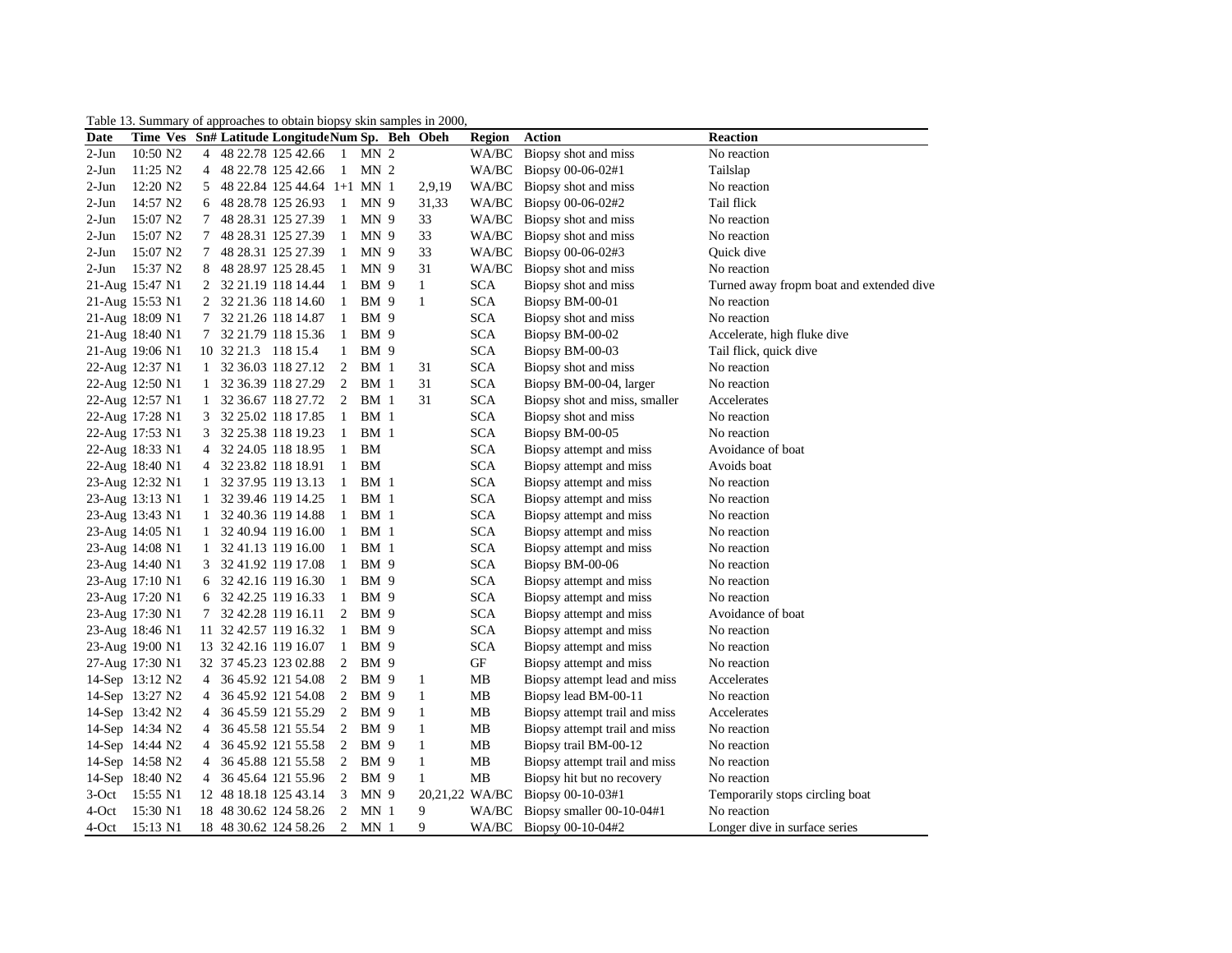| <b>Number</b>       | Date                       |                      |     |         | Time Ves Sn# Latitude Longitude Num Sp. Beh Obeh NOPHO NOID ID1 |                 |              |                |                |       | <b>ID2 Region Type</b> |                               |
|---------------------|----------------------------|----------------------|-----|---------|-----------------------------------------------------------------|-----------------|--------------|----------------|----------------|-------|------------------------|-------------------------------|
| $00-06-02#1$        | 2-Jun                      | $11:25 \text{ N2}$ 4 |     |         | 48 22.78 125 42.66 1                                            | MN <sub>2</sub> |              |                |                | 13505 | WA/BC Biopsy           |                               |
| $00-06-02\#2$ 2-Jun |                            | $14:57 \text{ N2}$ 6 |     |         | 48 28.78 125 26.93 1                                            | MN <sub>9</sub> | 31,33 1      |                |                | 13575 | <b>WA/BC Biopsy</b>    |                               |
| $00-06-02#3$        | $2-Jun$                    | 15:07 N2 7           |     |         | 48 28.31 125 27.39 1                                            | MN <sub>9</sub> | 33           | $\overline{1}$ |                | 13604 | WA/BC Biopsy           |                               |
| <b>BM-00-01</b>     | 21-Aug 15:53 N1 2          |                      |     |         | 32 21.36 118 14.60 1                                            | BM 9            | $\mathbf{1}$ | $\overline{1}$ |                |       | <b>SCA</b>             | <b>Biopsy</b>                 |
| <b>BM-00-02</b>     | 21-Aug 18:40 N1 7          |                      |     |         | 32 21.79 118 15.36 1                                            | BM 9            |              |                |                |       | <b>SCA</b>             | <b>Biopsy</b>                 |
| <b>BM-00-03</b>     | 21-Aug 19:06 N1 10         |                      |     | 32 21.3 | 118 15.4 1                                                      | BM 9            |              |                |                |       | <b>SCA</b>             | <b>Biopsy</b>                 |
| <b>BM-00-04</b>     | 22-Aug 12:50 N1 1          |                      |     |         | 32 36.39 118 27.29 2                                            | BM <sub>1</sub> | 31           | 2              |                |       | <b>SCA</b>             | Biopsy, larger                |
| <b>BM-00-05</b>     | 22-Aug 17:53 N1 3          |                      |     |         | 32 25.38 118 19.23 1                                            | BM <sub>1</sub> |              |                |                |       | <b>SCA</b>             | <b>Biopsy</b>                 |
| BM-00-06            | 23-Aug 14:40 N1 3          |                      |     |         | 32 41.92 119 17.08 1                                            | <b>BM</b> 9     |              |                |                |       | <b>SCA</b>             | <b>Biopsy</b>                 |
| <b>BM-00-10</b>     | 13-Sep 9:57 N2 1           |                      |     |         | 36 44.47 121 58.36 3                                            | BM 9            |              |                |                |       | MB                     | Suction cup skin              |
| BM-00-11            | 14-Sep 13:27 N2 4          |                      |     |         | 36 45.92 121 54.08 2                                            | <b>BM</b> 9     |              |                | $\overline{2}$ |       | MВ                     | <b>Biopsy</b>                 |
| <b>BM-00-12</b>     | 14-Sep 14:44 N2 4          |                      |     |         | 36 45.92 121 55.58 2                                            | <b>BM</b> 9     |              |                | 2              |       | MВ                     | <b>Biopsy</b>                 |
| BM-00-13            | 17-Sep $9:45 \text{ N2}$ 1 |                      |     |         | 36 31.57 122 17.80 2                                            | BM              |              |                | $\overline{2}$ |       | <b>MB</b>              | Sm. skin from CC depl. $9/14$ |
| $00-10-04\#1$       | 4-Oct                      | 15:30 N1 18          |     |         | 48 30.62 124 58.26 2                                            | MN <sub>1</sub> | 9            | 2?             |                | 14024 |                        | WA/BC Biopsy, smaller         |
| $00-10-04#2$        | 4-Oct                      | 15:13 N1             | -18 |         | 48 30.62 124 58.26 2                                            | MN <sub>1</sub> | 9            | 2?             |                | 14024 | WA/BC Biopsy           |                               |

Table 14. Details on skin samples collected from 6 humpback whales and 9 blue whales in 2000.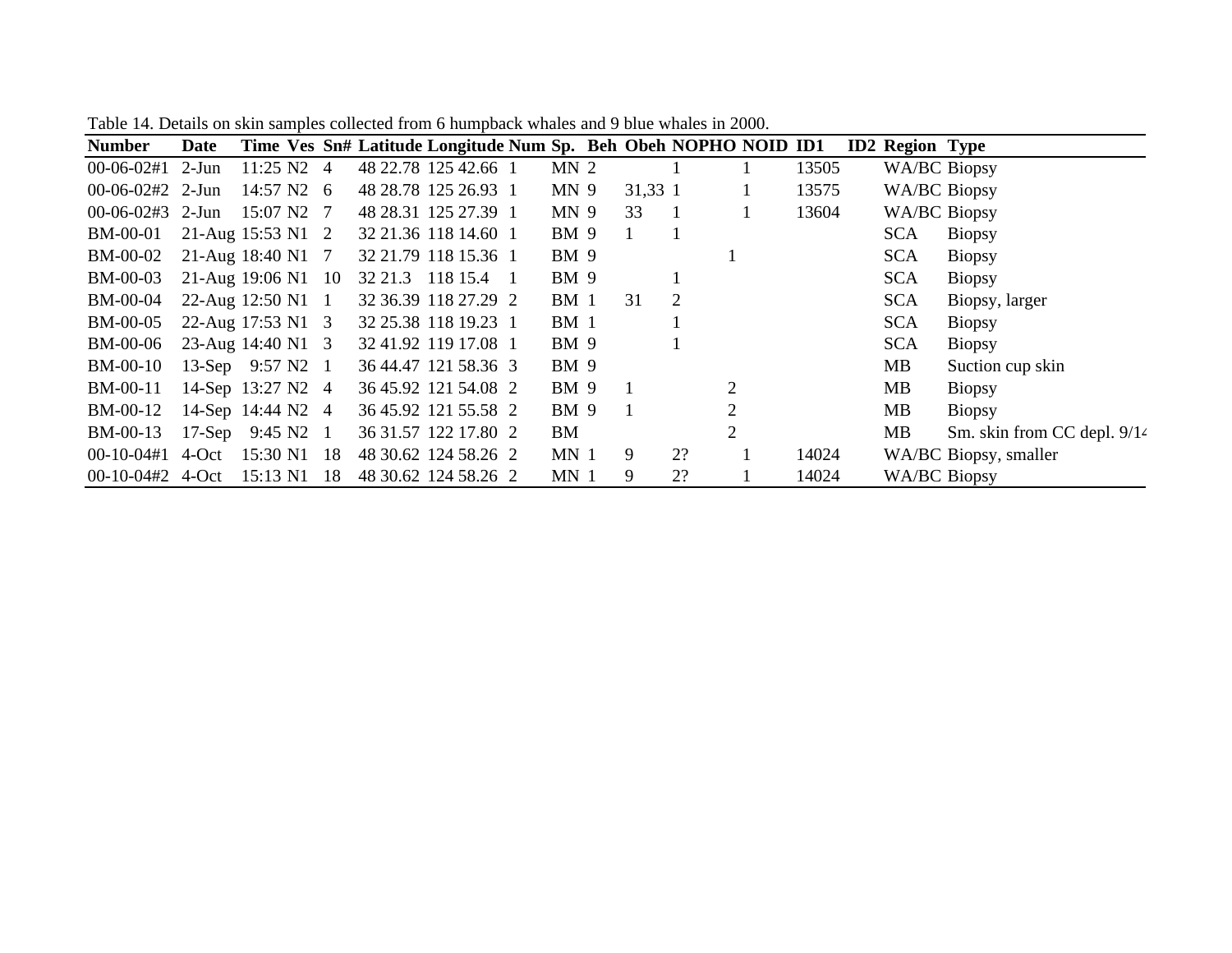

Figure 1. Track and events during deployment of Crittercam on a blue whale in Monterey Bay on 14 September 2000.